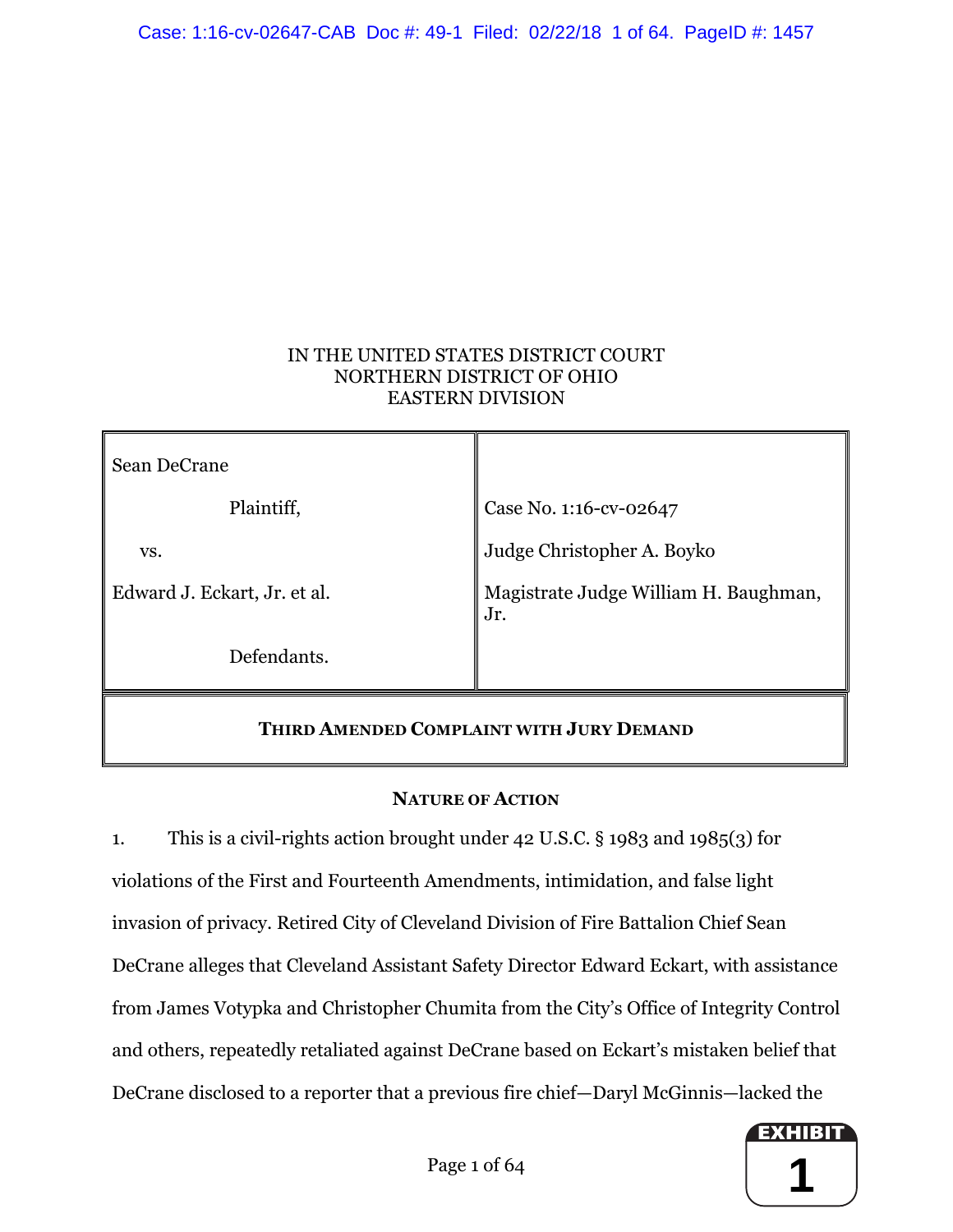#### Case: 1:16-cv-02647-CAB Doc #: 49-1 Filed: 02/22/18 2 of 64. PageID #: 1458

required continuing education to maintain his professional certification, which led to McGinnis's resignation. Even though DeCrane had *not* shared McGinnis's lack of qualifications with the media, the defendants retaliated against DeCrane nevertheless.

2. This retaliation, which led to DeCrane's constructive discharge, included repeated failures to promote him, seizing the Fire Training Academy's records while he served as Director of Training, making false allegations against him about deficient record keeping at the Academy and trying to get him criminally prosecuted, concocting false administrative charges against him about Academy records, delaying a state audit that would determine that the Academy's records are "exceptionally well kept and complete," failing to clear him formally of the false administrative charges after the audit confirmed the Academy's records were in order, relaying false information to the media about him, ignoring his emails and refusing to meet with him about City business, undermining his ability to perform his duties, trying to outsource the Academy's training activities, and otherwise trying to damage his reputation and career.

#### **PARTIES**

3. Plaintiff Sean DeCrane is a former Battalion Chief in the City of Cleveland Division of Fire. He resides in Cleveland, Ohio.

4. Defendant Edward Eckart is the Assistant Safety Director of the City of Cleveland and resides in Cleveland, Ohio. He is sued in his individual and official capacities.

5. Defendant James Votypka leads the City of Cleveland's Office of Integrity Control, Compliance, and Employee Accountability (OIC) and resides in Westlake, Ohio. He is sued in his individual and official capacities.

6. Defendant Christopher Chumita works in the OIC and resides in Elyria, Ohio. He is sued in his individual and official capacities.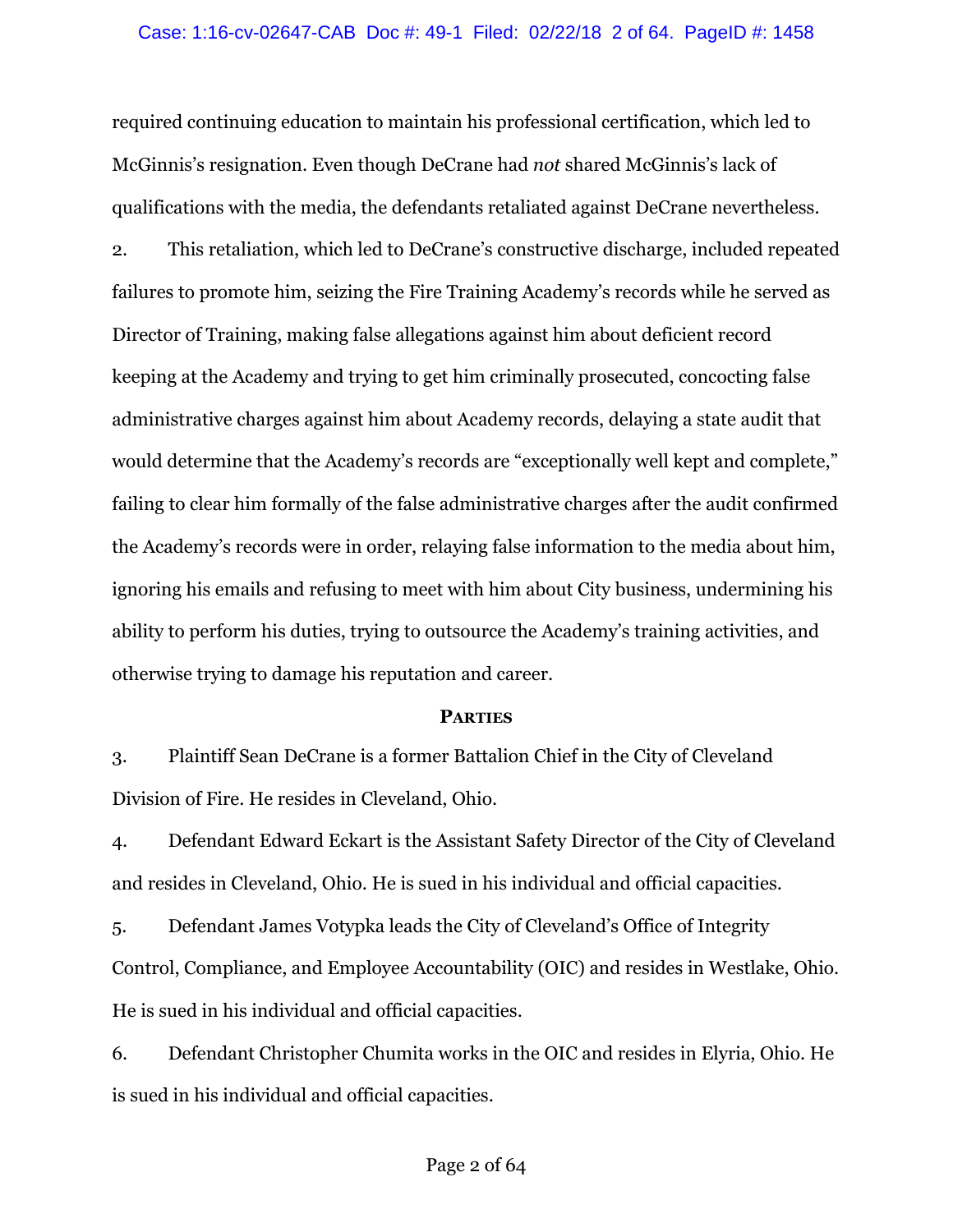7. Defendant City of Cleveland is a municipality located in Cuyahoga County, Ohio. The City employs the individual defendants and is vicariously liable for their acts and omissions taken under its customs, policies, or practices.

### **JURISDICTION AND VENUE**

8. Jurisdiction over federal claims under 42 U.S.C. § 1983 and under 42 U.S.C. § 1988, which provides for attorneys' and expert fees for vindication of civil rights, is asserted under 28 U.S.C. §§ 1331, 1343(3) and (4).

9. Jurisdiction over state law claims is asserted under 28 U.S.C. § 1367.

10. The Court has jurisdiction over the defendants under 28 U.S.C. § 1391 because the complained-of acts took place in this Court's jurisdiction.

## **FACTUAL NARRATIVE**

# **DeCrane has a long and distinguished career in the fire service including national and international involvement and accolades.**

11. Sean DeCrane is a 25-year veteran of the Cleveland Division of Fire. He is a graduate of Lakewood St. Edward High School. In 1991, he became a fire fighter<sup>1</sup> with the Cleveland Division of Fire. He retired on September 11, 2016. His most recent posting was Battalion Chief covering Cleveland's Westside (Third Battalion).

12. During his time in the Division of Fire, DeCrane served the people of Cleveland in many capacities including as an active fire fighter, as a paramedic, as manager for Fire and EMT training, and as an instructor at the Fire Training Academy. DeCrane became a lieutenant in 1997, a captain in 2000, and in 2007 was promoted to battalion chief. He was chief of the EMT Training Office from 2011–12 when he became the Fire Academy's

 <sup>1</sup> This term is spelled both as "fire fighter" and "firefighter" throughout the fire-service industry. This complaint will use the former spelling, which is consistent with the usage and practice of the International Association of Fire Fighters, the most-recognized firefighter organization in the world. (http://client.prod.iaff.org/).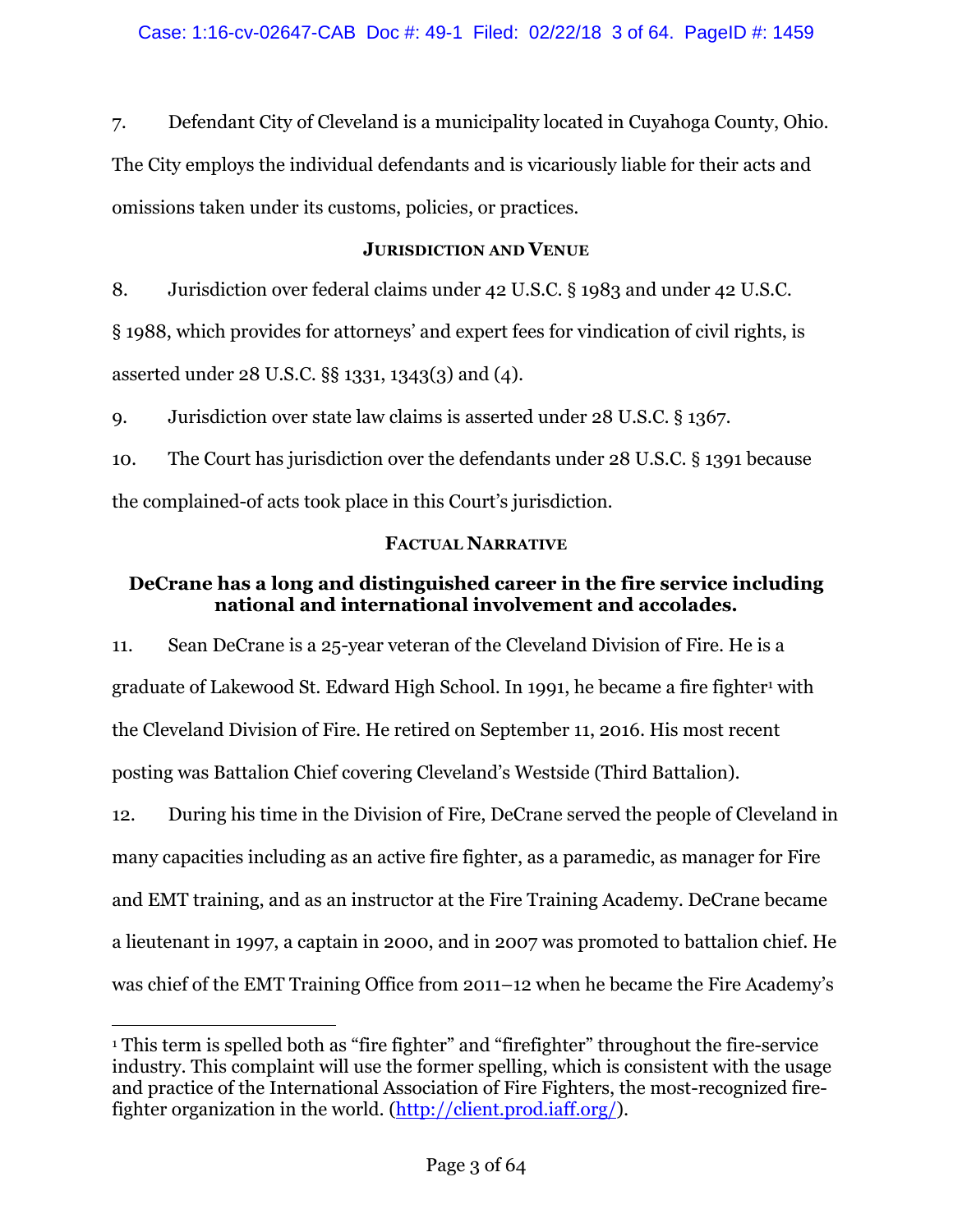#### Case: 1:16-cv-02647-CAB Doc #: 49-1 Filed: 02/22/18 4 of 64. PageID #: 1460

Director of Training. He was a member of the Standard Operating and General Order Committee and the Joint Apprenticeship Committee. He served as Acting Assistant Chief of Operations, Acting Chief of Special Services, and as Division of Fire Coordinator for the 2016 Republican National Convention.

13. Throughout his career, DeCrane has worked both inside and outside the Division of Fire to serve and protect the people of Cleveland.

14. DeCrane holds the following certifications: Ohio Department of Public Safety (ODPS) Fire Fighter I and II; ODPS Fire Life Safety Inspector; ODPS Fire Service Instructor; Emergency Medical Technician B; Federal Emergency Management Agency National Incident Management IS-100, IS-200, IS-700, IS-800; Incident Response to Terrorist Bombings Awareness and Operations; Hazardous Materials Awareness and Operations; National Fire Protection Association (NFPA) Fire Officer I, II, and III; and NFPA 1403 Live Burn Instructor.

15. DeCrane has been involved in the national and international fire communities for decades working on setting worldwide standards and protocols for fire codes and firefighter education. Some of his unique accomplishments include presenting at the Underwriters' Laboratories (UL) European Fire Forum in Vienna, Austria (2015, 2016); presenting at the Netherlands Fire Service Fire Safety Congress in Arnhem, Netherlands (2015); participating in the UL Lithium-Ion Battery Conference in Beijing, China (2015); serving as a delegate to the International Fire Safety Conference in Hong Kong (2015); serving as a delegate to a conference with the Chinese National Fire Service (2015); serving as a delegate to the Fire Safety Conference in Paris (2014); serving as a delegate to the Highrise Fire Safety Conference in Hong Kong (2014); serving as the American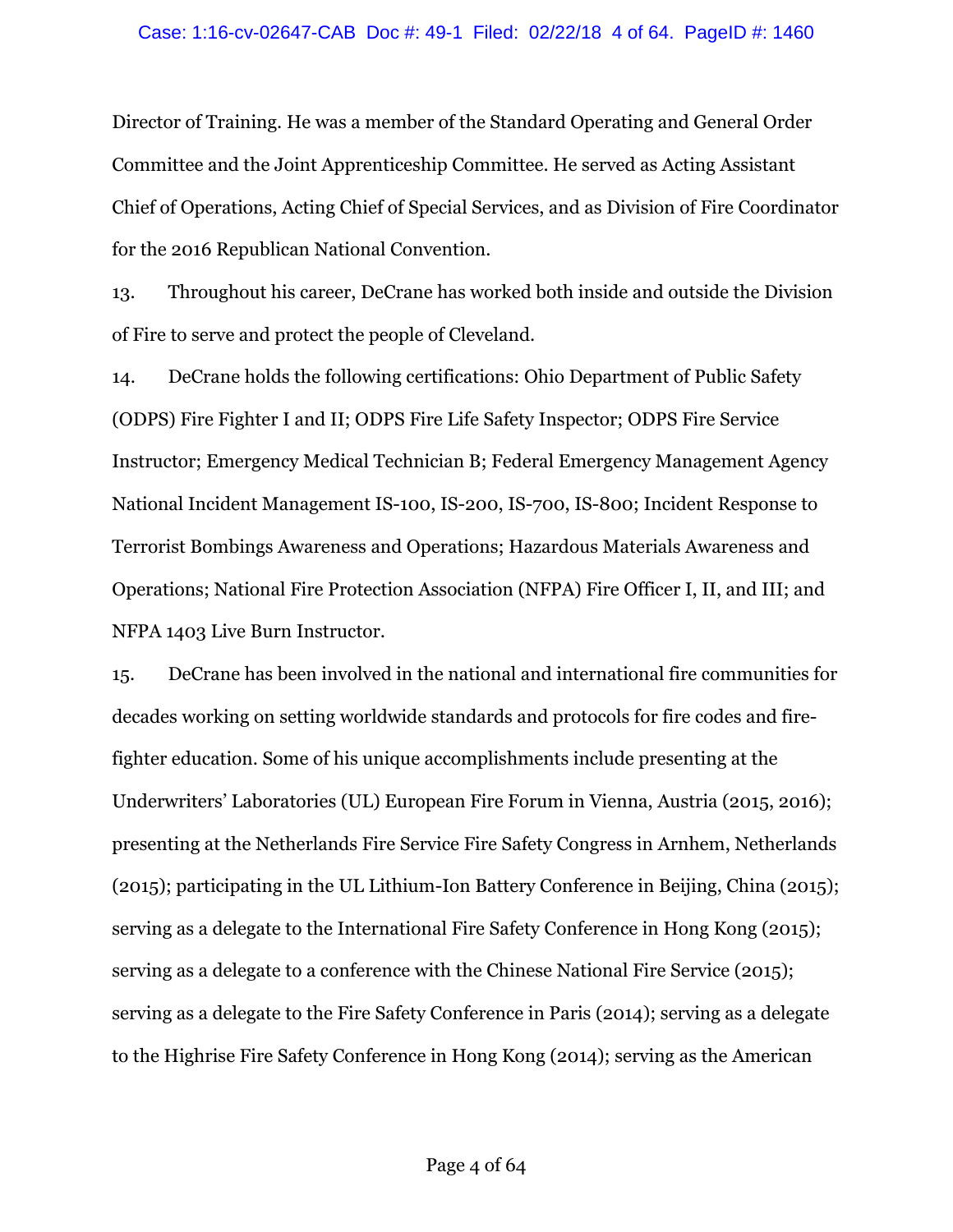#### Case: 1:16-cv-02647-CAB Doc #: 49-1 Filed: 02/22/18 5 of 64. PageID #: 1461

Fire Service delegate to the Russian Fire Service Conference in Moscow (2013); and serving on the Fire Fighter Safety Week Committee (2009–13).

16. DeCrane has received numerous awards and recognitions for his service including Automatic Fire Alarm Association Person of the Year Award (2015); Underwriters' Laboratories Council Member of the Year Award (2015); Fire Equipment Manufacturers Association Fire and Life Safety Advocate of the Year Award (2014); International Association of Fire Chiefs (IAFC) Fire Life Safety Award (2013); City of Cleveland Advanced Health & Awareness Award (2012); International Code Council (ICC)-IAFC Life Safety Advocate Award (2012); Cleveland Division of Fire Thomas E. Andrews Award (2011); ICC's Fire Service Award (2010); and the MetroHealth Hospital Chris Holt Award for Medical Response of the Year (Rescue Squad #1 1996).

17. Since 2006, DeCrane has served as the representative of the International Association of Fire Fighters in the International Code Council development process. He served on the 2009, 2012, 2015, and 2018 Fire Code Developing Committee and as Chair for 2015 and 2018. He served on the IAFF's Technical Panel Community Risk Assessment Project in 2015. He served as a representative to establish a National Fire Fighter Education Curriculum in Fire Behavior (2014–present).

18. DeCrane has been involved in the National Fire Protection Association since 2010 and has been involved in a variety of projects and research studies in that capacity. He has served on the Fire Code Technical Committee and serves on the NFPA 1 Technical Advisory Panel, NFPA Research Foundation on Tall Wood Buildings. He was recently appointed as the IAFF alternate to the NFPA Fire Behavior Research Technical Committee.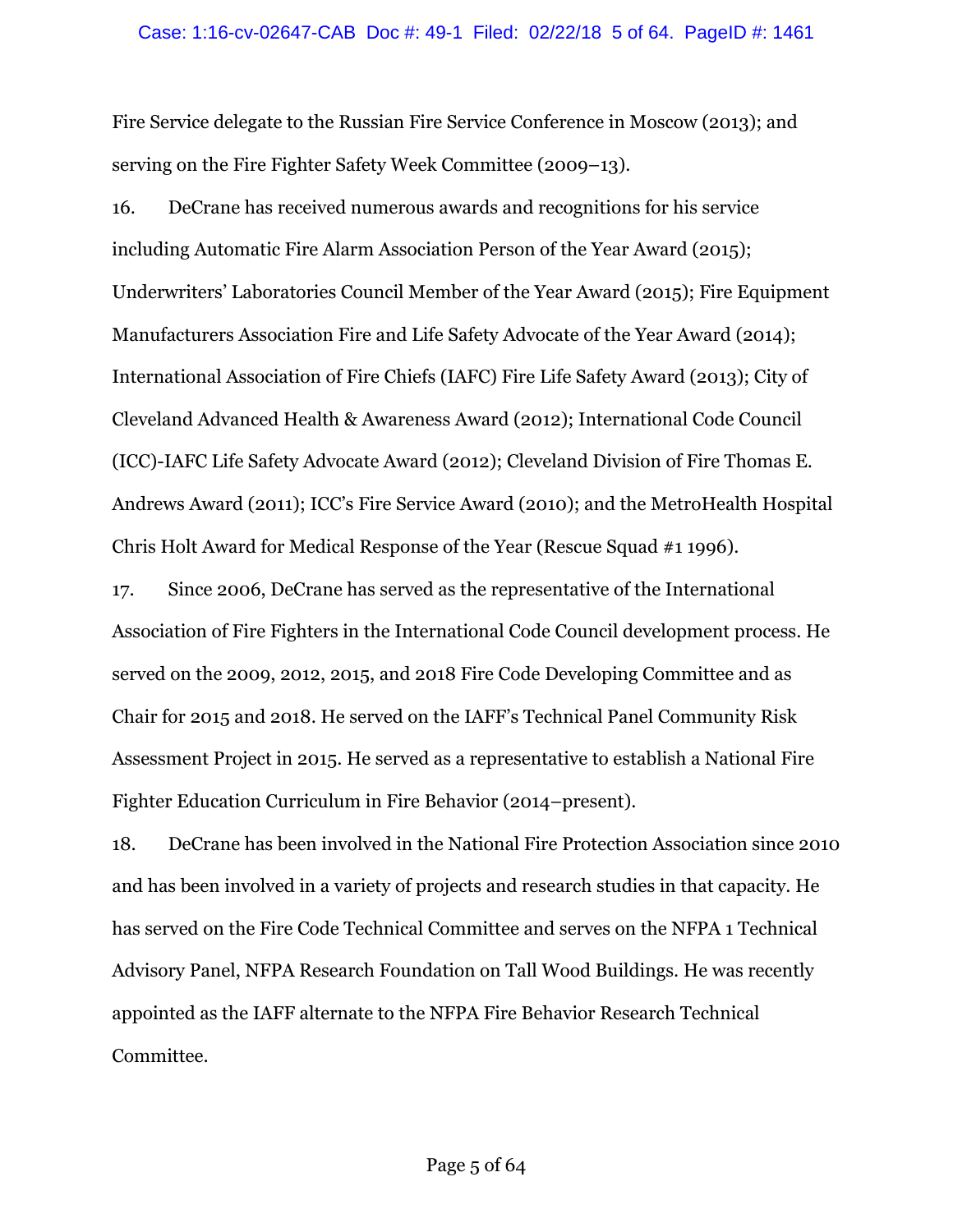19. DeCrane has been involved with the International Code Council since 2006 and has been a part of its Fire Service Membership Governing Council since 2011. He served on the ICC's Board of Directors Nominating Committee in 2014 and as chair of the International Fire Code Development Committee since May 2012.

20. DeCrane has been very involved in the research at Underwriters' Laboratories and the National Institute of Standards and Technology. He serves on the UL Fire Council, is a member of the UL Fire Fighter Safety Research Institute's Advisory Board, and is currently on a number of technical panels for research and standards. His involvement with that organization began in 2009.

21. DeCrane served as a technical reviewer for the following fire-education publications: Brannigan's Building Construction for the Fire Service (5th Ed. 2013); Fire Officers Principles and Practice (3d Ed. 2014); and Fire Fighter Essentials (Jones-Bartlett, 4th Ed.).

22. He has been involved with the following national fire-fighting organizations and projects: National Fallen Fire Fighters Foundation; National Institute of Occupational Health and Safety; Vision 20/20 National Strategic Agenda for Fire Loss Prevention; Institution of Fire Engineers; International Fire Marshals Association United States Fire Administration Residential Fire Environmental Workshop Project, and has served as a panelist in other fire-industry events. He is a contributor to Fire Engineering Magazine and co-hosts a podcast called Taming the Fire Environment.

23. DeCrane has given the following keynote presentations at national and international conferences: Fire Department Instructors Conference (2015); British Columbia Fire Chiefs Association (2015); New York State Office of Fire Prevention and Control's Fire Marshals and Inspections annual conference (2014); Wisconsin Fire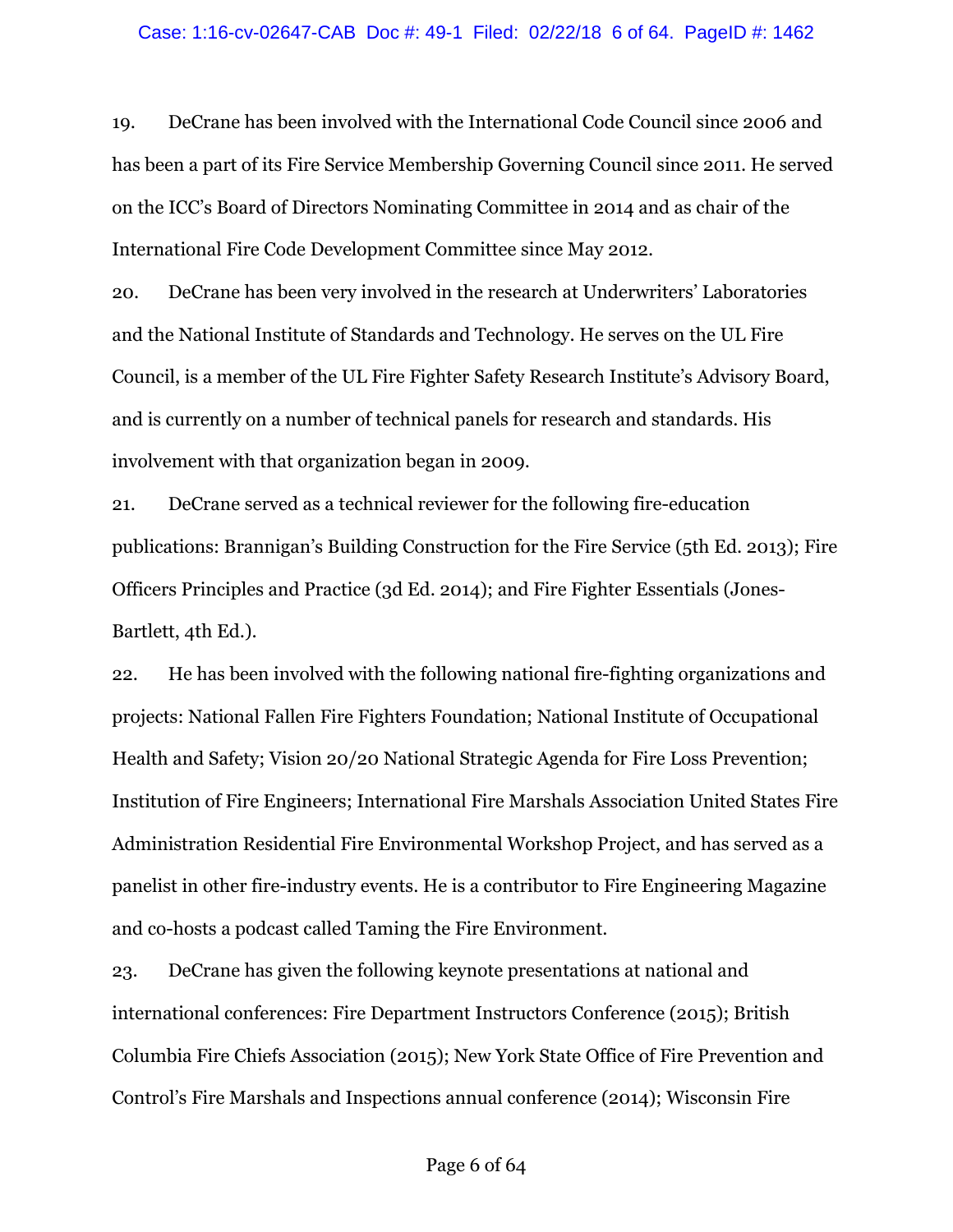Inspectors annual conference (2013), and Michigan Fire Inspectors annual conference (2013). He also gave a presentation at the International Association of Fire Fighters Conference (2015).

### **Fire-fighter certification and Academy record-keeping practices**

24. Chapter 737 of the Ohio Revised Code authorizes the adoption of rules and regulations to govern a city's safety forces including the fire service.

25. Per City of Cleveland Division of Fire General Order # 4-6, each member is required, as a condition of employment to maintain a valid and current Ohio driver's license, a valid and current Ohio Fire Fighter II certification, and a valid and current Ohio EMT-B certification. The EMT-B certification is required only for those employees who began service on or after January 1, 1981.

26. Members who do not meet these requirements laid out in General Order # 4-6 are prohibited from working in the Division of Fire either as an active fire fighter or in more senior roles up to and including Chief of Division.

27. Per General Order # 4-6, a Division of Fire employee determined to have an invalid State of Ohio EMT-B or Fire Fighter II certification shall be immediately placed on departmental charges and is subject to discipline up to and including termination.

28. Maintaining the Fire Fighter II certification requires 54 hours of continuing education every three years.

29. Maintaining the EMT-B certification requires 40 hours of continuing education every three years.

30. Per Ohio state law, each fire fighter is required to maintain his or her own training records. As a courtesy, and for administrative convenience, the Division's Fire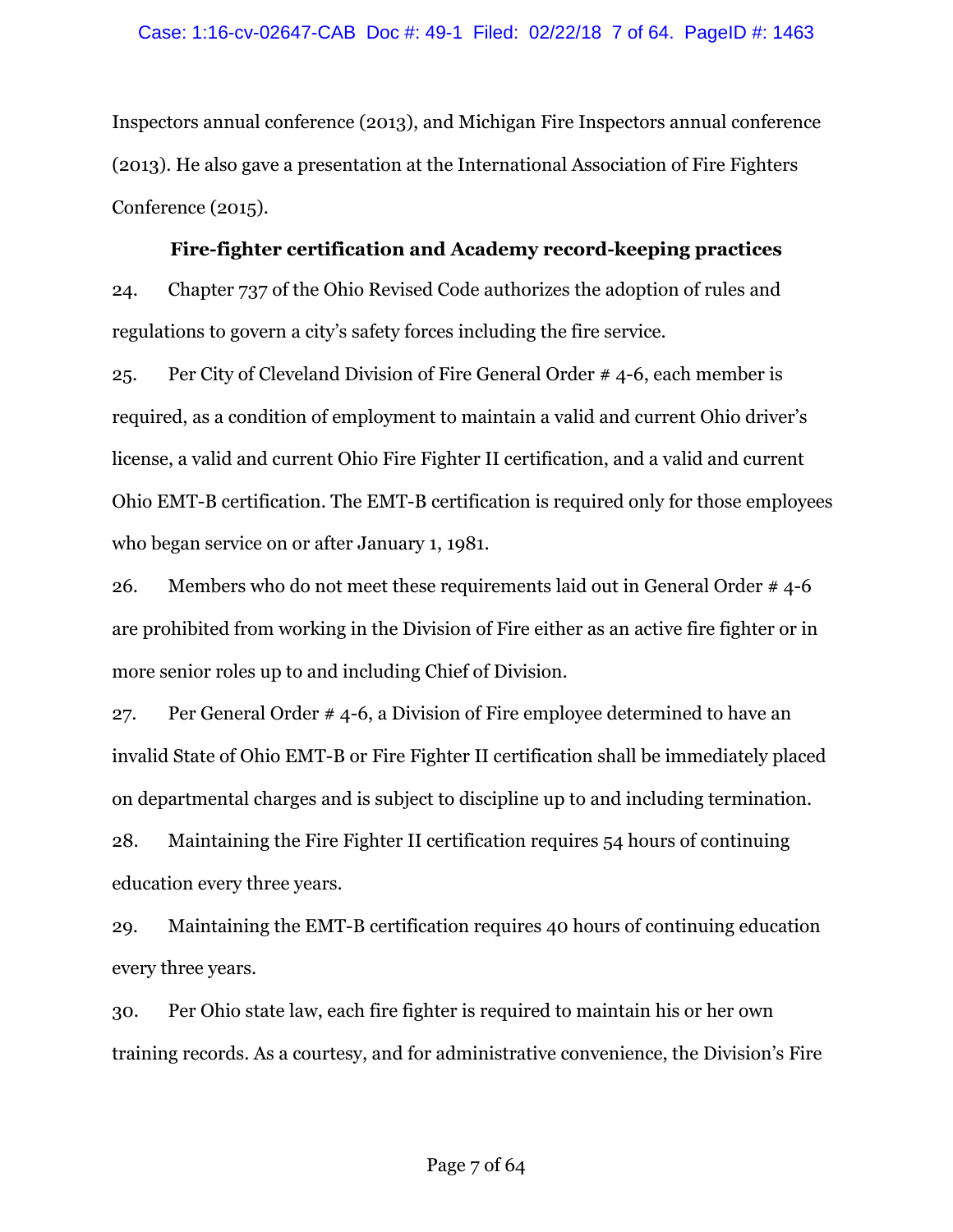Training Academy maintains hard copies of these certificates if the fire fighters provide them. The Division is not required by law to maintain these records.

#### **DeCrane becomes the Director of Training at the Academy in 2012.**

31. In the late summer of 2012, DeCrane became the head of the Fire Training Academy.

32. The immediate past chief of the Academy before DeCrane was Daryl McGinnis.

33. While McGinnis had been the Director of Training at the Fire Training Academy, he told staff not to keep track of fire-fighter training hours.

34. Under McGinnis's leadership, the Academy did not track fire-fighter training records in a comprehensive or reliable manner.

35. At the time DeCrane became the head of the Academy, the Academy did not have a centralized database for tracking employee certifications or continuing education.

36. When DeCrane became head of the Academy, EMT continuing-education records were maintained on a website hosted by University Hospitals (UH database), which the Academy's EMT Office would transfer to an Excel spreadsheet saved on the Division's Microsoft SharePoint Intranet.

37. The Division's SharePoint Intranet is a local, web-based network that allows different users to access Division records.

38. All members of the Division could and still can access this database through SharePoint.

39. At that time, Academy staff members were entering classroom training and company drills into a "Miscellaneous" section of the Division's Firehouse software program.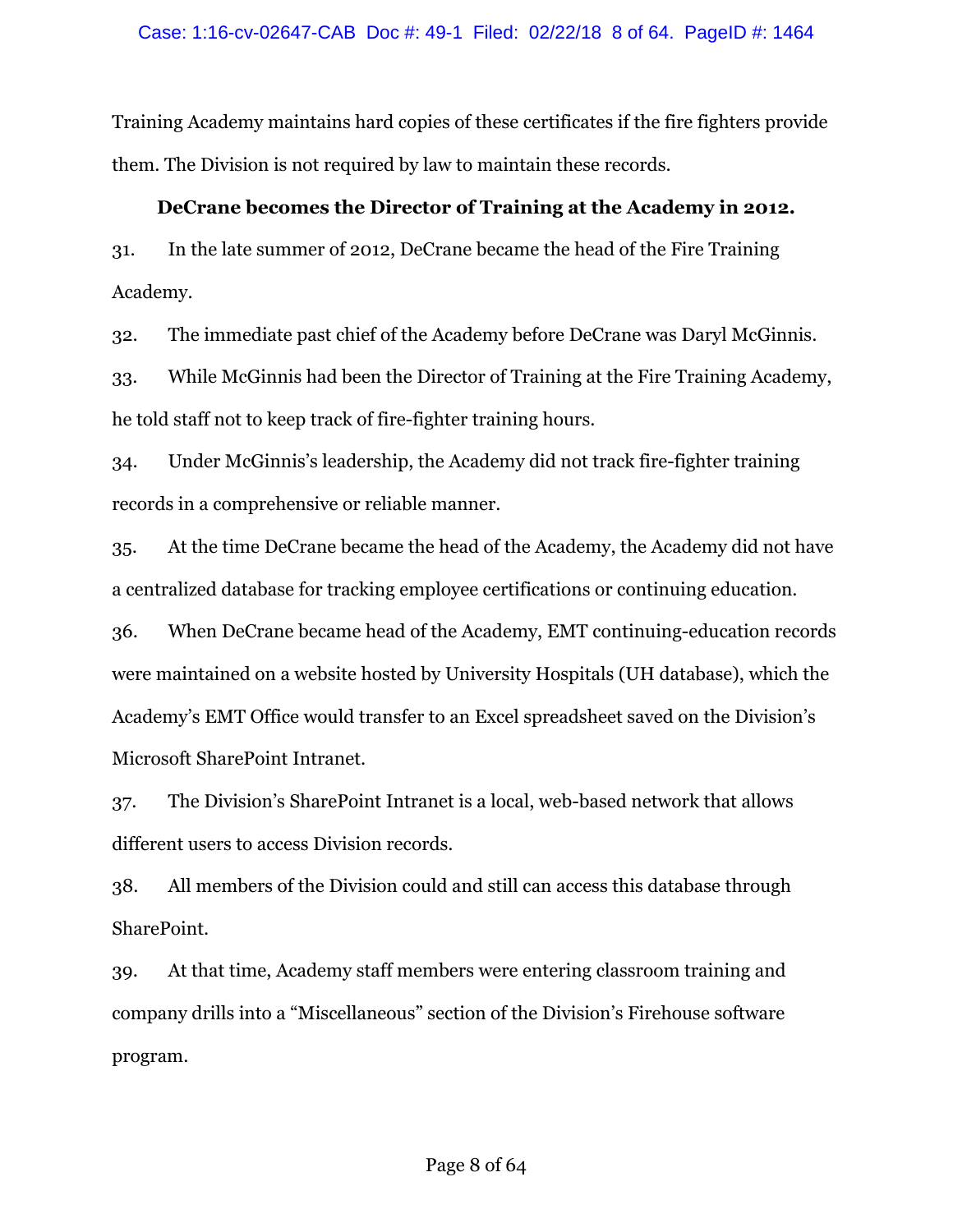40. In addition to the electronic files in the UH database and Firehouse program, the Academy maintained a hard-copy file on each Division member that included, e.g., certificates earned both inside and outside the Academy.

41. When DeCrane took over as Chief of the Academy, his priority was to merge all training records into a single system.

## **A 2012 audit revealed the deficiencies in Academy record keeping under McGinnis and recommended a consolidated database for tracking.**

42. On October 16, 2012, consultant Shelly L. Trochemenko of Resources Global Professionals completed an audit of the Academy's record keeping from January 1, 2011 through June 30, 2012 (while McGinnis was the head of the Academy).

43. In her review, Trochemenko determined that "Fire uses a series of disjointed databases to track training hours."

44. Trochemenko called these databases "incomplete" and noted various "input errors."

45. Trochemenko concluded that "almost 7% of its recorded drills could not be matched with a payroll attendance record."

46. She expressed concern about "data integrity" based on this approach to tracking records.

47. Trochemenko's recommendation was "the creation of a single data base to capture all training hours for both Fire and EMS, including drills, in-house training, online courses and courses through third party vendors."

48. Trochemenko identified as a challenge to achieving this centralized database the fact that the "designated Public Safety Reporting Management System (RMS) remains undetermined (i.e. Firehouse vs. New World) and the Division will require additional IT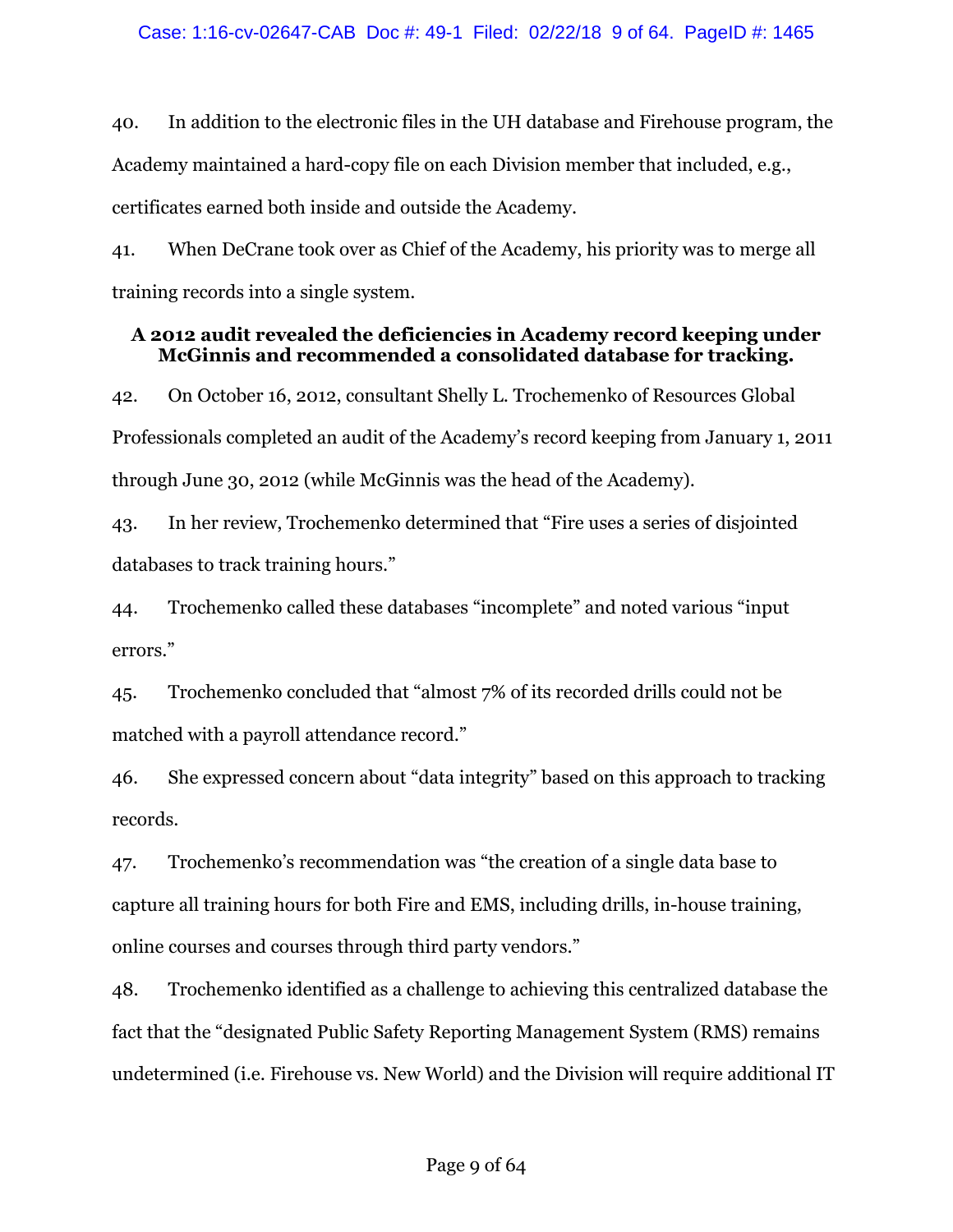training for personnel." She emphasized that the Department of Public Safety needed to determine which RMS system to implement to begin the process of moving to a centralized database.

49. Despite Trochemenko's findings of errors and inaccuracies in the Academy's training records, no one was accused of wrongdoing or faced administrative charges. 50. As he was taking over the Academy in the summer of 2012, DeCrane had identified the flaws summarized in Trochemenko's audit even before her report was released. In the Proposed Strategic Plan DeCrane submitted to Defendant Eckart on September 12, 2012, DeCrane requested civilian clerical support for data entry and requested technical assistance for training/testing support. DeCrane noted the need for a centralized filing system and called the current system "unacceptable."

## **In January 2013, the City promotes Daryl McGinnis to Chief of Division; DeCrane tells Eckart privately that McGinnis lacks the training hours to maintain his fire certification.**

51. In late 2012, while serving as the head of the Academy, DeCrane applied for promotion to Chief of Division.

52. DeCrane interviewed with then-Safety Director Martin Flask, who was the appointing authority at the time, and Assistant Safety Director Eckart.

53. On or about January 11, 2013, Defendant Eckart called DeCrane to tell him that McGinnis would be named chief and that DeCrane was the second-place candidate.

54. Patrick Kelly was ranked third on the list, and he was significantly behind DeCrane in terms of the scoring.

55. When Defendant Eckart conveyed this news to DeCrane, he expressed surprise because he believed that McGinnis lacked the required continuing-education hours to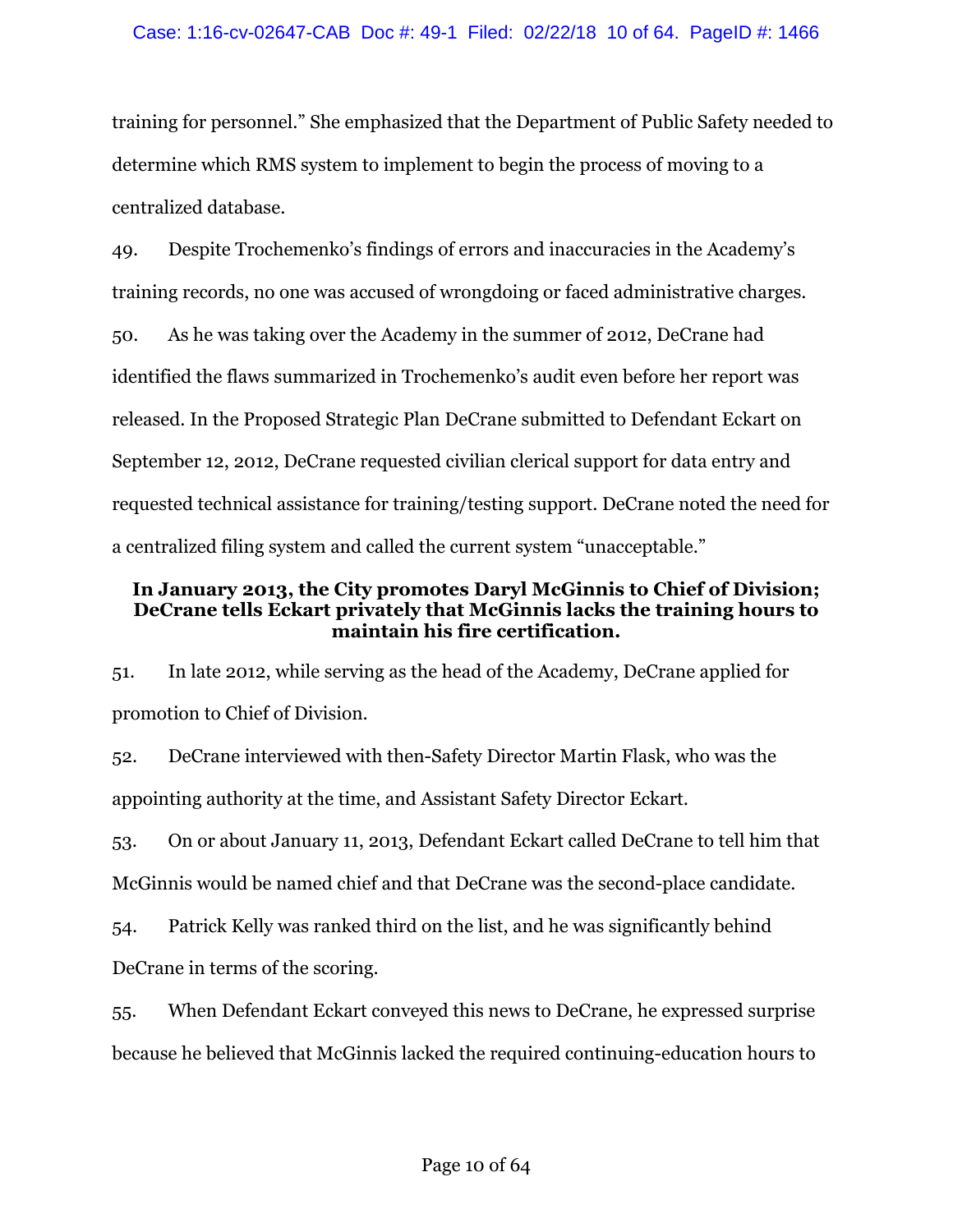maintain his fire certification, which made him ineligible for employment with the Division of Fire under General Order # 4-6.

56. DeCrane told Eckart about McGinnis's deficient training hours.

57. DeCrane explained to Eckart that this was information available on Sharepoint to all Division members.

58. Defendant Eckart had not done his homework on McGinnis and was unaware of his lack of basic qualifications to even be a Cleveland fire fighter, let alone the fire chief.

59. Defendant Eckart insisted that they would move forward despite what DeCrane had explained about McGinnis not even being a fire fighter given his failure to properly maintain his fire certification.

60. Despite DeCrane's concerns about the embarrassment McGinnis's lack of training might cause to the City, the Division, and the Mayor if it became known, DeCrane expressed to Defendant Eckart, Flask, McGinnis, and others that McGinnis had DeCrane's support.

61. McGinnis took over the Division of Fire in January 2013.

# **The** *Plain Dealer* **reports about McGinnis's lack of continuing-education hours, which leads to his administrative leave and abrupt retirement.**

62. In approximately June 2013, DeCrane, in his capacity as head of the Academy, received a phone call from Leila Atassi of the Northeast Ohio Media Group, also known as Cleveland.com, making a public-records request for McGinnis's training records.

63. DeCrane did not provide Atassi with any records.

64. Per City policy, DeCrane directed Atassi's call to Kim Roberson, the Public Records Administrator in the City's Law Department.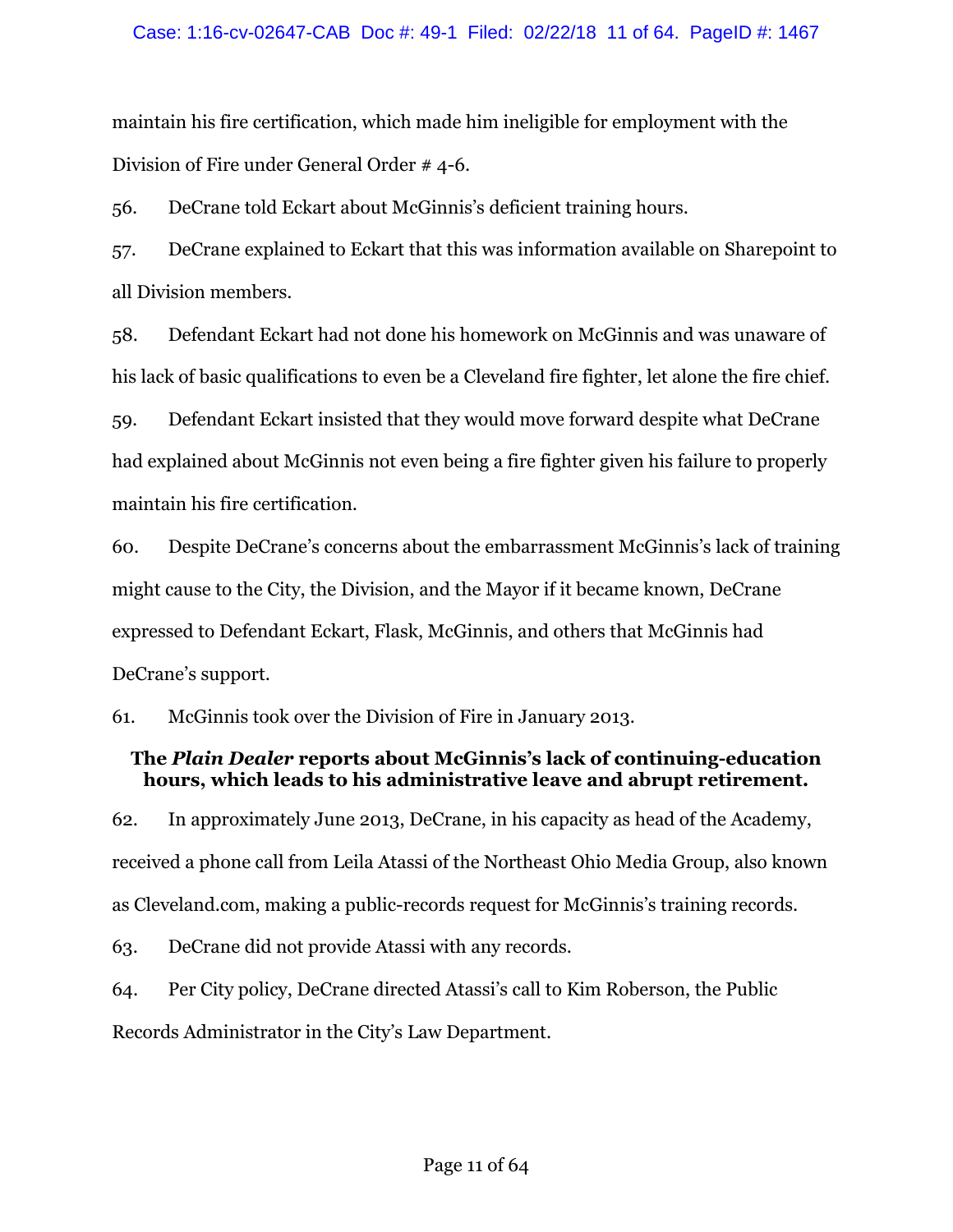65. After DeCrane received the call from Atassi, he notified McGinnis that the press was asking for his training records. McGinnis replied, "I was wondering how long that would take."

66. At the time Atassi made her public-records request, McGinnis did not have the required continuing-education hours to maintain the EMT-B certification needed to be a member of the Division of Fire, which the Division's Sharepoint database reflected.

67. DeCrane had been sincerely mistaken in his conversation with Eckart when DeCrane indicated that it was McGinnis's fire—as opposed to EMT-B—certification that was deficient due to lack of training hours.

68. In a story published on Cleveland.com on August 1, 2013, Cleveland.com reported on McGinnis's lack of qualifications to be fire chief and indicated that it had received a tip about McGinnis's failure to complete the required training hours to maintain his EMT-B certification. The story was printed in Cleveland.com's sister publication, the *Plain Dealer*, as well.

69. These media reported that McGinnis had only 22 of the 40 credit hours needed for his EMT-B certification in the preceding three-year period. This meant that he was not eligible to be a member of the Division of Fire.

70. That same day, McGinnis was relieved of his duties pending an investigation into his deficient certifications. He retired two weeks later.

### **Eckart blames DeCrane for the story that led to McGinnis's ouster and begins retaliating against DeCrane by passing him over for promotion to Acting Chief and seizing the Academy's training records.**

71. Eckart believed that DeCrane was responsible for alerting the media about McGinnis's training deficiencies.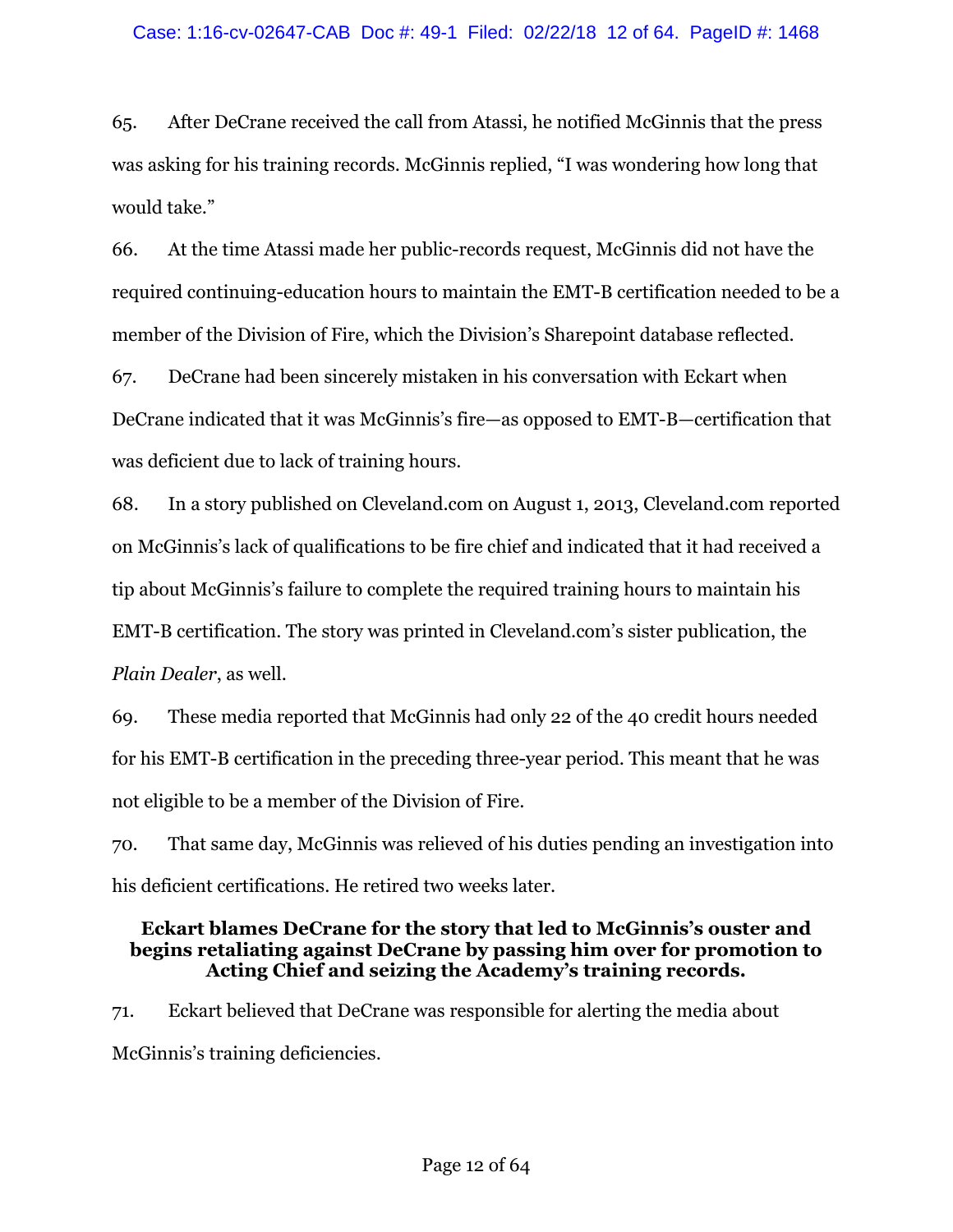72. Eckart's mistaken belief about DeCrane's involvement arose from the fact that DeCrane had raised McGinnis's lack of training with Eckart back in January 2013 (when there was still time to avoid the embarrassment this caused) but Eckart had refused to listen.

73. Eckart had no proof that DeCrane was involved in leaking the story and simply assumed that he was to blame.

74. Eckart's desire to hide McGinnis's lack of qualifications was motivated by Eckart's personal embarrassment about his failure to competently vet chief candidates.

75. But DeCrane is a team player and, despite his concerns, did not tip off media about McGinnis's lack of continuing-education hours.

76. The fire chief's certifications and qualifications touch on matters of public concern. Of course the public is concerned about the qualifications of those individuals entrusted with the responsibility of leading the City's safety forces. The fact that media took the tip and engaged in investigative journalism that led to McGinnis's immediate reassignment and then retirement evidences the fact that this issue touches on a matter of public concern.

77. Thus, the statements Eckart attributed to DeCrane about McGinnis's lack of continuing education or certification are protected speech under the First and Fourteenth Amendments.

78. Eckart was angry with DeCrane about the McGinnis leak. So Eckart began a campaign to discredit and harm DeCrane and his career because Eckart perceived DeCrane as having engaged in this protected conduct.

79. DeCrane would not have been treated how he was treated had Eckart not attributed to DeCrane the tip about McGinnis's deficient training.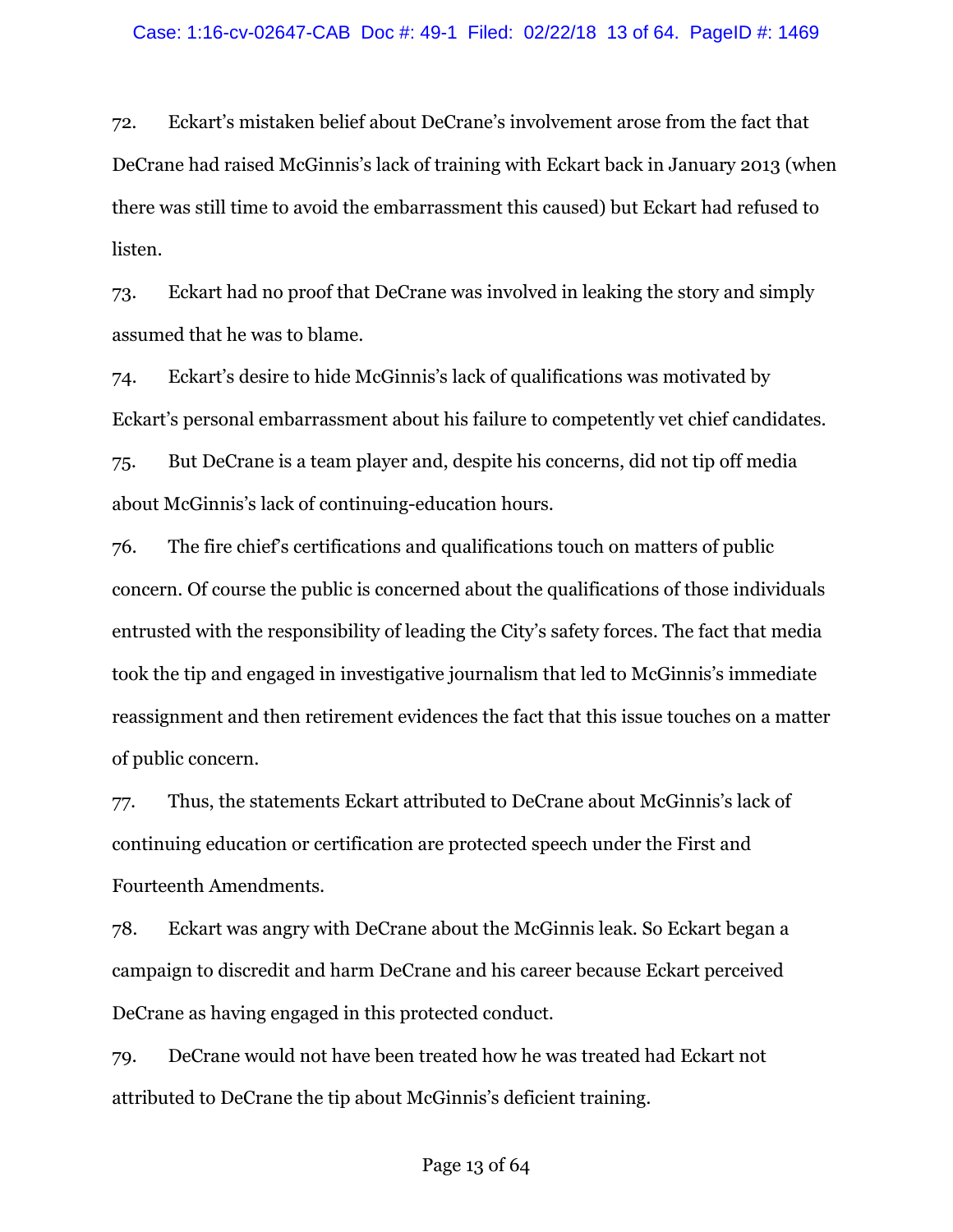80. As DeCrane explained to Eckart, any person with access to the Division of Fire's Sharepoint database could have accessed this information. All fire fighters have access to this database though the Division's Intranet.

81. When McGinnis went on administrative leave pending investigation, Eckart's office named Assistant Chief Patrick Kelly Acting Chief of Division.

82. Kelly was ranked third on the promotion list just a few months earlier, and was significantly behind DeCrane in terms of scoring. DeCrane had internationally recognized accomplishments recited above that Kelly did not have. Yet DeCrane did not get the nod. Frank Chontos became the Acting Executive Officer. Based on seniority, DeCrane temporarily filled Chontos's position as Acting Chief of Operations.

83. After McGinnis stepped down, Public Safety announced that it was conducting an audit to examine every fire fighter's training records. Defendant Eckart came to the Academy with Division of Police members and seized files, computers, and the database of training records (including the Access database program that DeCrane had personally purchased for the Academy to help remedy the records issues given Eckart's failure to make a decision about a records-management system per Trochemenko's recommendation and DeCrane's repeated requests).

84. Before the City seized the Academy's training records, DeCrane had repeatedly requested a functional records-management system for training records to implement Trochemenko's recommendations for a comprehensive and consolidated database to track this information. Eckart indicated that Public Safety would be moving to a new record-keeping program from "Firehouse," the current program. Eckart specifically told DeCrane not to enter data in Firehouse because of the impending switch. Eckart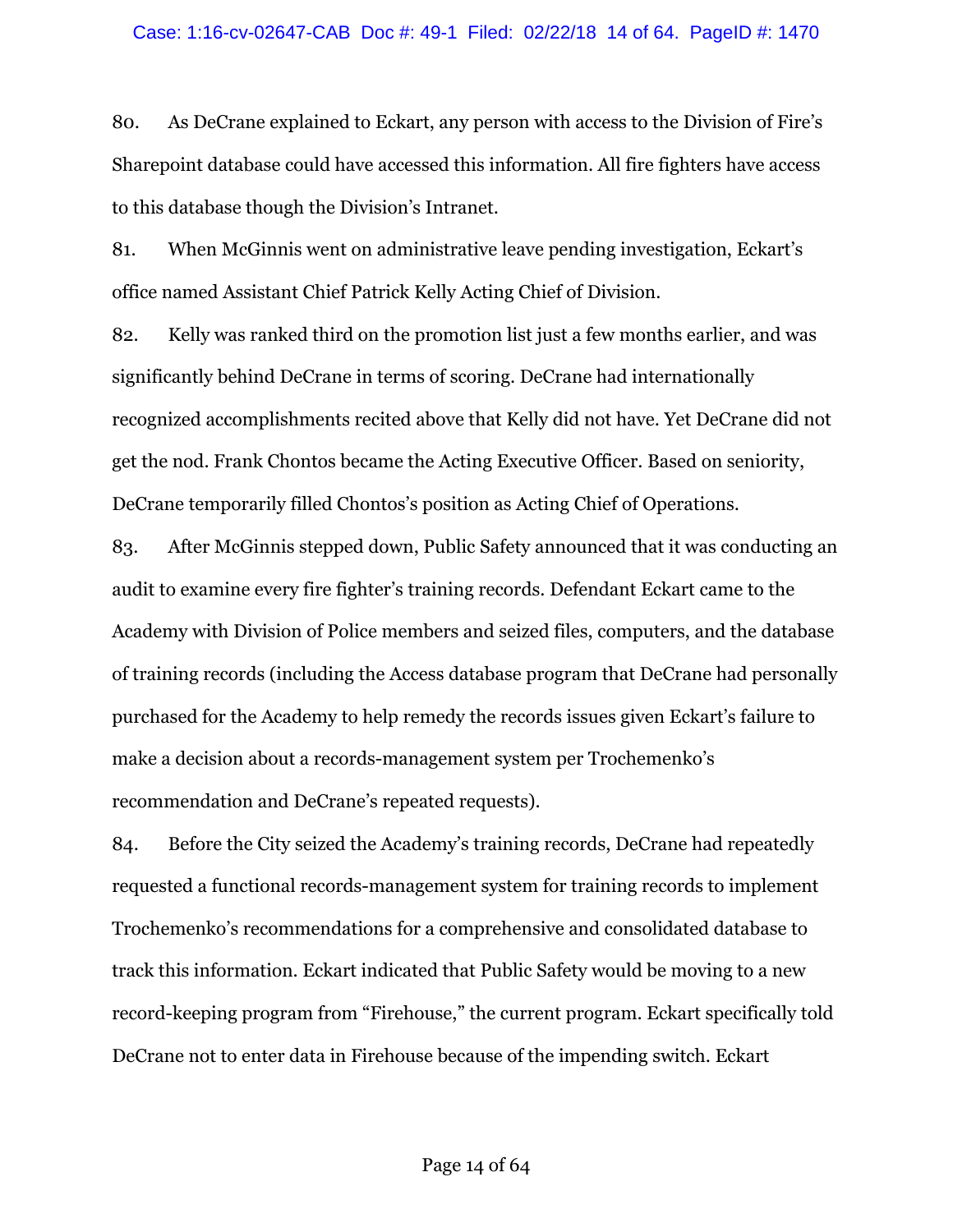#### Case: 1:16-cv-02647-CAB Doc #: 49-1 Filed: 02/22/18 15 of 64. PageID #: 1471

repeatedly indicated that he was working on getting a functional records-management program for the Division, but still has not done so.

85. Eckart had the seized records taken to Defendant James Votypka, head of the Office of Integrity Control, Compliance, and Employee Accountability (OIC), which is located inside EMS headquarters.

86. Eckart's seizure of the training records crippled DeCrane's efforts to remedy the record-keeping issues that remained from McGinnis's tenure at the Academy or to work toward completing the centralized database to track certifications and training.

87. DeCrane made numerous requests to Eckart's office (through the proper Division of Fire channels) for a central server to allow multiple data-entry capabilities, which would have accelerated the laborious process of manually entering each member's information.

88. On October 9, 2013, DeCrane met with Chumita, Votypka, Greg McKernan, and Captain Patrick Corrigan about the various databases that the Academy maintained. During the meeting, Chumita and Voytpka insisted that the Division's medics lacked certifications. They were incorrect, which Corrigan explained and demonstrated how to scroll over one column in the Excel spreadsheet in Sharepoint to see the certifications recorded.

#### **DeCrane must actively lobby to be included in the interview process for consideration as McGinnis's permanent replacement; DeCrane is passed over for Chief of Division and Assistant Chief of Operations.**

89. In November 2013, DeCrane learned that Acting Chief Patrick Kelly had multiple interviews with the Mayor about the Chief position while DeCrane had not been contacted at all (despite having been second on the promotion list—well ahead of Kelly earlier that year).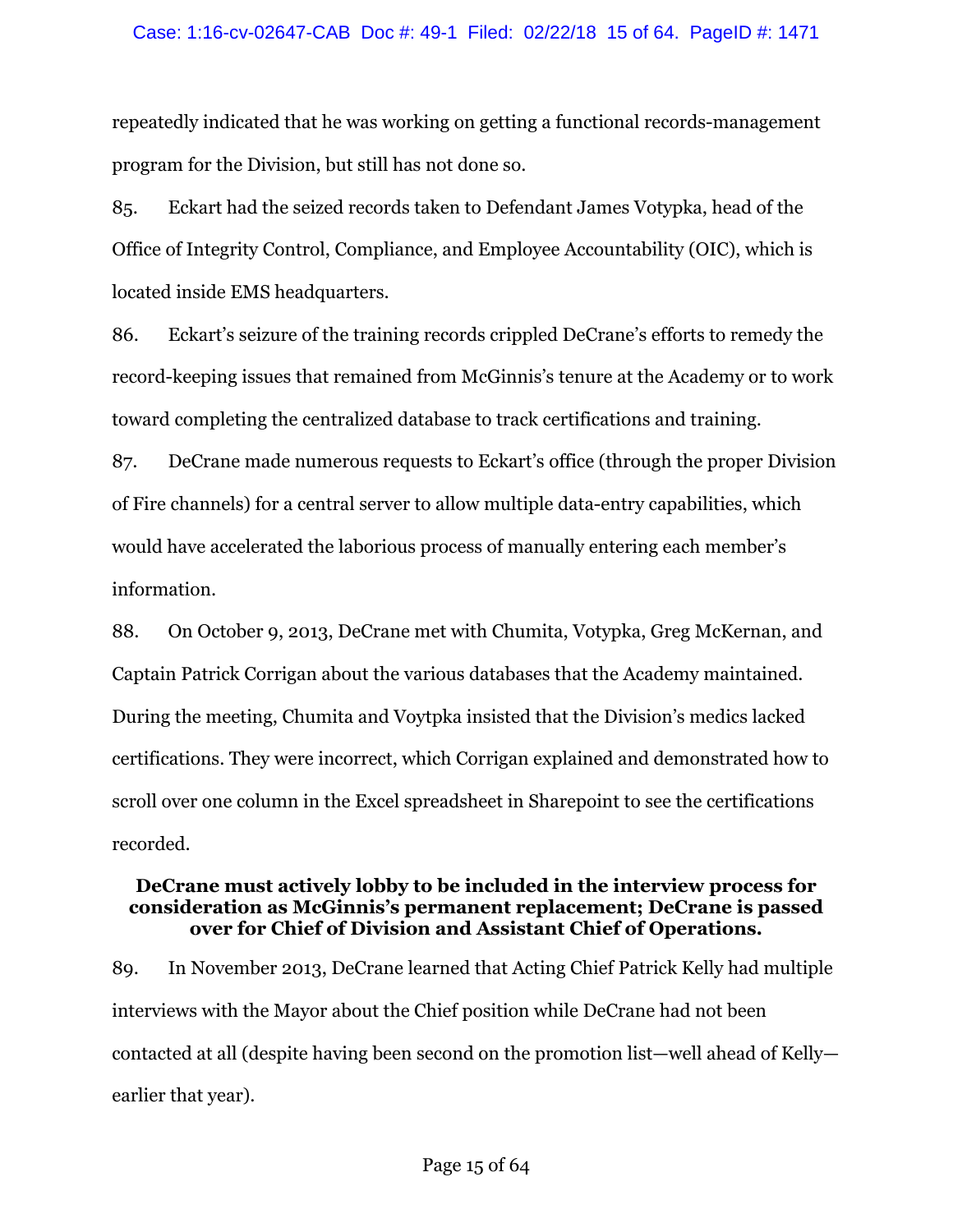90. Eckart had taken no steps to include the candidate who had ranked second on the previous promotion list for the chief position in these interviews.

91. DeCrane sent an email through Kelly to Eckart asking to be placed in the interview process for the chief position.

92. After DeCrane asked to be interviewed for the chief position, Safety Director Flask interviewed DeCrane in November 2013. Defendant Eckart was on the phone. During the interview, Flask told DeCrane that Kelly had a "leg up" in the process.

93. Unbeknownst to DeCrane during his interview, Acting Chief Kelly had been informed in October 2013–before DeCrane had even been interviewed—that Kelly would become chief.

94. Flask and Eckart's "interview" with DeCrane was merely a formality designed to make it appear that the process was fair and not rigged against DeCrane from the start. 95. On November 6, 2013, Acting Chief Kelly issued General Order #10-30, which prohibits firefighters from publicly "discussing Division policy" with reporters, including in-person or e-mail interviews with reporters, without obtaining advance permission from the Chief of Fire, and prohibits them from making statements to reporters that might be deemed "offensive" to their superior officers even when they are expressing "personal viewpoints and/or opinions" and off-duty (the "Prior Authorization Policy"). 96. On or about December 9, 2013, the City promoted Acting Chief Kelly to serve as Chief of Division. On December 12, 2013, the City prohibited City employees from making statements that could be deemed "harmful" to City employees, or otherwise "inappropriate," on "[o]nline tools and services that allow internet users to create publish and share content/media with other internet users" (the "Content Ban").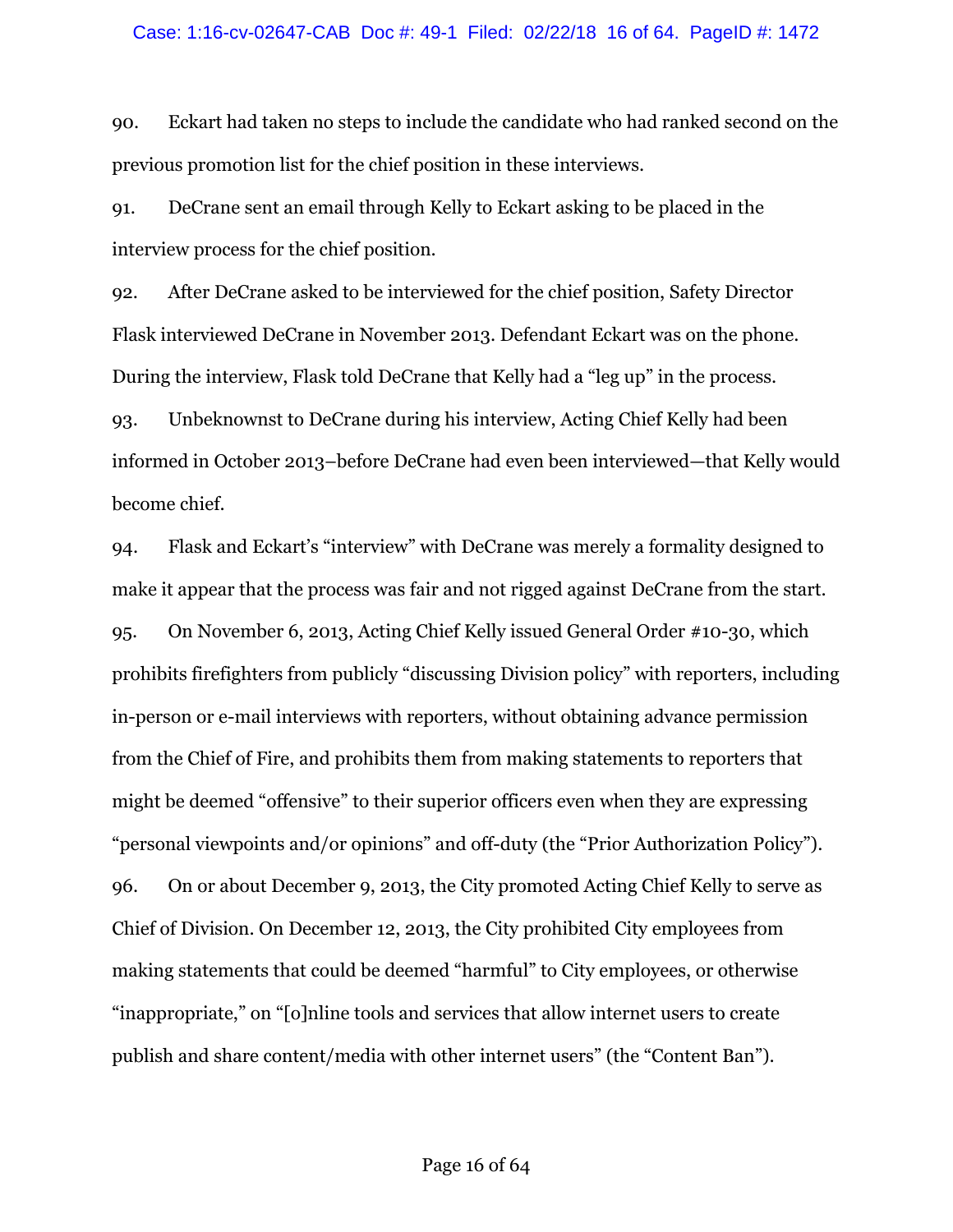97. Flask called DeCrane to inform him that he had been passed over and expressed that it was Kelly's "knowledge of the administrative process" that got him the position over DeCrane.

98. Upon information and belief, DeCrane is the only first-ranked chief candidate to ever be passed over for appointment during his time with the Division.

99. After receiving the news that Kelly would become chief, DeCrane spoke with Defendant Eckart about how to avoid being passed over again for promotion to chief. Eckart agreed to meet with DeCrane to discuss this but then repeatedly rescheduled and cancelled the meeting they set up to do so.

100. After rescheduling and cancelling several meetings, Eckart eventually stopped responding to DeCrane's emails on this and other topics because Eckart remained angry about the McGinnis leak.

101. In later December 2013, DeCrane, who had been serving temporarily as Acting Assistant Chief and Chief of Operations based on seniority, learned that Frank Chontos would be promoted to that position.

## **DeCrane and his staff make repeated requests for Eckart and Votypka to return the Academy's training records; DeCrane is at the Academy briefly before being reassigned to headquarters.**

102. When Chontos was promoted to Chief of Operations, DeCrane briefly returned to helm the Academy.

103. While the City reviewed the Academy's records at EMS headquarters, the seized records were strewn about in disarray and not maintained in an appropriate or secure manner.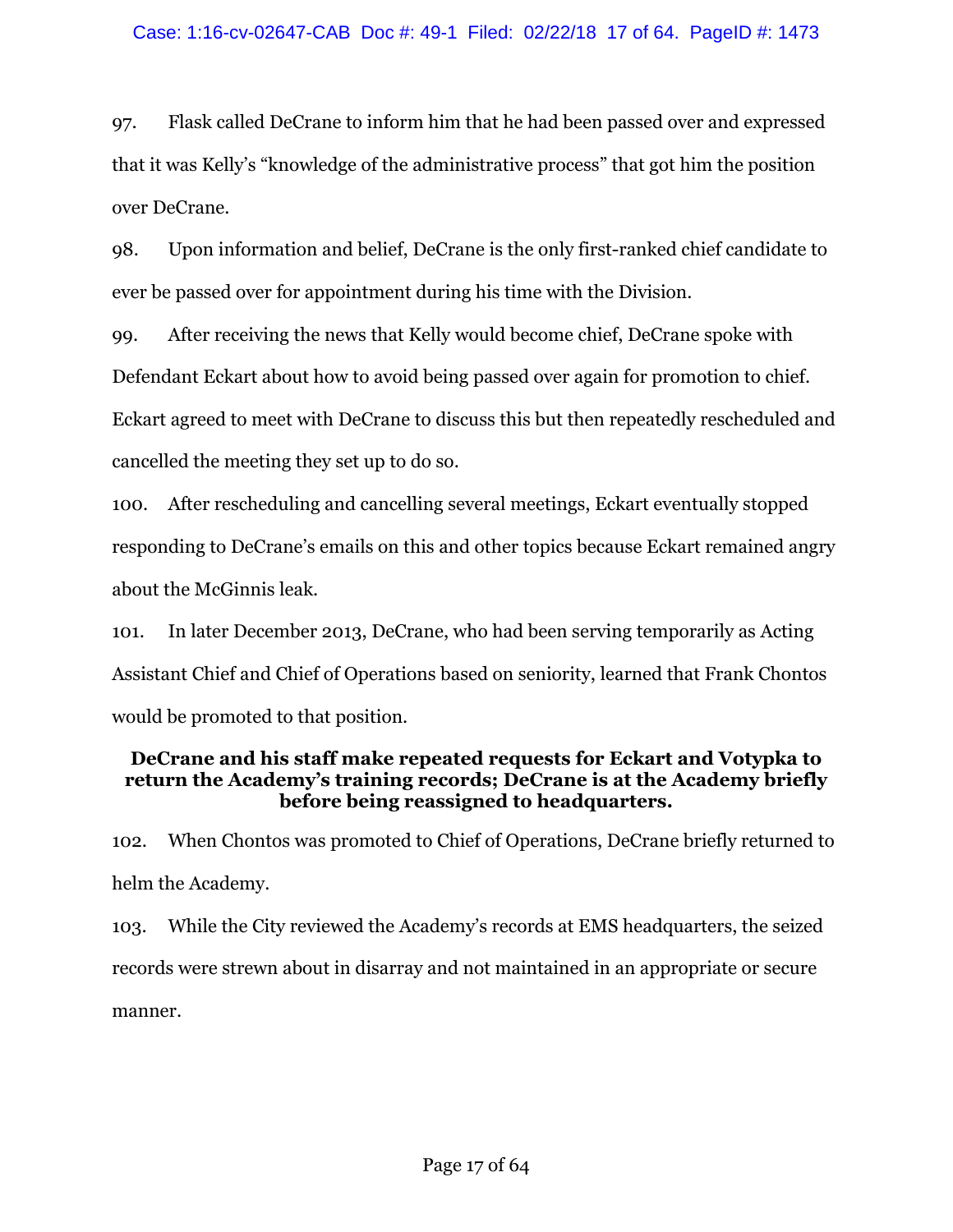104. One Division member submitted a Form-10 complaining about how the Academy's records were being stored during this time. A Form-10 is an internal complaint in the Division of Fire.

105. While DeCrane was Acting Chief of Operations, the Acting Academy Chief, Patrick Corrigan, was DeCrane's direct report. While he was temporarily serving as Operations Chief, DeCrane repeatedly requested that the seized training records be returned to the Academy.

106. When DeCrane returned to the Academy, he redoubled his efforts to seek the records' return so the centralized-database project, which the records seizure halted, could proceed. DeCrane needed the records to complete the database project that he had spearheaded when he took over the Academy in 2012.

107. OIC had completed its own review of the Academy's seized records and reported on its findings in a report dated December 2013. This audit identified a handful of members with deficient continuing education and lapsed certifications. This audit report did not mention McGinnis's deficient EMT-B certification.

108. On January 17, 2014, DeCrane sent a request to Chontos noting the partial database creation and the difficulties created by having no staffing and no files.

109. On or about February 14, 2014, at Eckart's behest, Chief Kelly detailed DeCrane out of the Academy to headquarters for the incoming cadet class, which was scheduled to begin in a week.

110. Chief Kelly explained that Battalion Chief Angelo Calvillo had volunteered to replace DeCrane as Director of Training for the cadet responsibilities only. There was no indication on who would handle DeCrane's other Academy duties while he was stationed at headquarters and performing the duties he was assigned there.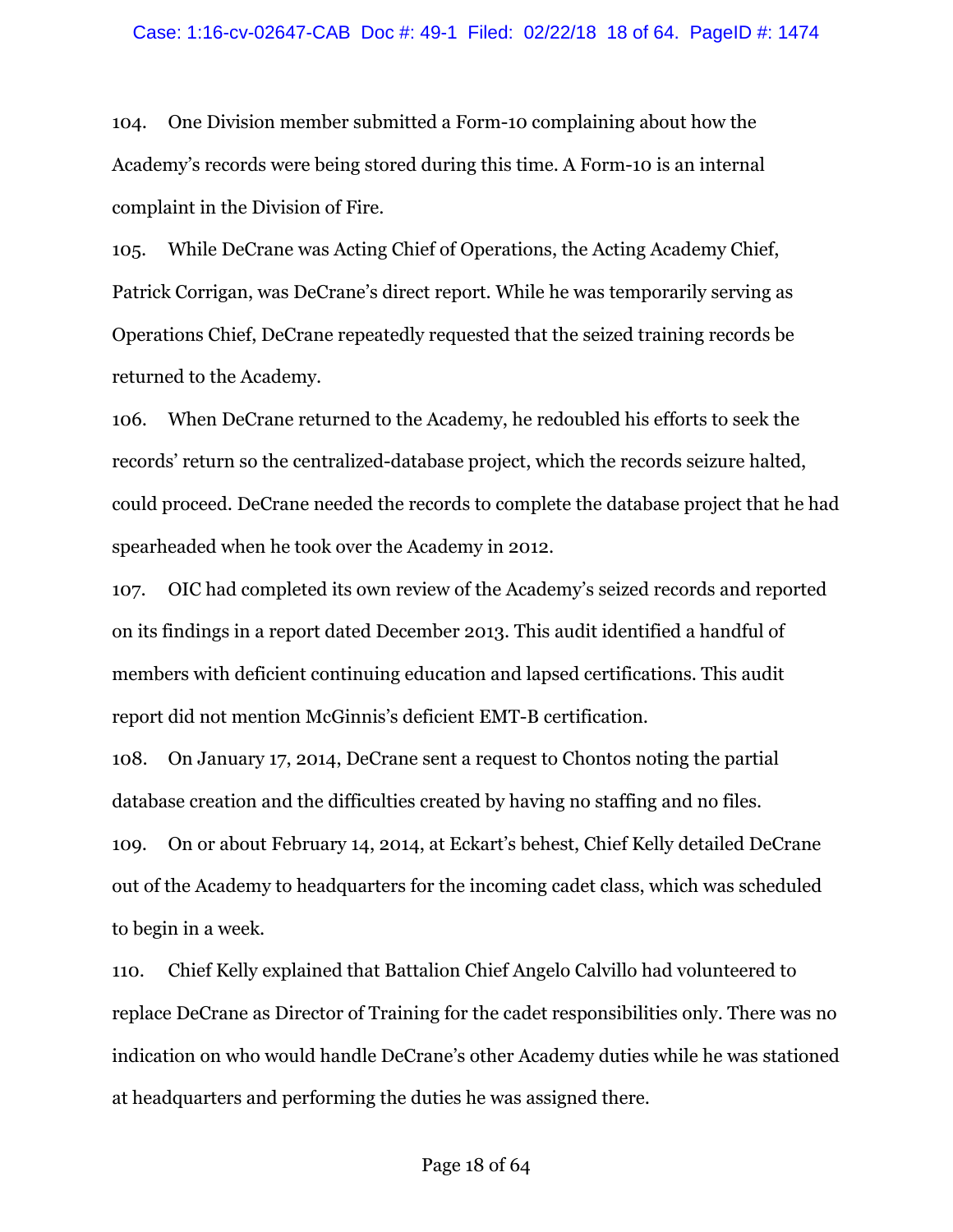111. There was no precedent for a Director of Training having responsibility only for a cadet class and not for the entire Academy operations.

112. On February 24, 2014, DeCrane was transferred from the Academy to Special Services at headquarters. This transfer was initially for 63 days but then extended to July 7, 2014.

113. On information and belief, Eckart pressured Kelly to transfer DeCrane out of the Academy as part of the retaliation for the McGinnis story.

114. While DeCrane was detailed out, no one was asked to assume DeCrane's Academy duties in his absence. Meanwhile, Chief Kelly continued to rely on DeCrane to handle training issues.

115. During this time, Calvillo was copied on email correspondence regarding such issues but was nonresponsive and rarely present at the Academy.

116. While DeCrane was attempting to remedy the record-keeping issues Trochemenko had identified at the Academy under McGinnis's tenure, DeCrane was yanked in and out of the Academy (making it more challenging to complete the difficult task of remedying the issues left behind by his predecessor). In addition to bouncing him from one assignment to another, Eckart failed to allocate sufficient resources to the Academy in terms of software and personnel to timely complete the task of creating a consolidated, comprehensive database or the records-management system needed to make the records functional.

## **OIC finally releases some—but not all—of the Academy's training records, but they are in disarray.**

117. In March 2014, despite having detailed DeCrane out of the Academy, Chief Kelly asked DeCrane to retrieve the records from OIC. When his staff arrived to collect the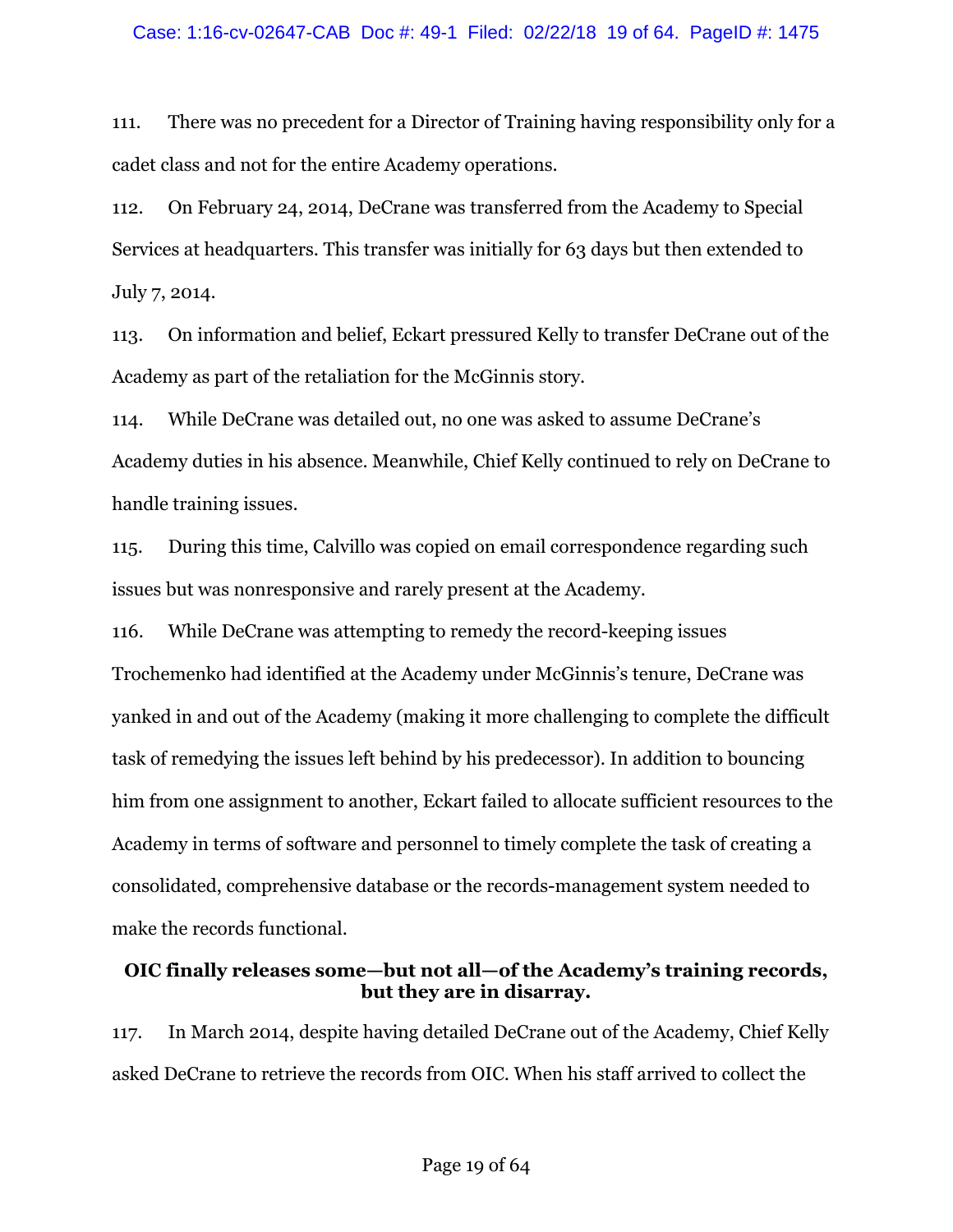records at OIC, the records were piled in no particular order. Inexplicably, some members' files were missing.

118. DeCrane (who at the time was detailed to Special Services) notified Assistant Chief Chontos of the missing files. Chontos indicated that he would follow up with Votypka. But Votypka never responded.

## **DeCrane repeatedly requests help from Chief Kelly and Safety Director McGrath to deal with the retaliation DeCrane faced from Eckart.**

119. On February 11, 2014, DeCrane asked Chief Kelly for help in dealing with the retaliation DeCrane was facing from Eckart. DeCrane asked Kelly to help arrange a meeting with Eckart (who continued to set and then cancel meetings with DeCrane) so they would clear the air about the McGinnis media leak. Kelly agreed to help, but did nothing.

120. On March 17, 2014, DeCrane complained to new Safety Director Michael McGrath about false statements that Eckart was making about DeCrane and the retaliation DeCrane was experiencing. McGrath promised to follow up and work out the issues, but did nothing.

121. On April 29, 2014, DeCrane again complained to Chief Kelly about Eckart's treatment of DeCrane. DeCrane compared Eckart's treatment of DeCrane to being "in timeout" and asked Kelly for help. Kelly continued to do nothing.

122. DeCrane's complaints to the Chief of Division and the Safety Director put the City on notice that Eckart was retaliating on an ongoing basis against DeCrane.

123. The City failed to take reasonable steps to remedy the retaliation or protect DeCrane from further retaliation. This failure created a custom, policy, or practice of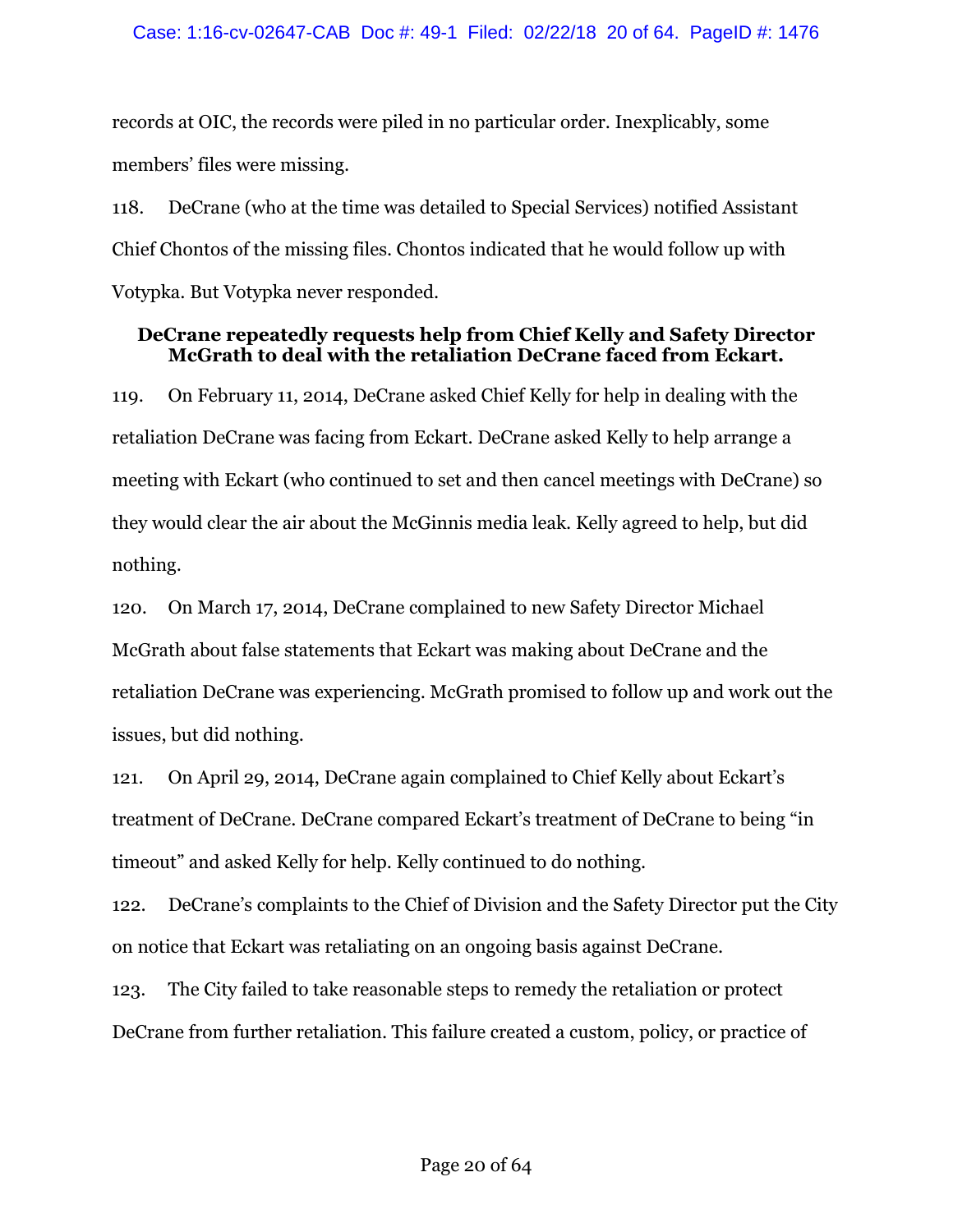retaliating against DeCrane based on the mistaken belief that he was responsible for the leak that resulted in McGinnis's ouster.

## **DeCrane returns to the Academy and again focuses on trying to remedy the record-keeping issues and create the central database.**

124. In July 2014, DeCrane was detailed back to the Academy from headquarters. At that point, he immediately began trying to put the training records Eckart seized (at least the ones that Votypka had returned) back in order, despite a lack of staffing and still no decision on a records-management system from Eckart's office.

125. DeCrane informed Chief Kelly that the Academy would be using the existing Firehouse program to achieve this.

126. To this end, DeCrane had discussions with IT personnel about how to ensure this centralized database would roll over when a new database was finally selected and implemented.

127. Fire Fighter Barry Kifus, who had worked on creating the centralized database initially, was no longer detailed to the Academy. So no one familiar with the recordkeeping process was available to assist in putting the mess back in order or continue the efforts to centralize EMT and fire-fighter training records. DeCrane requested assistance with this task from Chief Kelly.

128. On June 30, 2014, Lt. Dave Telban notified Chontos and Calvillo that certain firefighter files were still missing from what Eckart had seized and delivered to Votypka. DeCrane followed up with Chontos on October 10 and October 31 about these files but received no response.

129. On July 28, 2014, DeCrane sent an email to Chontos and O'Toole about the lack of a records-tracking system.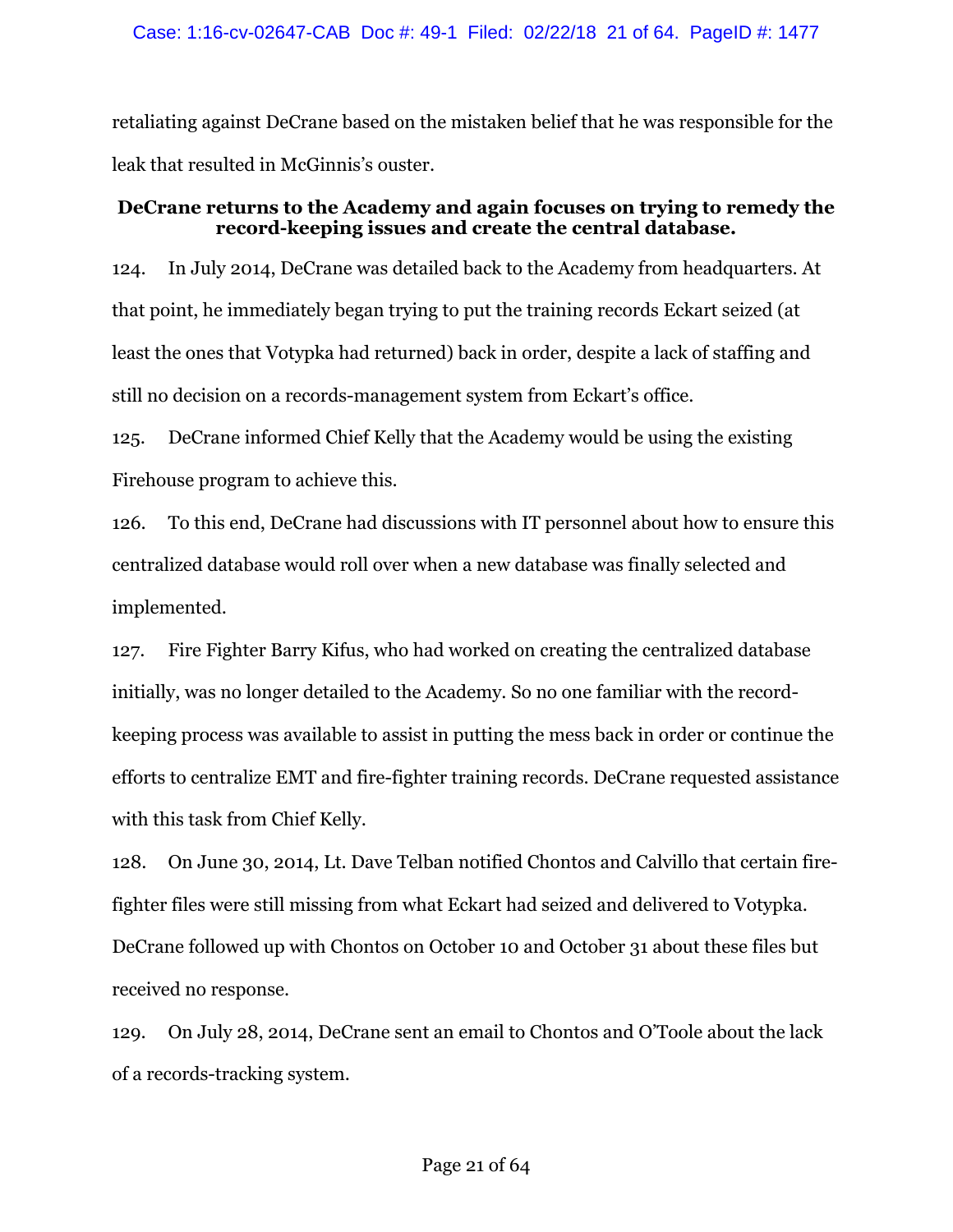130. Despite DeCrane's best efforts, Eckart and Votypka's failure to return all of the seized records prevented the Academy from creating a complete and accurate database or to remedy the litany of problems from the McGinnis era that Trochmenko's audit elucidated.

131. The City's failure to provide the necessary staffing or resources to complete the task of creating a comprehensive, consolidated database of training records at the Academy hindered DeCrane's progress in implementing Trochemenko's audit recommendations.

132. DeCrane competently and professionally handled his responsibilities despite the retaliation he endured.

### **Eckart's retaliation continues after DeCrane returns to the Academy and through the end of 2014.**

133. DeCrane coordinated and managed the training of all Division members in the use of Narcan, a life-saving antidote for opioid overdoses. In July 2014, DeCrane submitted a briefing regarding how Cleveland Fire had saved 11 lives in a matter of weeks using Narcan. DeCrane quickly received notice that Eckart had Votypka investigating the Academy on the Narcan training it had reported conducting. 134. Rather than commending the outstanding results of the prompt and effective training that DeCrane led, Eckart lashed out at DeCrane to try to further undermine his credibility and success by having Votypka again use an investigation as a tool of retaliation.

135. Also in 2014, DeCrane had been working for months to develop and implement an Inspector program for Division members that would train them to conduct fire inspections for code violations. As part of his retaliation against DeCrane, Eckart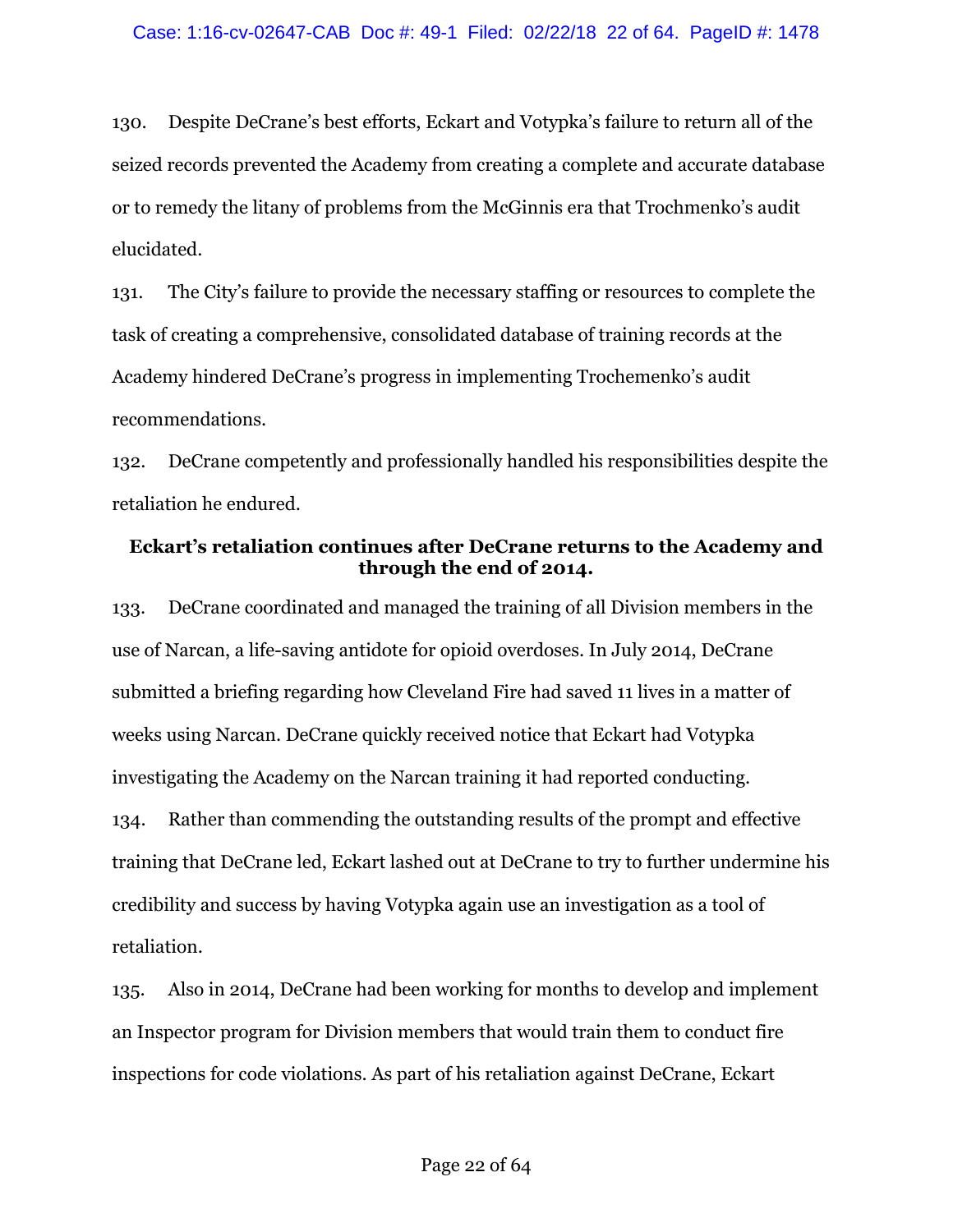worked to prevent the Inspector class from taking place. DeCrane developed this continuing education personally using the state fire code, so it was available at no cost to the Division. Eckart's motive for resisting it was purely personal animus against DeCrane based on Eckart's behalf that DeCrane had leaked the McGinnis story to the press.

136. Eckart raised his concerns about the Inspector program not with DeCrane but with Chief Kelly. When Chief Kelly forwarded Eckart's email to DeCrane for a response, DeCrane explained that the Division's responsibility for not only fire suppression but also prevention, and inspections to prevent fires. When DeCrane responded to Eckart directly—which Kelly had asked DeCrane to do—Eckart responded only to Kelly chastising him never to allow DeCrane to contact Eckart directly again. Eckart's animus against DeCrane stemmed from Eckart's belief that DeCrane had tipped off the media about McGinnis's deficient training history. There was no reason other than personal animus against DeCrane for Eckart to act in such a counterproductive manner in a professional setting.

137. On December 10, 2014, DeCrane sent a memo to Chontos updating him on the efforts to work within the existing Firehouse program to record trainings, issues caused by waiting for an upgrade to the system, and noting the lack of support from Public Safety: "It would have been nice to have the support of Public Safety when we made numerous requests to AD Eckart for the last two years but we will get it done." DeCrane asked that Kifus be returned to assist with data entry.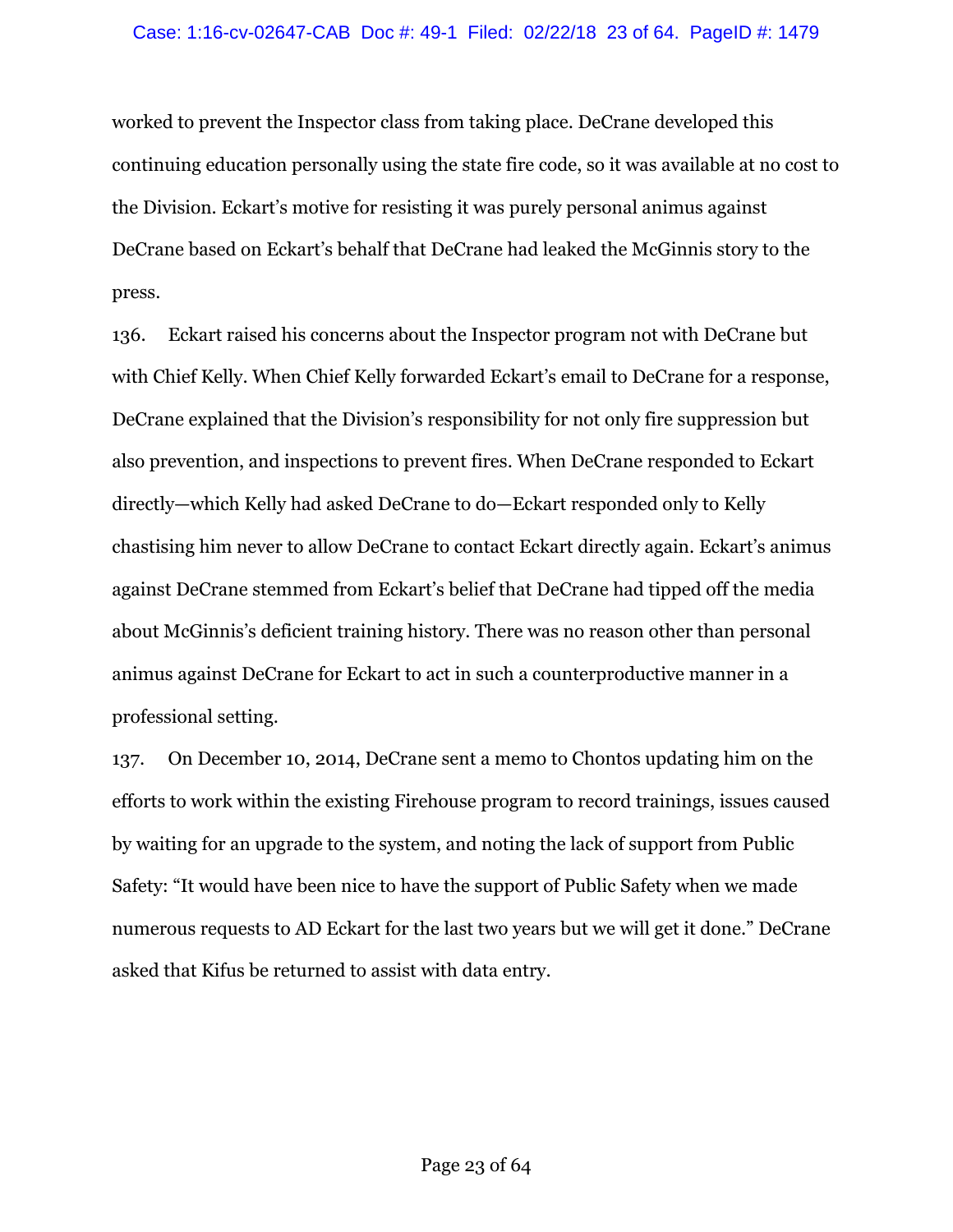## **Larry Moore is detailed to the Academy; Chumita gets Moore to file a false report against DeCrane and Captain Patrick Corrigan, which Eckart and Votypka use to drum up false administrative charges against DeCrane.**

138. In late 2014, Fire Fighter Larry Moore was on light duty and detailed to the Academy.

139. Moore has a history of making wild accusations within the Division dating back years. It is common knowledge in the Division that Moore makes unfounded complaints. Based on his reputation, anything he "reported" should have been viewed skeptically.

140. DeCrane assigned Moore to sit at the front desk where he answered phones and did paperwork.

141. While he was detailed to the Academy, Moore never had any responsibility or authority to enter official records into any database.

142. There were no official data records on the computer to which Moore had access. 143. For DeCrane's convenience, he instructed Moore to keep an informal Excel spreadsheet of the trainings, instructors, and estimated number of attendees at the various trainings taking place at the Academy. This was necessary to attempt to deal with the ongoing and problematic lack of a comprehensive, functional recordsmanagement system for the Academy, which Eckart continued to fail to provide. 144. This Excel spreadsheet was to provide a quick reference for DeCrane so he would not have to check multiple databases to determine what activities the Academy had going on during a particular week. This was a stop-gap measure while Eckart continued to delay giving the Academy guidance or direction regarding a functional recordsmanagement system that would allow for the assembly of all training information in one location.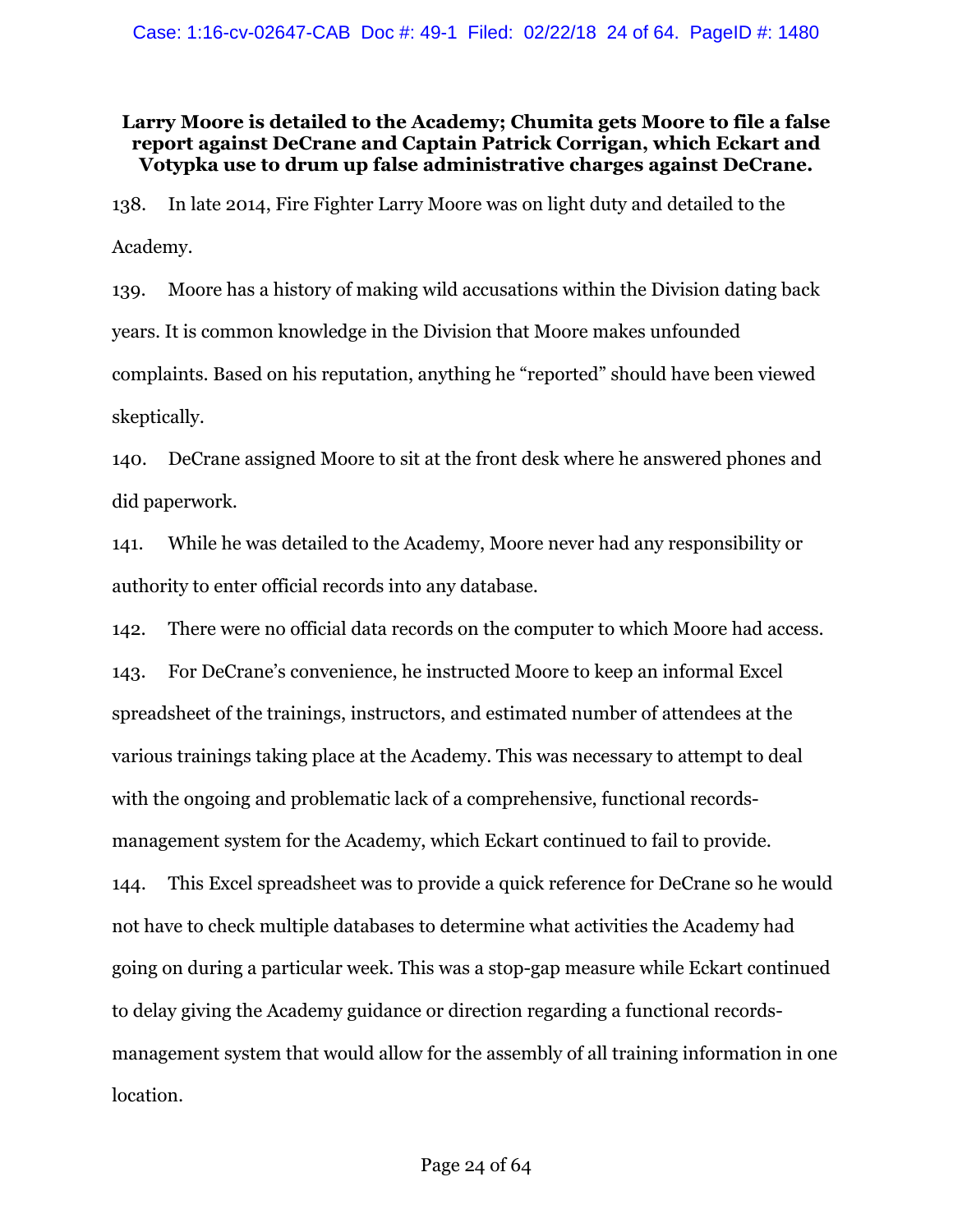145. No one was ever awarded any kind of training credits from this Excel spreadsheet that Moore was keeping, nor was it used to fulfill any reporting obligations or certification requirements.

146. This was busy work for Moore strictly for DeCrane's convenience and not part of the Academy's official documentation program.

147. DeCrane saw no need to inform Moore that his efforts were busy work and not part of the Academy's official documentation procedures.

148. Before the events of January 2015, DeCrane had a pleasant working relationship

with Moore, who seemed to be performing the limited tasks assigned to him.

149. In early January 2015, Defendant Chumita called Moore and asked him to come down to OIC.

150. Shortly after being summoned to OIC, Moore filed a series of complaints (Form-

10s) on January 12, 2015:

- a. Moore claimed that on January 12, 2015, Captain Charles Kelley engaged in race discrimination by not responding to a knock on the Academy door by a black male.
- b. Moore claimed that Chief Patrick Kelly had been discriminating against black fire fighters by having them sit atrium watch at headquarters.
- c. Moore claimed that Chief Glauner tried to physically harm Moore by offering to let him borrow Glauner's reading glasses: according to Moore, "Even a child knows that wearing glasses not PRESCRIBED to you WILL damage your eyes."
- d. Moore claimed that on December 4, 2014 Captain Patrick Corrigan informed Moore that DeCrane said Moore should log in a live-burn cadettraining drill consisting of one cadet on light duty. Moore claimed that DeCrane later said not to log the cadet.
- e. Moore claimed that on December 3, 2014, Captain Corrigan informed Moore that DeCrane said Moore should go to Station 5 and get the CPD Pepper Spray class instructor's name and a head count of the class and log it into the Academy's Master Class File.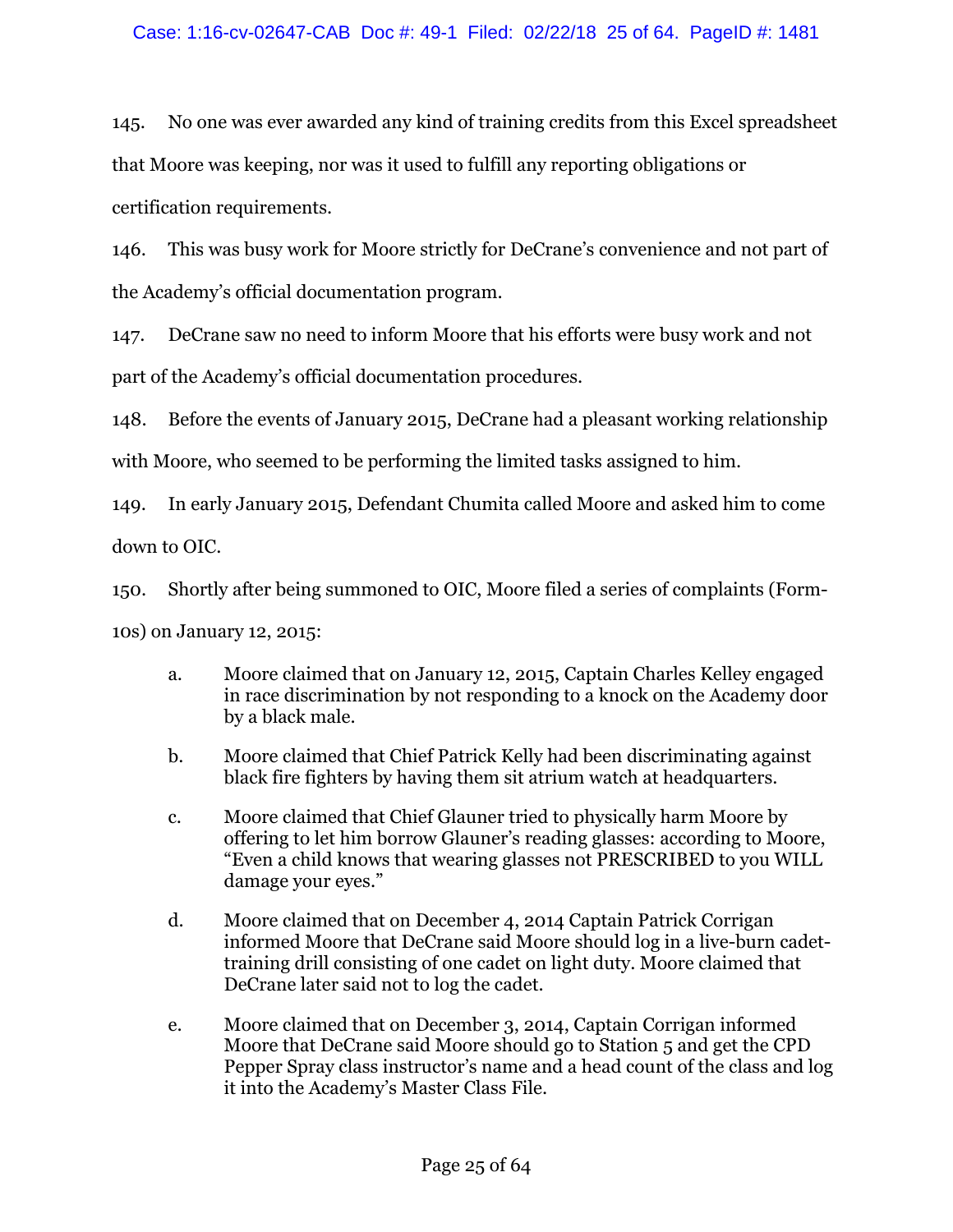151. Moore's Form-10s were false writings intended to influence one or more public officials in carrying out their duties.

152. Regarding the Form-10 about December 3, "Station 5" is a former active fire station located directly beside the Academy that now contains classrooms and a conference room as well as Academy offices. The "Master Class File" was the name of the unofficial Excel spreadsheet that DeCrane asked Moore to keep of activities at the Academy. It was not any kind of official record and was never used to award continuingeducation credits.

153. Regarding the Form-10 about December 4, on information and belief, Moore was referring to training conducted for a cadet who was injured and unable to graduate with his Academy class. Academy staff meticulously tracked that cadet's subsequent completion of his state training requirements in the official database. DeCrane may have said that Moore did not need to log this cadet's individual training exercises in the unofficial list that DeCrane had Moore keeping for DeCrane's convenience.

154. Despite expressing that he was concerned about being asked to do something illegal, Moore waited over a month—and until after Chumita summoned Moore to OIC to file this series of Form 10s that included these particular assertions as well as complaints about race discrimination and attempts to physically harm him using prescription eyeglasses.

155. Within days, OIC was pursuing an investigation into Moore's complaints in retaliation for the protected activity that Eckart attributed to DeCrane.

156. After learning that Moore had complained about logging activities in the informal spreadsheet, DeCrane was stunned.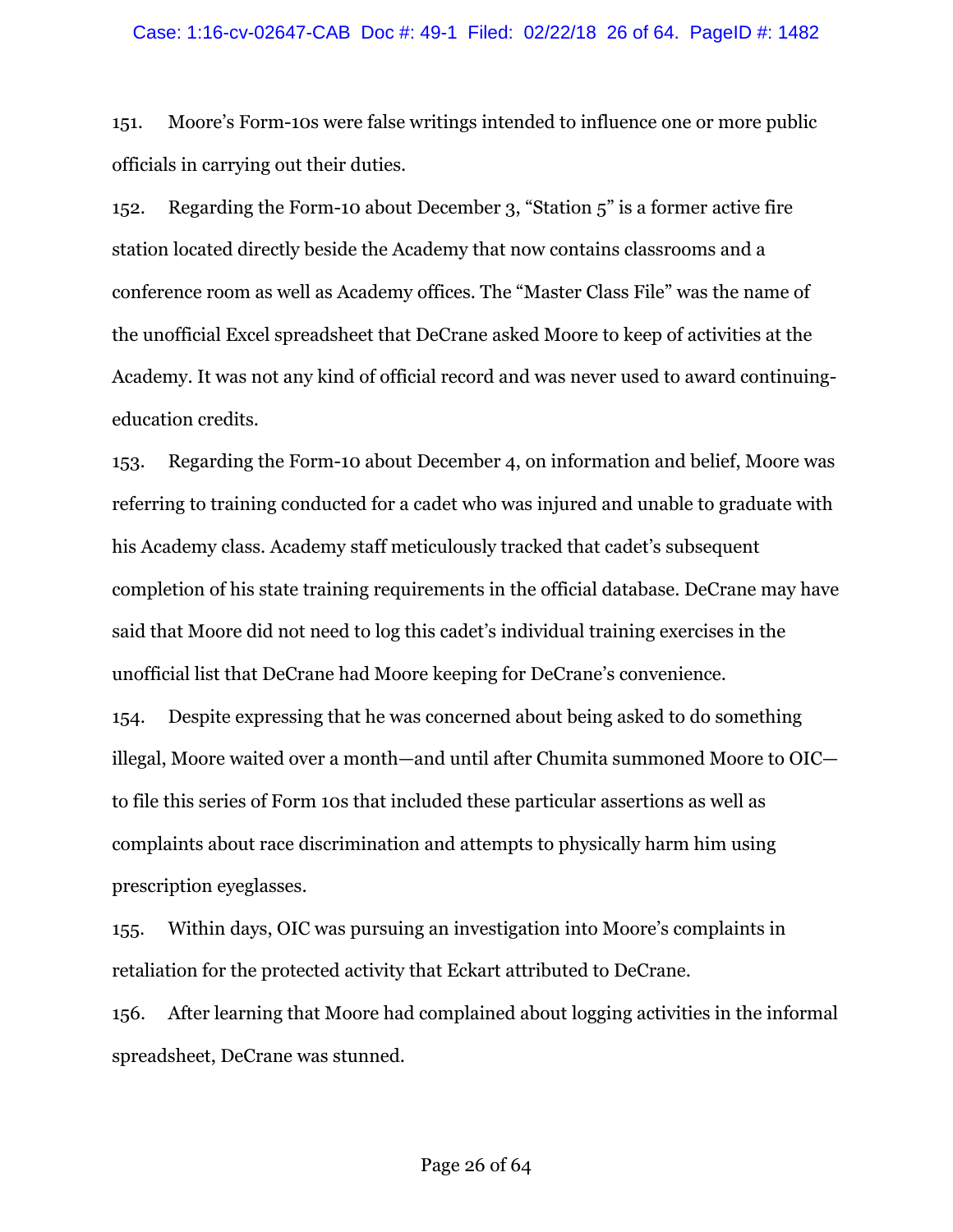#### Case: 1:16-cv-02647-CAB Doc #: 49-1 Filed: 02/22/18 27 of 64. PageID #: 1483

157. Shortly after Moore's complaint, he insisted on addressing the entire staff in the Academy's kitchen. The gripes Moore addressed to the assembled Academy staff largely centered on his belief that he should be "comfortable" at work. He designated the watch area of the Academy as his personal space and insisted that members knock and be invited in before entering this common area (where the copier, printer, and fax machine are located). He also complained that he had been cheated during a weight-loss contest among the staff.

158. When DeCrane approached Moore after Moore's outburst in the kitchen, Moore accused DeCrane of keeping Moore out of the Inspector class (the one that Eckart had fought to stop). DeCrane assured Moore that DeCrane was not keeping anyone out of any class, but that it had been postponed due to the ongoing inability to obtain the correct textbooks for the course. DeCrane further explained that he was in favor of Moore participating in the class.

159. The Inspector class had to be provided to the four members who were moving into the Fire Prevention Bureau. DeCrane proposed to Chief Kelly that the class be held at the Academy and opened to some additional members. Kelly approved this idea but indicated that, to avoid overtime charges, only staff officers and those assigned to the Fire Prevention Bureau would be permitted to participate. Kelly established the selection criteria, which precluded Moore from participating because he was not a staff officer or assigned to the Fire Prevention Bureau. The books finally became available and the class was administered while DeCrane was detailed out of the Academy in early 2015.

160. On information and belief, Chumita encouraged or convinced Moore to lodge these false accusations against DeCrane—which Chumita knew or should have known to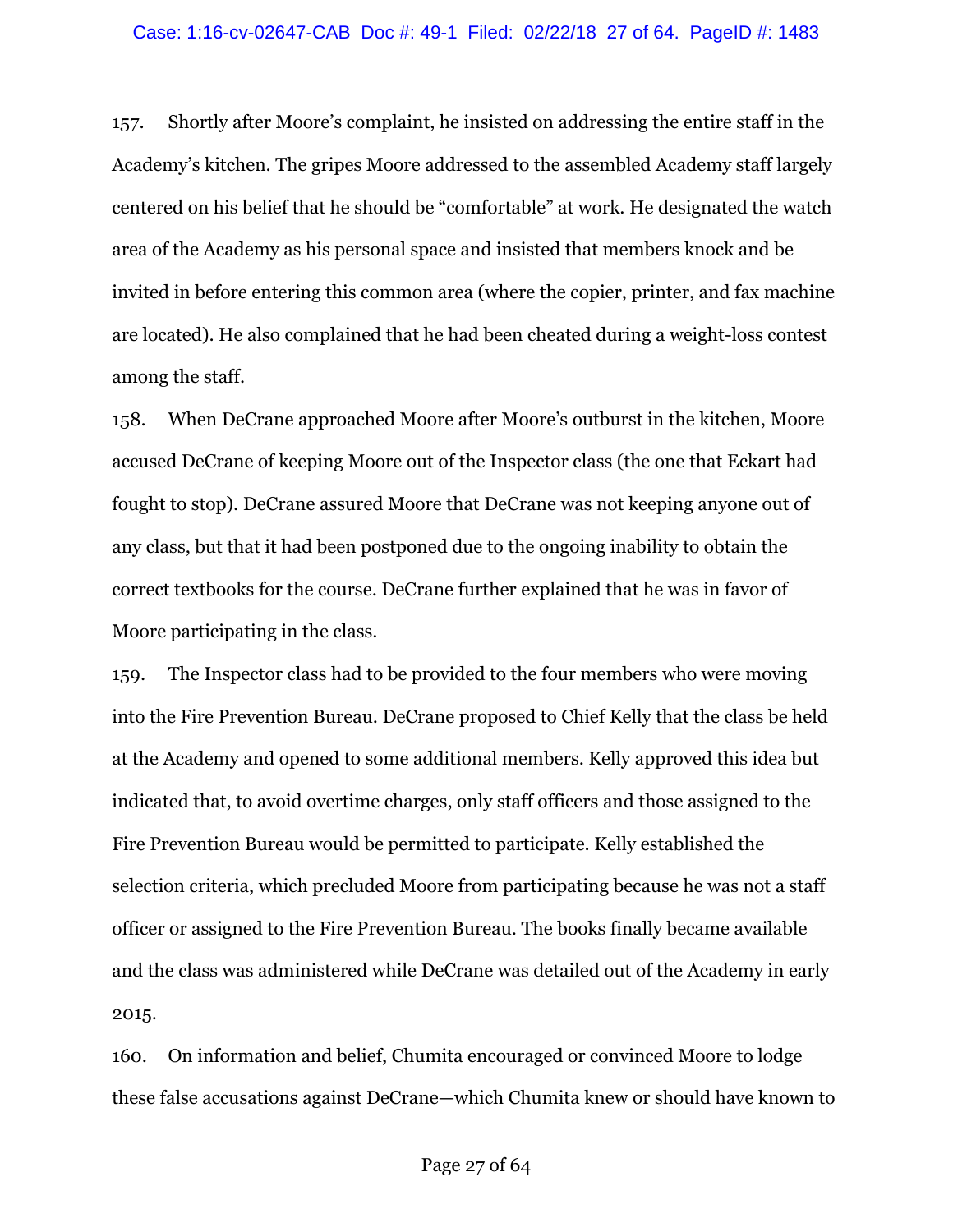be false—possibly by telling Moore that DeCrane was preventing Moore from taking the Inspector's course even though that was not true.

161. On January 20, 2015, DeCrane responded appropriately per Division and City policy to Moore's nonsense accusations through a letter to Assistant Chiefs Edward Whatley and Frank Chontos.

### **Eckart continues to retaliate against DeCrane by falsely accusing him of misrepresenting training data and placing him as 11th out of 11 candidates for the open Assistant Chief positions.**

162. In February 2015, three Assistant Chief positions opened. The City conducted inperson interviews on February 25 and 26 with Eckart and others, including Assistant Chief Edward Whatley.

163. Eckart was the only participant who asked questions of DeCrane during his interview for the open Assistant Chief positions.

164. That same month, before the City released the rankings, DeCrane was appointed by seniority to serve as Acting Chief of Operations again. Assistant Chief Tim O'Toole had moved from Chief of Staff to Chief of Suppression in advance of retiring in March. Mike Odum became Chief of Staff and Chontos moved to the Executive Officer position. 165. In approximately March 2015, Fire Fighter Kifus returned to the Academy and reapplied his expertise to the reorganization of the seized files, slowly working toward returning them to functional organization.

166. In March 2015, DeCrane received a records request through Public Safety from City Council for all training provided in 2014 and 2015 and projected training and costs. 167. DeCrane was given two days to comply with this massive request despite Public Safety's knowledge that its mishandling of the training records had stymied the Academy's ability to quickly respond to such a request.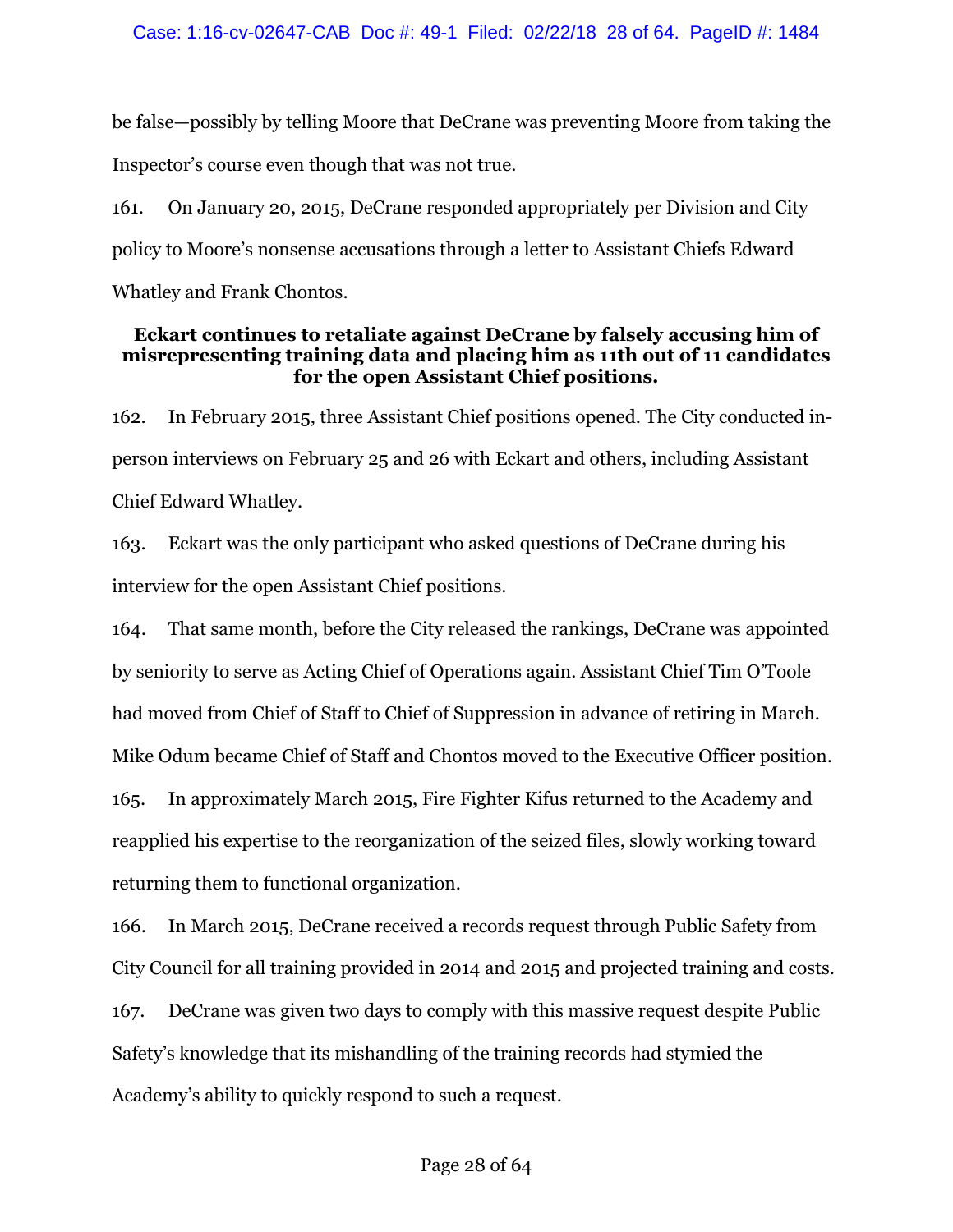168. DeCrane responded within the allocated timeframe to the best of his ability under the circumstances by creating a summary and narrative of the training provided and submitting training rosters and a detailed calendar of events.

169. In response, Eckart accused DeCrane of providing false documents, instigating another review of Academy records by Chumita and Votypka.

170. When reviewing the summary DeCrane had provided, Eckart's comment was, "There is no fucking way they did all this training."

171. DeCrane provided no false documents to anyone.

172. The Academy had delivered all of the training detailed in the summary DeCrane provided in response to Council's request.

173. Eckart's accusation is part of his vendetta against DeCrane stemming from Eckart's belief that DeCrane tipped off media about McGinnis's lack of training, which made Eckart look incompetent in performing his job duties.

174. To attempt to justify the OIC investigation that Votypka would lead, Eckart used one of the myriad hearsay accusations lodged by Moore (who was known for making unfounded accusation and whom Chumita had pressured by to complain in the first place) to leverage the review. Moore asserted that DeCrane had told Captain Corrigan to tell Moore to enter false information in "FTA Master Class File," which was a lie. Eckart, Votypka, and Chumita would leverage this coerced hearsay into a vicious and public attack on DeCrane's character and performance.

175. DeCrane explained why Moore's complaints were ridiculous not only in his January 20 report of the situation but also during a *Garrity* hearing in March 2015 during which Votypka questioned DeCrane about Moore's complaints. DeCrane explained Moore's lack of understanding of the database-creation process (in which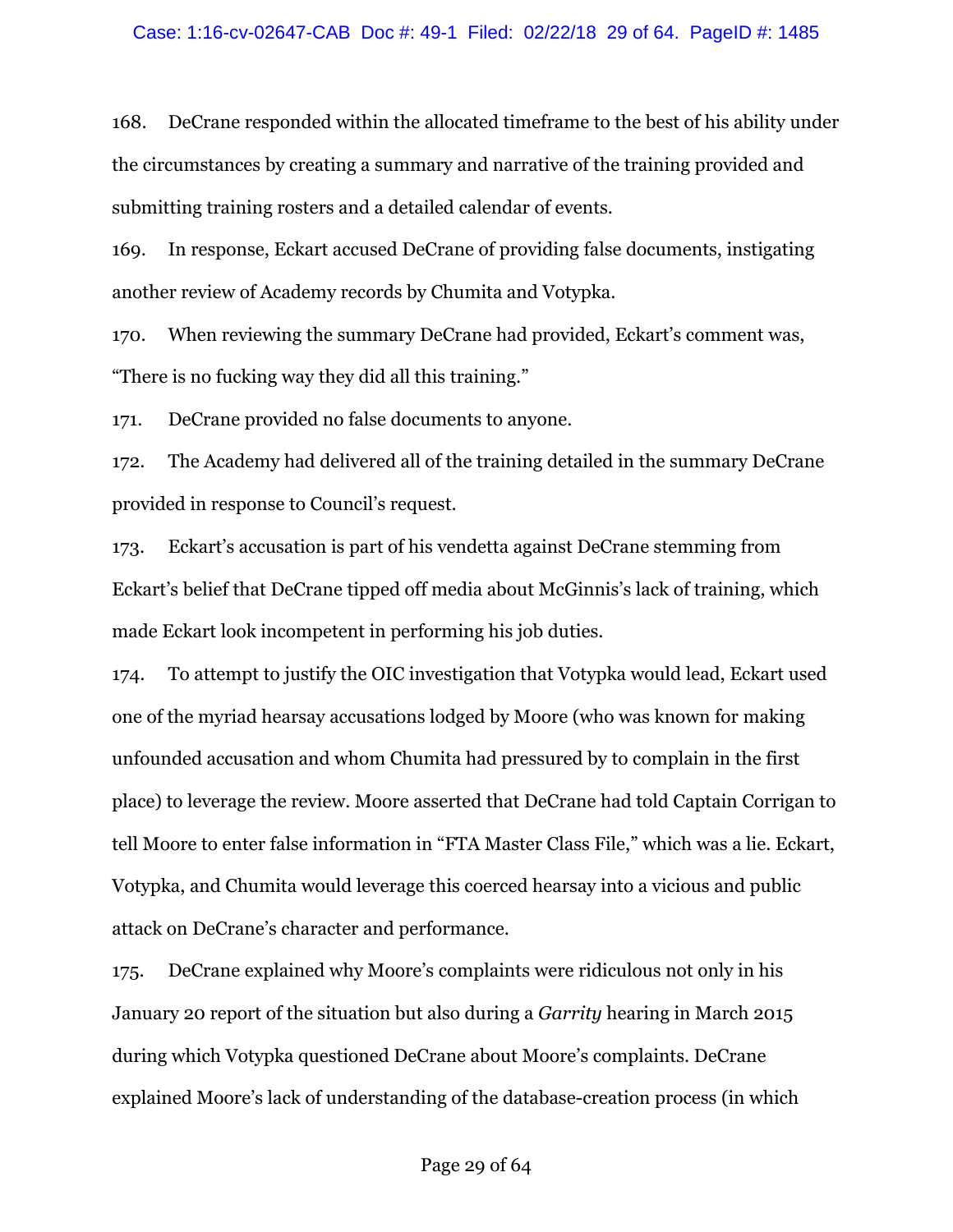#### Case: 1:16-cv-02647-CAB Doc #: 49-1 Filed: 02/22/18 30 of 64. PageID #: 1486

Moore was not involved) as well as the files that were still missing from the 2013 post-McGinnis seizure.

176. In March 2015, the City announced that it would not be posting the rankings from the last round of Assistant Chief interviews.

177. On information and belief, this is the first time the City decided not to post the promotional rankings.

178. DeCrane enjoys a good reputation among the Division members in terms of his substantive knowledge and professional demeanor.

179. The purpose behind the decision not to post the rankings was Eckart's desire to hide the fact that DeCrane was ranked 11th out of 11 candidates, which everyone in the Division would immediately know was ridiculous and unfair.

180. In late March 2015, Local 93 submitted a public-records request for the rankings from the Assistant Chief interviews.

181. Shortly after the Local submitted the public-records request, Assistant Chief Edward Whatley asked DeCrane if Whatley could disregard and remove from the official file DeCrane's summary of the Moore incident due to "nothing coming of it."

182. Whatley was asking for DeCrane's permission to destroy a public record, which DeCrane was neither empowered nor inclined to do.

183. Whatley indicated that the City HR department was not going to follow up on the complaints given their knowledge of Moore's history of making nonsense accusations.

184. Whatley said of HR and Moore: "They know he's nuts."

185. Whatley's efforts to obtain DeCrane's agreement to remove his narrative on the Moore situation from the file were at Eckart's behest and intended to erase the truth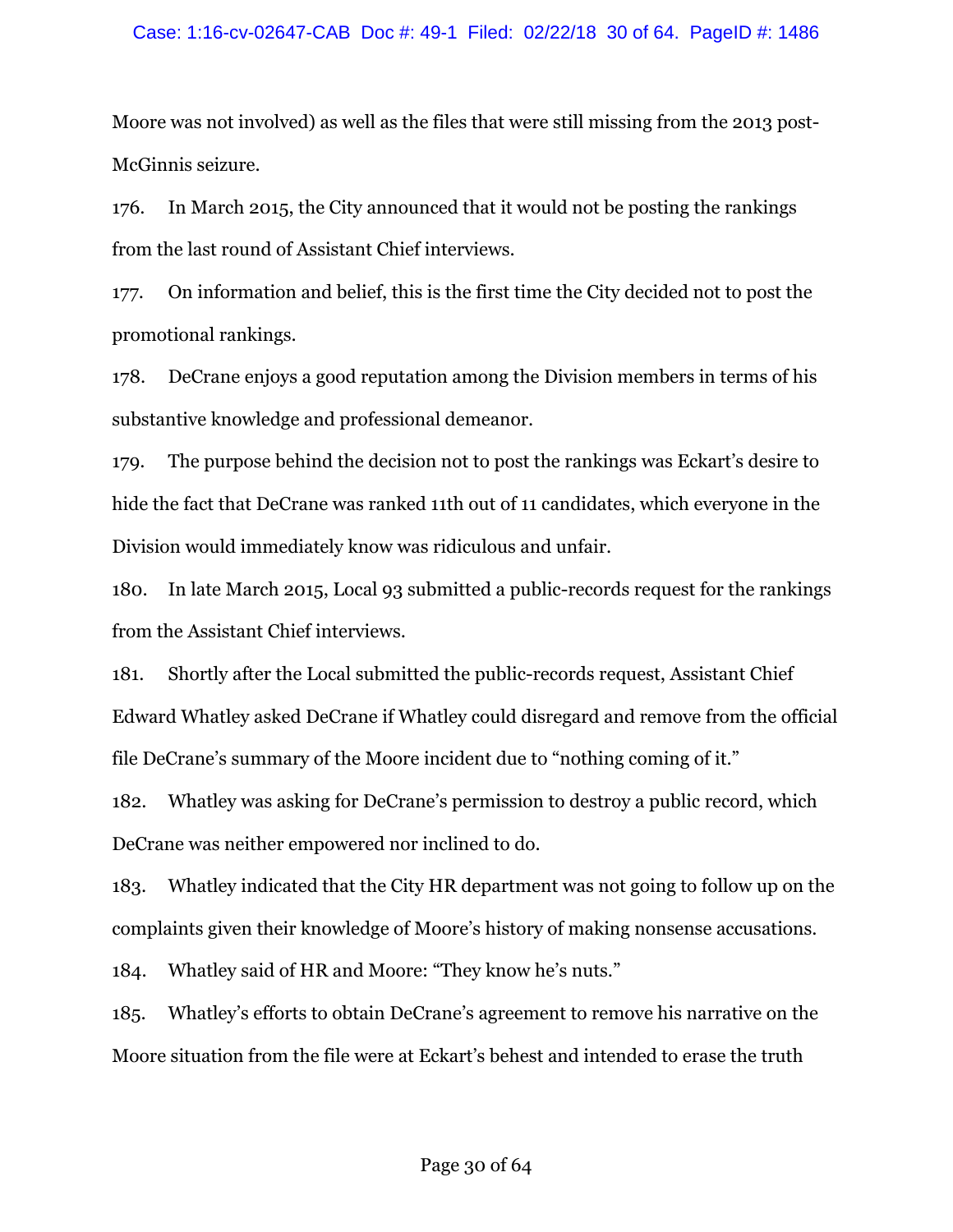#### Case: 1:16-cv-02647-CAB Doc #: 49-1 Filed: 02/22/18 31 of 64. PageID #: 1487

from the public record. This would make it easier for Eckart and his minions to concoct a false narrative about DeCrane's administration of the Academy.

186. DeCrane responded that he was not comfortable discarding the summary and would prefer it remain in the file.

187. Days later, on April 5, 2015, Whatley abruptly retired, cleaning out his office over the weekend.

188. On April 8, 2015, the City finally released the Assistant Chief rankings. Despite having been the second-ranked candidate for the Chief position two years earlier, DeCrane was listed as 11th out of 11 for Assistant Chief.

189. On information and belief, Eckart pressured Whatley, who served as subjectmatter expert during the interviews, to give DeCrane very low scores without any grounds to do so for the purpose of creating a false justification to deny DeCrane a promotion.

190. DeCrane—who in the past several years has given numerous keynote addresses at large fire-industry gatherings and is an accomplished and direct public speaker and communicator—was scored poorly on his "communication skills."

191. This ranking DeCrane 11th out of 11 candidates was part of Eckart's ongoing campaign of retaliation against DeCrane, which at this point the City had blessed and endorsed through inaction despite the Fire Chief and Safety Director being on notice of the retaliation.

### **As part of his ongoing retaliation against DeCrane, Eckart attempts to destroy the Academy by outsourcing all training.**

192. In the fall of 2014, DeCrane learned that the City was going to hire a new class of cadets. Eckart notified the Division that—for the first time ever—the training would not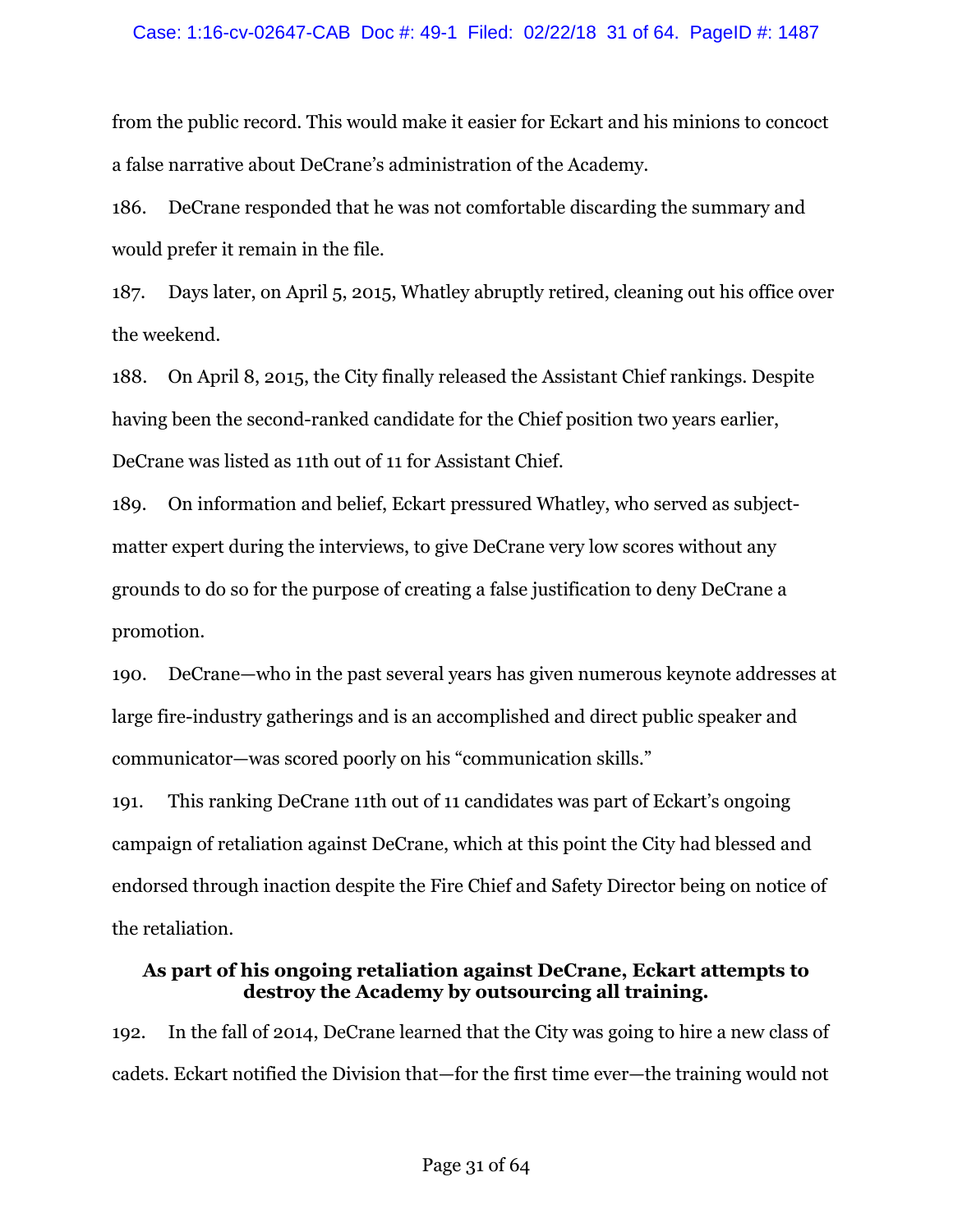#### Case: 1:16-cv-02647-CAB Doc #: 49-1 Filed: 02/22/18 32 of 64. PageID #: 1488

take place at the Academy but be outsourced to Cuyahoga Community College's (Tri-C's) facility in Parma Heights.

193. This outsourcing would have ended more than a century of Cleveland Division of Fire providing training in-house. The Division began training its own cadets in 1863 and began its official Academy in 1965.

194. Eckart was working to undermine DeCrane as the Director of Training and head of the Academy by trying to outsource the training of the new incoming cadet class.

195. Safety Director McGrath agreed to a \$732,000 no-bid contract with Tri-C to conduct the new-cadet training.

196. The Local filed a grievance because the City is supposed to approach the Local if the City intends to civilianize an area of member responsibility such as cadet training. 197. City Council raised concerns about the serious resources that Eckart was proposing to allocate to this outside vendor, particularly given Mayor Frank Jackson's brother's personal interest in the contract as a Tri-C official.

198. The City has given conflicting reasons for the impetus to outsource the training. But the true motivation is to punish DeCrane based on Eckart's belief that DeCrane leaked the McGinnis story to media.

199. The City's efforts to privatize the training have thus far been unsuccessful. 200. It was costing the City significant overtime that the cadet class was not taking place while Eckart schemed to wrest the training from the Academy and DeCrane's area of responsibility.

201. Chief Kelly asked DeCrane to provide a cost projection for continuing to provide the new-cadet training at the Academy. DeCrane, working with Assistant Chief O'Toole, provided a detailed analysis showing the better training and better value that the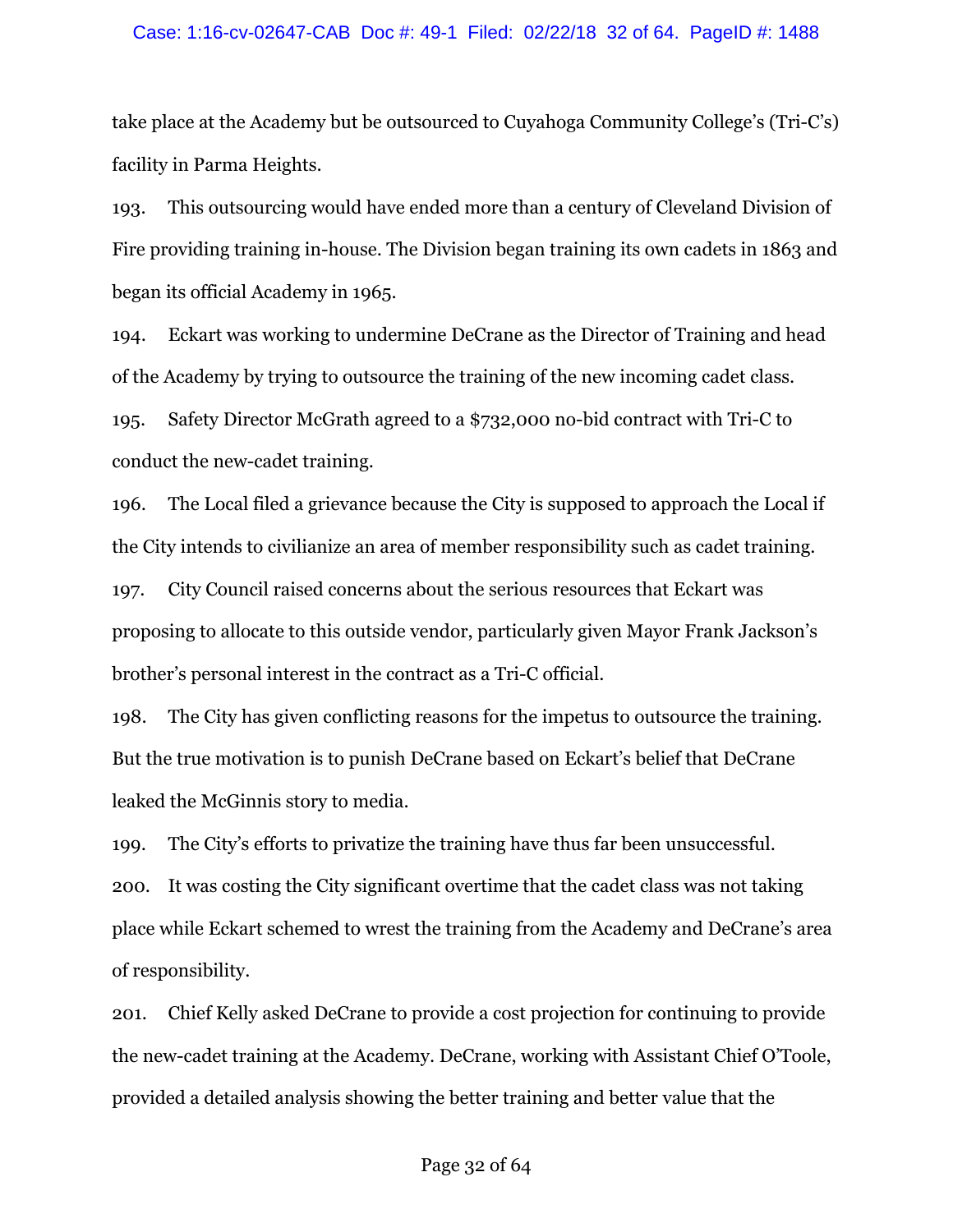#### Case: 1:16-cv-02647-CAB Doc #: 49-1 Filed: 02/22/18 33 of 64. PageID #: 1489

Academy offered as compared with Tri-C. It was significantly cheaper to provide the training at the Academy.

202. On information and belief, Eckart was sharing the Academy's projections with Tri-C, because Tri-C's proposal changed in terms of hours provided in SCBA training, search-and-rescue or self-rescue training, and rapid-intervention team training. Tri-C's initial bid was offering only the bare-minimum state requirements. Once DeCrane provided a cost projection to do the work at the Academy, which detailed extensive work over and above the bare minimums—that the Division knows it needs to provide its cadets—the Tri-C plans changed to include this additional work.

203. By this time, the uproar from the Local and Council about awarding this no-bid contract was overwhelming. On or about October 28, 2014, Cleveland.com and the *Plain Dealer* ran a story questioning why the City was about to award the no-bid contract to an agency run by the Mayor's brother.

204. On information and belief, Eckart temporarily abandoned his plan to outsource the entirety of the training because it cost the City so much in overtime every month that the new cadet class was not operational.

#### **After the unsuccessful attempt to outsource the entire training program to Tri-C, Eckart tries to pay Tri-C for work it has already been doing administering the program instead of following DeCrane's recommendation to seek self-accreditation to administer the program for free through the Academy.**

205. After Eckart's attempt to get the no-bid contract through failed, Tri-C suddenly wanted to get paid for "administering" the training, which it had done without charge for years.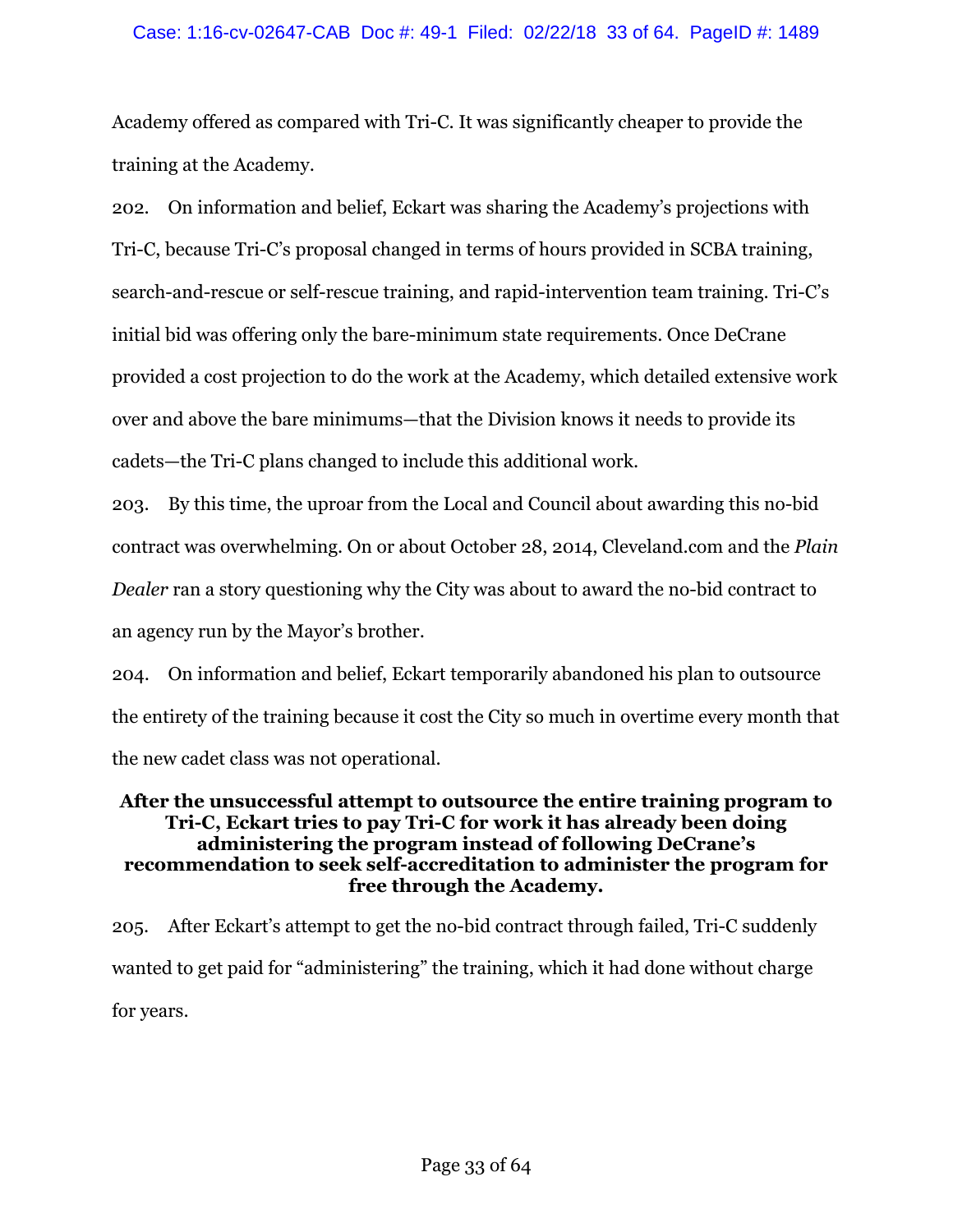#### Case: 1:16-cv-02647-CAB Doc #: 49-1 Filed: 02/22/18 34 of 64. PageID #: 1490

206. Although Cleveland fire fighters instruct their own cadets at the Academy, Tri-C has been administering the city's academy as an "off-site" training program with the state's blessing for nearly a decade.

207. In exchange for administering the program, Tri-C received access to the City's "burn building" to conduct training exercises for other fire departments and the ability to count cadets toward its enrollment when applying for grants. Tri-C also received approximately \$1,100 for each student who successfully completed the Fire Fighter 1 and 2 certification through the Academy. But after the unsuccessful no-bid contract, Tri-C decided that it wanted to be paid to administer the program.

208. The only reason the City needs an outside entity to administer its new-cadet training program is because Cleveland is one of the only major cities in Ohio that does not have a charter from the Ohio Department of Public Safety to administer its own firetraining program.

209. The initial estimate from Tri-C to conduct this cadet class was \$97,000. This was in early 2015.

210. The City issued a Request for Proposal (RFP) for a provider or use of the certification for the accreditation of the class.

211. When the City issues an RFP, it is required to hold an information session where potential submitters can ask questions.

212. On or about May 28, 2015, the information session on the RFP was held. Tri-C was the only attendee.

213. At the information session's conclusion, DeCrane and Eckart were the only two people left in the room.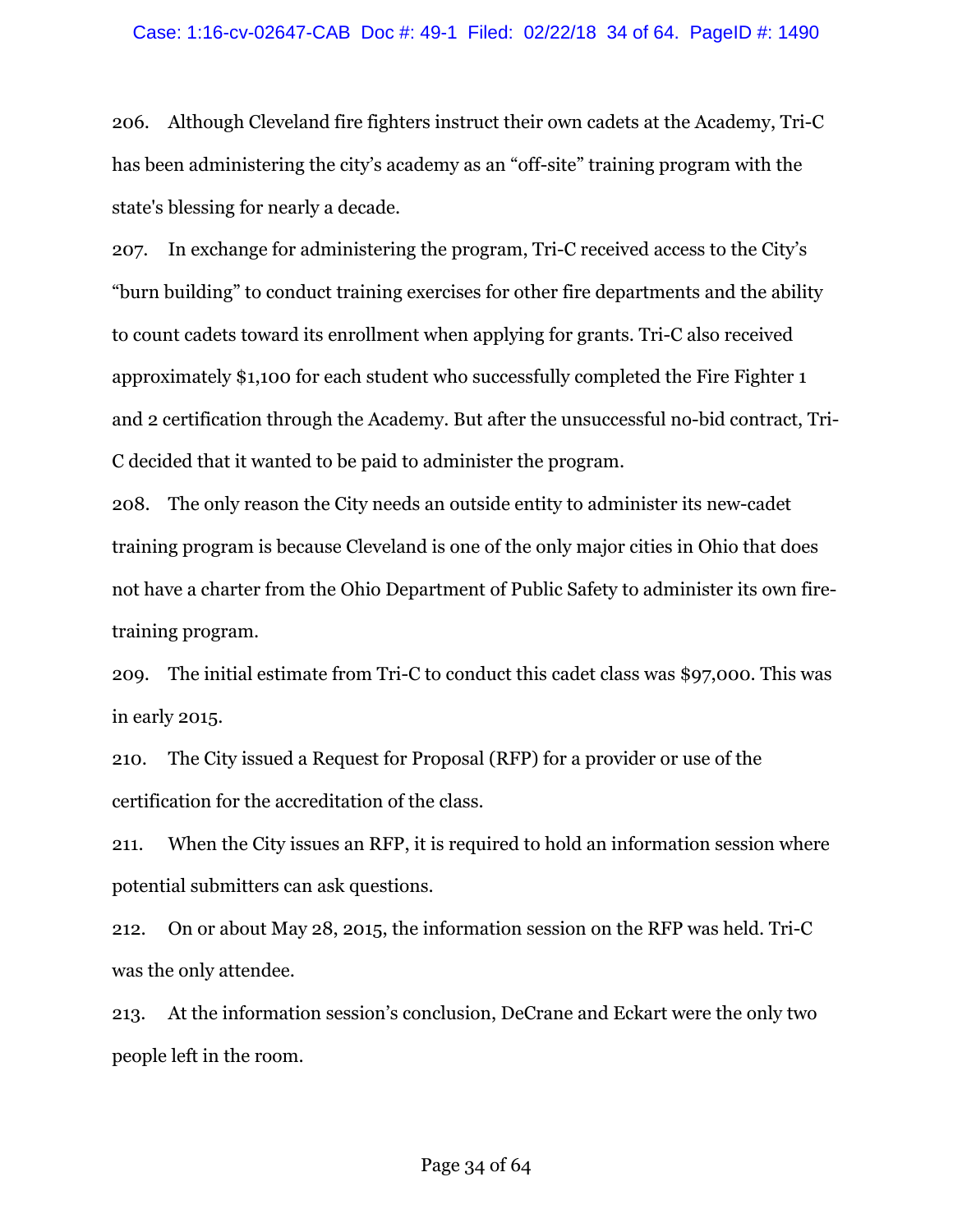214. DeCrane asked if they could meet to clear the air about the McGinnis leak and how Eckart had treated DeCrane ever since the story broke.

215. Eckart suggested they meet at some point in the future. Believing that Eckart's intention was to continue to avoid DeCrane, he addressed the issue directly.

216. DeCrane told Eckart that, despite what Eckart might believe, that DeCrane had not contacted the media about McGinnis's lack of training.

217. In response, Eckart slammed his hand down on the table and shouted: "You have to admit it is quite a coincidence!"

218. DeCrane replied that Eckart had destroyed DeCrane's career because of a coincidence.

219. Eckart's vitriolic anger over the McGinnis situation nearly two years after media had sought his training records further convinced DeCrane that Eckart's vendetta against DeCrane would not stop as long as he worked for the Division of Fire. 220. Eckart suggested that they have lunch to discuss the issue further and asked DeCrane to email Eckart to set it up.

221. DeCrane complied with Eckart's request, but Eckart—consistent with his previous pattern of conduct—never responded to DeCrane's email or made any other arrangements to meet with him.

222. Final proposals on the RFP were due on a Friday, and Tri-C's final bid was \$52,400.

223. When the bid came in, DeCrane was standing at Eckart's desk with Chief Kelly and Assistant Chief Chontos.

224. When the City is outsourcing a class, if the bid comes in over \$50,000 it requires City Council approval. Eckart indicated that he had explained to Tri-C that Council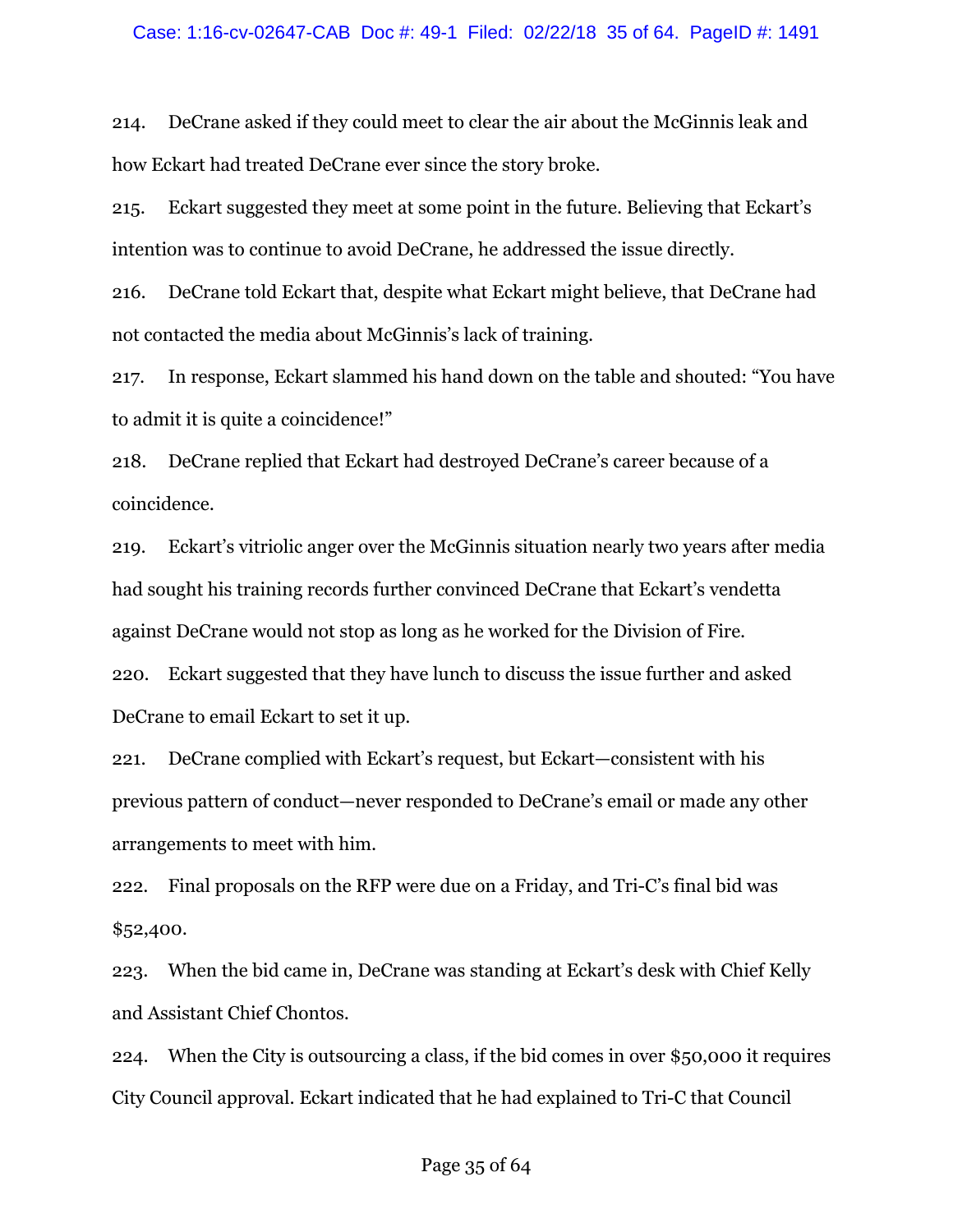#### Case: 1:16-cv-02647-CAB Doc #: 49-1 Filed: 02/22/18 36 of 64. PageID #: 1492

approval would be needed for any bid over \$50,000. Eckart expressed his displeasure at Tri-C's failure to come in under \$50,000 despite his indication that it should do so. 225. The need to obtain Council approval would delay administration of the class by several months. The delay would mean that the cadet class would not graduate on time, which would have cost the City additional overtime for current members to work the shifts the new fire fighters would have filled in the schedule.

226. In response to this problem, DeCrane (using Akron as an example) explained that the Academy could obtain the necessary accreditation through the state within six weeks, which would keep the class on schedule and avoid both the additional overtime costs and the cost of outsourcing the class to Tri-C. This would be the most cost-effective way to administer this and all subsequent new-cadet training programs.

227. But as usual, Eckart resisted DeCrane's recommendation and insisted that DeCrane do nothing, i.e., not obtain the accreditation that would save the City money. Eckart instead indicated that he would contact Tri-C to lower its bid to try to bypass Council.

228. Eckart contacted Tri-C and asked it to lower its bid so he could bypass Council approval and move forward with the outsourcing.

229. In response to Eckart's request, Tri-C lowered its bid by \$3,150 so it fell below the \$50,000 threshold.

230. On July 30, 2015, Leila Atassi of Cleveland.com wrote a story about Eckart's efforts to bypass Council approval. Tri-C withdrew its bid.

231. When Atassi interviewed Eckart about his efforts to finagle Tri-C's bid to bypass Council, he insisted that his efforts were "about getting it done quickly and at the least expense to the city." Eckart's statement was false.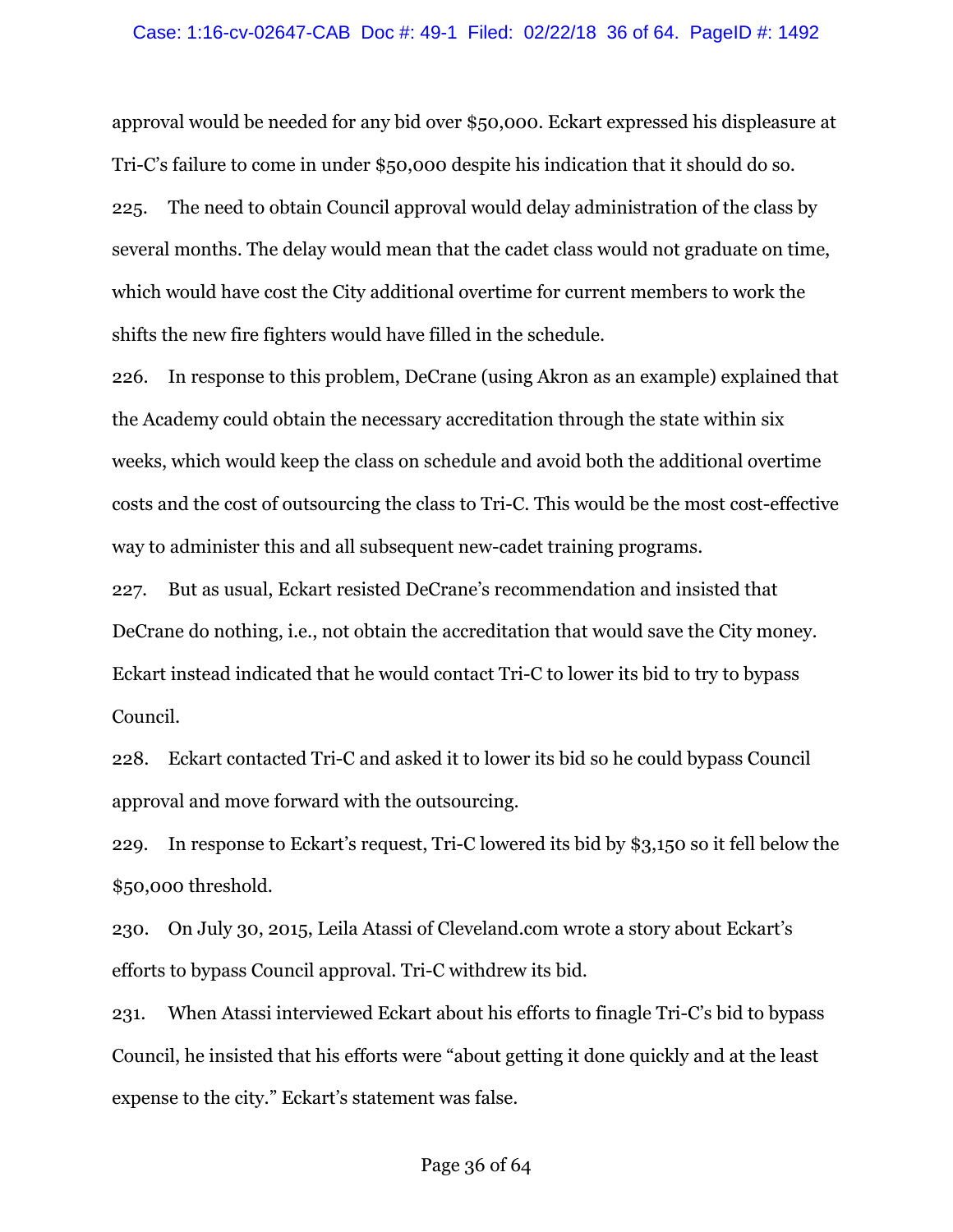232. The class would have been done the quickest and with the least expense to the city by having the Academy administer it with accreditation through the state (as DeCrane was recommending). But Eckart was more interested in punishing DeCrane than saving the City money.

233. Eckart's efforts to pay Tri-C to administer the new-cadet class were an effort to undermine and diminish DeCrane and the Academy he ran.

## **DeCrane renews his complaints to supervisors and administrators, but the City still does nothing to remedy or prevent Eckart's retaliation.**

234. After the Tri-C issues, DeCrane again asked Chief Kelly for help in stopping Eckart's retaliation. On June 16, 2015, DeCrane complained to Chief Kelly that the ongoing OIC investigation was a concerted effort to discredit DeCrane and that Eckart was trying to damage his career. Kelly continued to do nothing.

235. On July 4, 2015, DeCrane again complained to Safety Director McGrath that Eckart's retaliation was taking a toll on DeCrane's career. DeCrane said Eckart's lies were impacting his life and his family. McGrath assured DeCrane that McGrath "didn't believe any of the bullshit" about DeCrane. But McGrath did nothing to remedy the retaliation or protect DeCrane from future retaliation.

236. DeCrane also complained to Assistant Safety Director Tim Hennessey about Eckart's retaliation against DeCrane and requested assistance. As far as DeCrane is aware, Hennessey took no steps to remedy the retaliation or protect DeCrane.

237. The City's failure to conduct an investigation or take appropriate steps to remedy or prevent retaliation against DeCrane confirmed that the City had adopted and maintained a custom, policy, or practice of tolerating retaliation against DeCrane.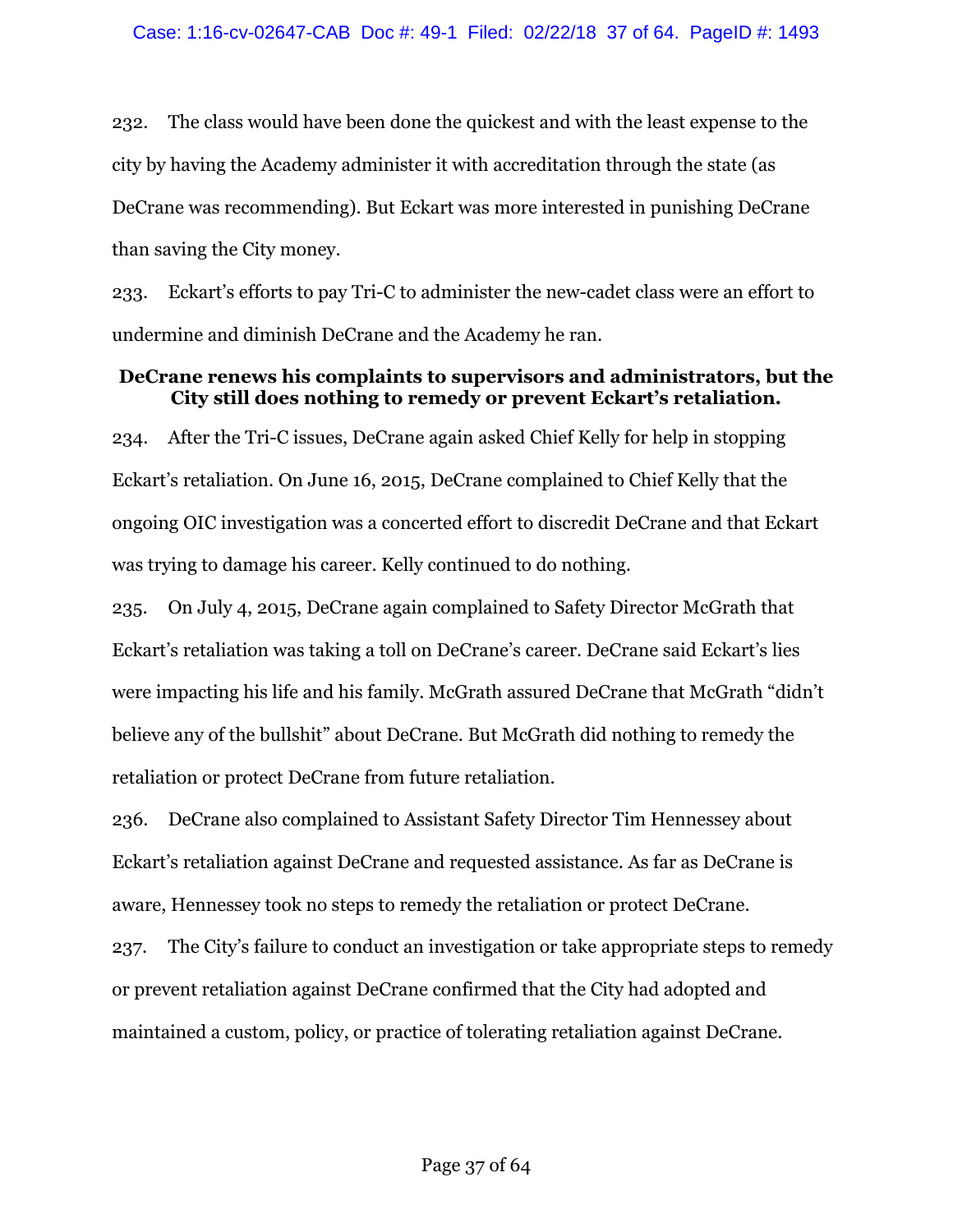## **Eckart and Votypka use Moore's complaints (that Chumita had prompted) to charge DeCrane with official misconduct to malign his reputation within the Division and in the public eye.**

238. Preventing DeCrane from being promoted was not enough for Eckart.

239. Unbeknownst to DeCrane, on April 30, 2015, Votypka sent a memorandum to Eckart recommending administrative charges against four officers: Assistant Chief Frank Chontos, DeCrane, Captain Patrick Corrigan, and Chief Patrick Kelly. These charges were based on Moore's false allegations and the record-keeping issues at the Academy including stemming back to when McGinnis was Director of Training. This was a false writing intended to influence one or more public officials in carrying out their duties.

240. The OIC's investigation and Votypka's memorandum attempted to impose documentation standards on the Academy's 2014 activities that the Academy will not have to meet until its audit in 2018.

241. Eckart, Votypka, and Chumita encouraged the City prosecutor's office to file criminal charges against DeCrane based on their investigation of the Academy's training records.

242. When Assistant Prosecutor Kim Barnett informed Eckart, Votypka, and Chumita on June 2, 2015 that no criminal conduct had occurred, Eckart, Votypka, and Chumita had to settle for administrative charges against DeCrane.

243. Before the formal charges were issued, DeCrane requested meetings with Eckart through both Chief Kelly and Assistant Director Hennessey to try to stop the retaliation and address Eckart's attitude toward DeCrane, specifically Eckart's mistaken belief that DeCrane had leaked the McGinnis story.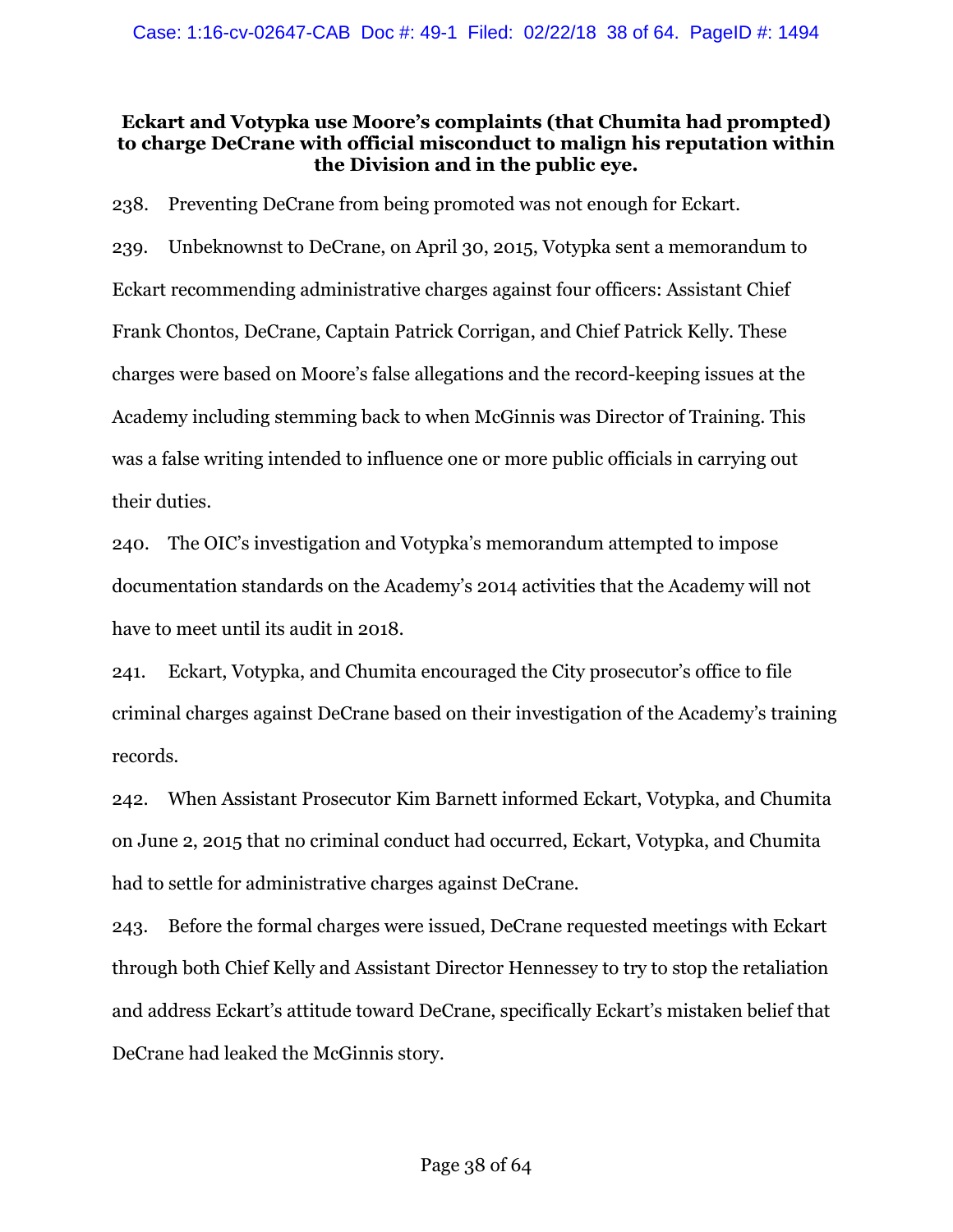244. On June 20, 2015, DeCrane sent a memo to Chief Kelly noting gaps in the Academy's data because Eckart had insisted they not use Firehouse or begin uploading documents. The memo identified hindrances to the Academy's progress in solving the database issues (e.g., no dedicated hard drive, no records-management decision from Eckart, Kifus being removed, needing to separate reporting to break it down). DeCrane noted that despite these issues, the Academy was "ahead of State requirements on our datakeeping" per the applicable standards at the time.

245. Despite DeCrane's explanation of why the supposed charges were meritless, on July 14, 2015, Eckart's plan to attack and undermine DeCrane culminated in issuance of administrative charges against DeCrane, Chief Kelly, and Captain Corrigan regarding alleged record-keeping discrepancies at the Academy.

246. The administrative charges accused DeCrane of incompetence, dereliction of duty, falsifying records, submitting fraudulent documents to council, and failing to comply with state law. This was a false writing intended to influence one or more public officials in carrying out their duties.

247. Everyone involved in the process of issuing these charges was acting under the specific direction of Eckart for the purpose of retaliating against DeCrane based solely on Eckart's personal animus.

248. Part of the basis for the charges was the incomplete training records at the Academy (which Eckart had seized and Votypka had only partially returned) that had been a problem from the McGinnis era (as detailed in the Trochomenko audit) and that DeCrane had been working diligently to resolve since assuming charge of the Academy (despite being detailed in and out to different positions in the meantime).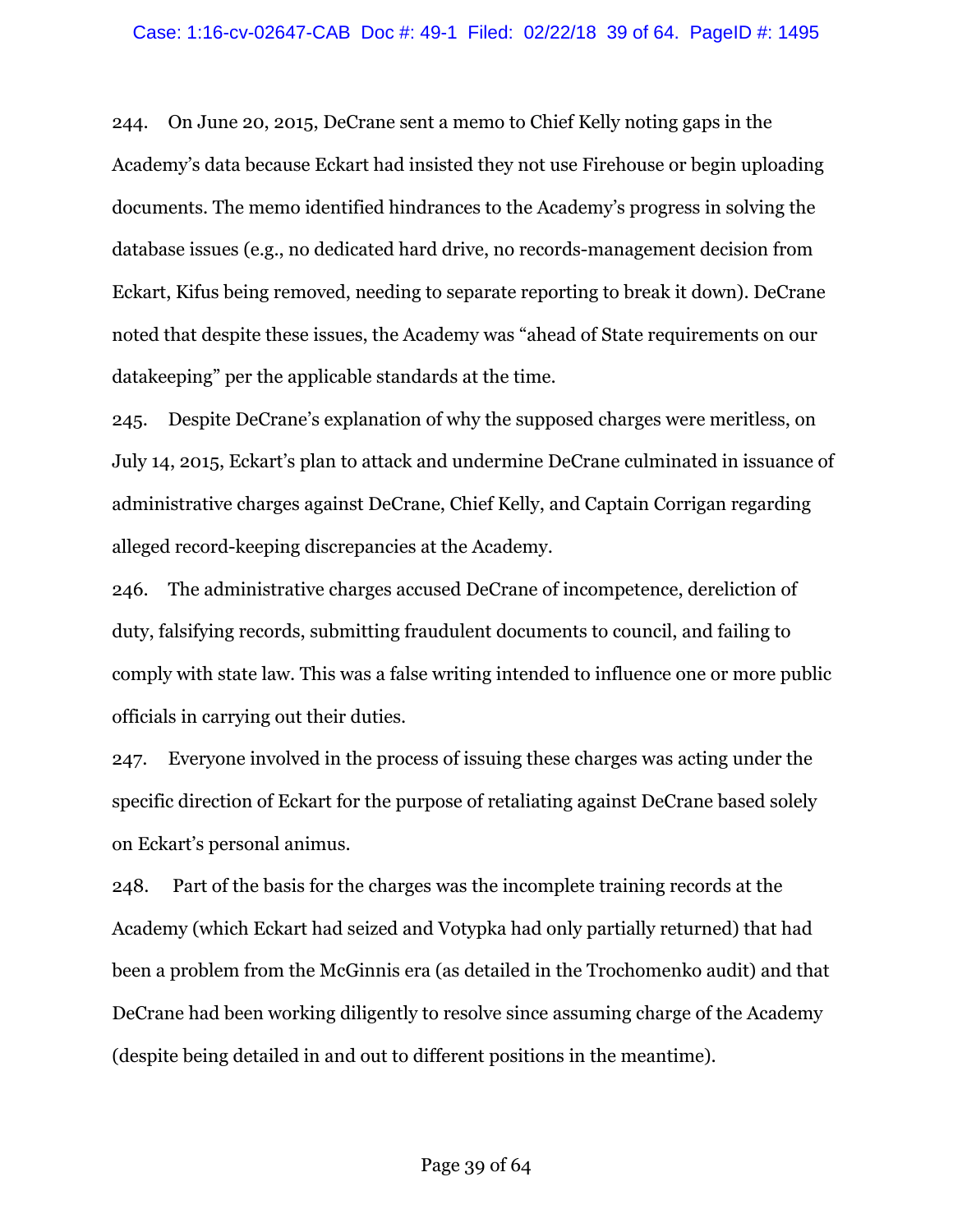249. Part of the charges came following the OIC investigation that Eckart, Votypka, and Chumita conducted following Moore's nonsensical complaints about his busywork spreadsheet.

250. Knowing the deficiencies from the previous era of Academy leadership, and while refusing to provide the needed personnel or resources to efficiently address the concerns, and while yanking DeCrane in and out of the Academy, Eckart and his cohorts repackaged old issues that DeCrane had been trying to address into a new problem that he had supposedly created.

251. DeCrane's pre-disciplinary hearing on the bogus charges was originally scheduled for August 27, 2015 and then for September 1, 2015 with Chief Kelly as hearing officer. 252. On August 31, 2015, Defendant Eckart rescheduled DeCrane's hearing to September 9 with Eckart to preside over the hearing.

253. The union notified Director McGrath of its objection to Eckart presiding as hearing officer noting his "conflict of interest."

254. Notwithstanding the Local's objection, Eckart and company were determined to proceed with the disciplinary hearing against DeCrane.

255. On September 4, 2015, Chief Kelly sent Eckart a memo indicating that from February 24, 2014 through July 7, 2014, DeCrane was detailed out of the Academy and Angelo Calvillo was in charge of the Academy during that time.

256. Eckart and the City took no action against Calvillo regarding any allegedly missing or incomplete information in the Academy's training records during his period of leadership even though he presided over the Academy for nearly five months during that year.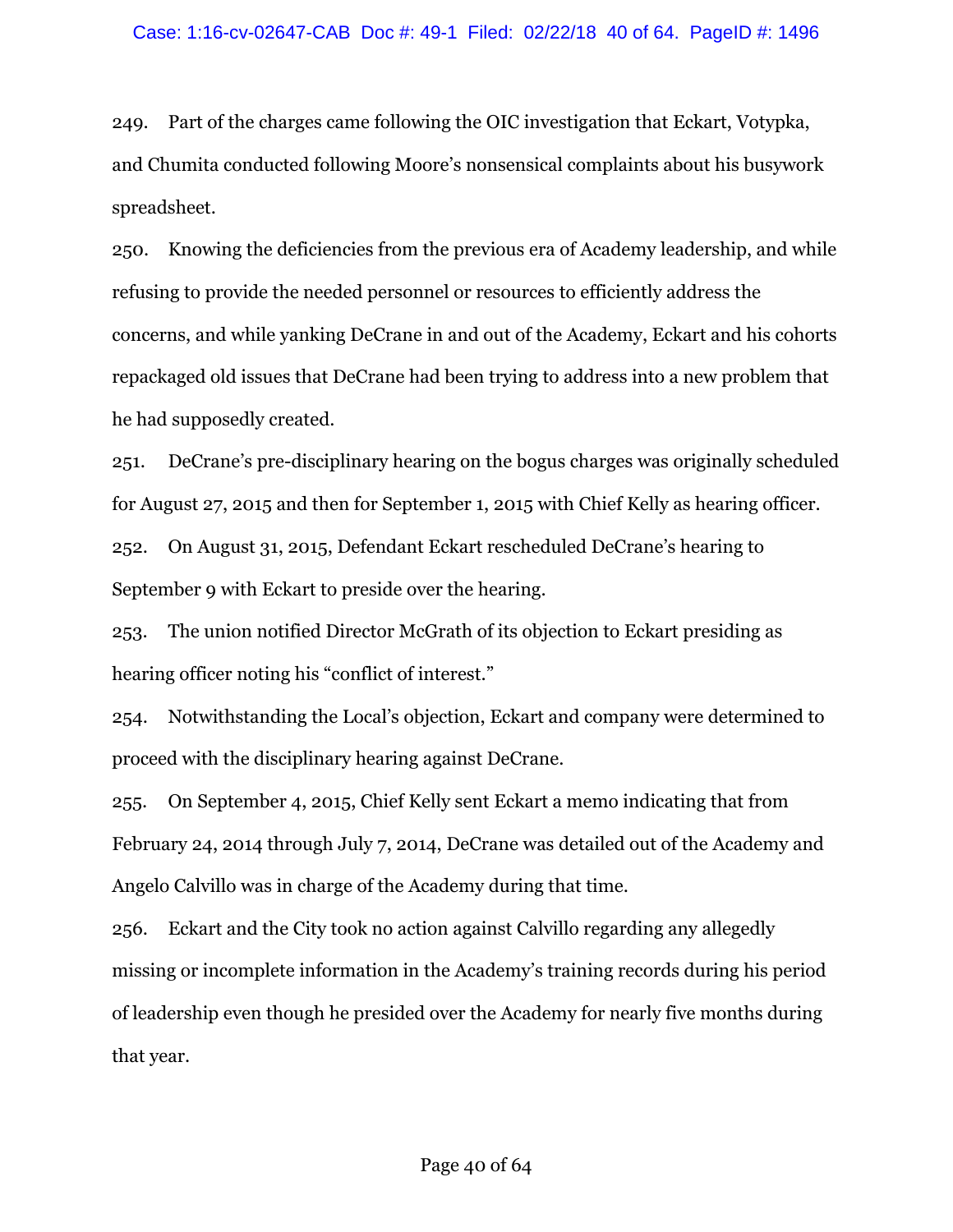#### Case: 1:16-cv-02647-CAB Doc #: 49-1 Filed: 02/22/18 41 of 64. PageID #: 1497

257. Eckart and the City took no action against McGinnis regarding any allegedly missing or incomplete information in the Academy's training records during his period of leadership. Instead, the City promoted him to Chief of Division.

258. On September 8, 2015, DeCrane submitted a public-records request to the City for records regarding the charges.

259. Having received no response to his year-old public-records request, on September 16, 2016, DeCrane filed a petition for writ of mandamus with the Ohio Supreme Court to compel the City to respond.

260. On September 21, 2016, the City finally provided a partial response to DeCrane's year-old public-records request.

261. The City provided another partial response on October 6, 2016.

262. On October 12, 2016, the City notified DeCrane's counsel that it had inadvertently provided certain of the response documents without applying proper redactions for things like employee social-security numbers and other personal information.

263. The City provided a further partial response on October 13, 2016.

264. To date, the City has not complied fully with its obligations under the Public Records Act regarding DeCrane's September 8, 2015 request.

265. The City's failure to provide fully responsive public records in a timely manner was and is further retaliation.

### **DeCrane transfers out of the Academy to try to prevent Eckart's animus against DeCrane from further damaging the institution.**

266. Concerned about what Eckart's never-ending vendetta against DeCrane would do to the Academy, DeCrane transferred out of the Academy in August 2015. DeCrane's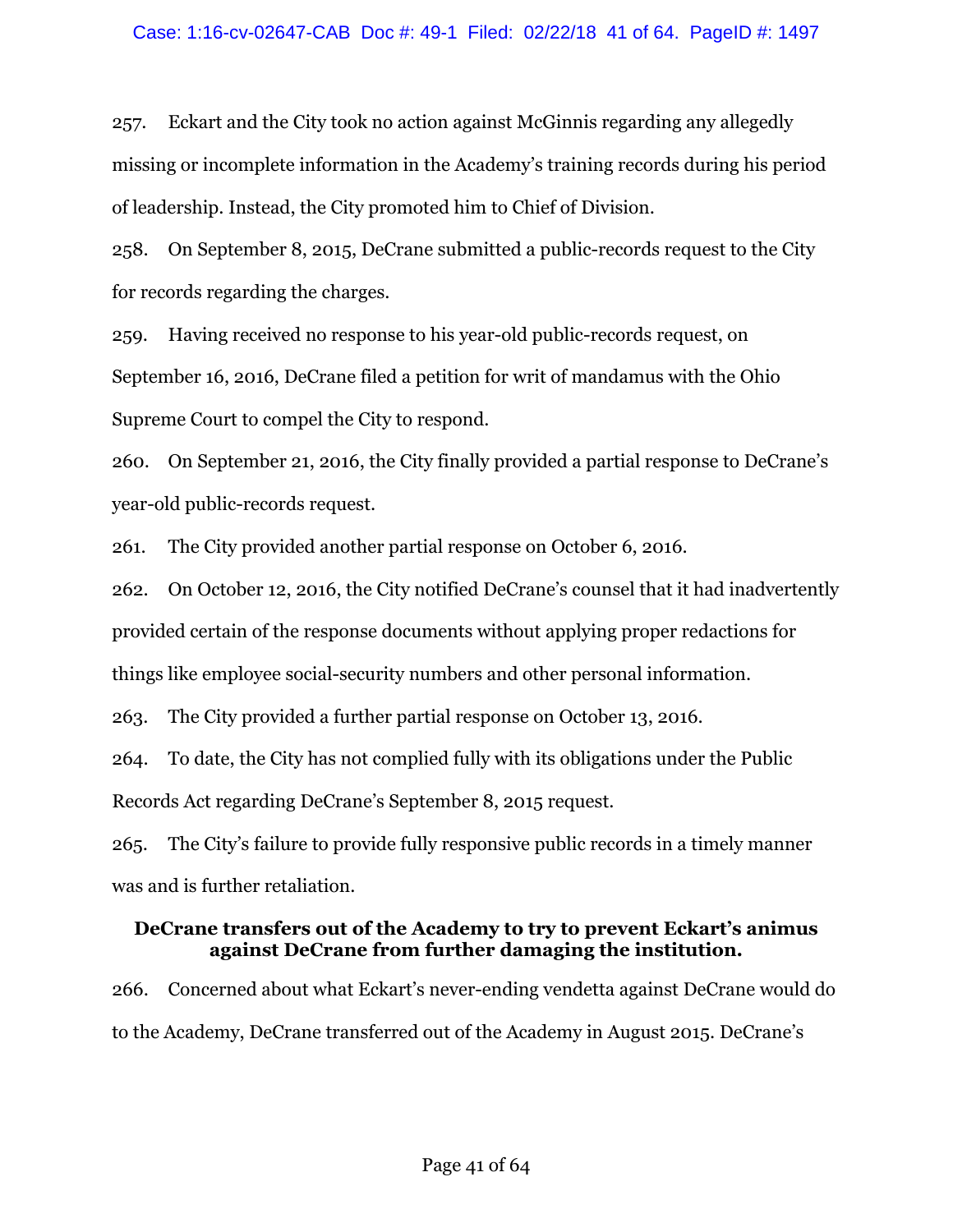goal was to try to reduce the focus on the Academy and take it out of Eckart's sights before Eckart inflicted permanent and irrevocable damage on the institution.

267. Following the bogus charges, Chief Kelly left the Division to become the Olmsted Falls fire chief in September 2015.

268. After his transfer, DeCrane remained as Acting Chief of Operations until his transfer to Battalion 3.

## **The City indefinitely postpones DeCrane's disciplinary hearing; Eckart delays state audit that would eventually exonerate DeCrane.**

269. The Temporary Chief applications to replace Kelly on an interim basis were due on September 9, 2015. Eckart's office scheduled DeCrane's disciplinary hearing on the administrative charges for the same day. He dropped off his interim-chief application on the way to this hearing.

270. Eckart, Votypka, and Chumita met before the hearing to coordinate and prepare for the disciplinary hearing against DeCrane.

271. On September 9, 2015, DeCrane appeared for his first disciplinary hearing on the bogus administrative charges.

272. At the hearing, DeCrane was represented by the Local's counsel, Tom Hanculek. When the Local's counsel told the City attorney (Ami Patel) that DeCrane and Corrigan had not been questioned or interviewed before the charges were issued, the City attorney became concerned and expressed that to Haculek.

273. Had anyone bothered to interview DeCrane about the "records" Moore was tasked with updating, DeCrane would have explained that Moore was not editing official records. Other Division employees also could have provided this information had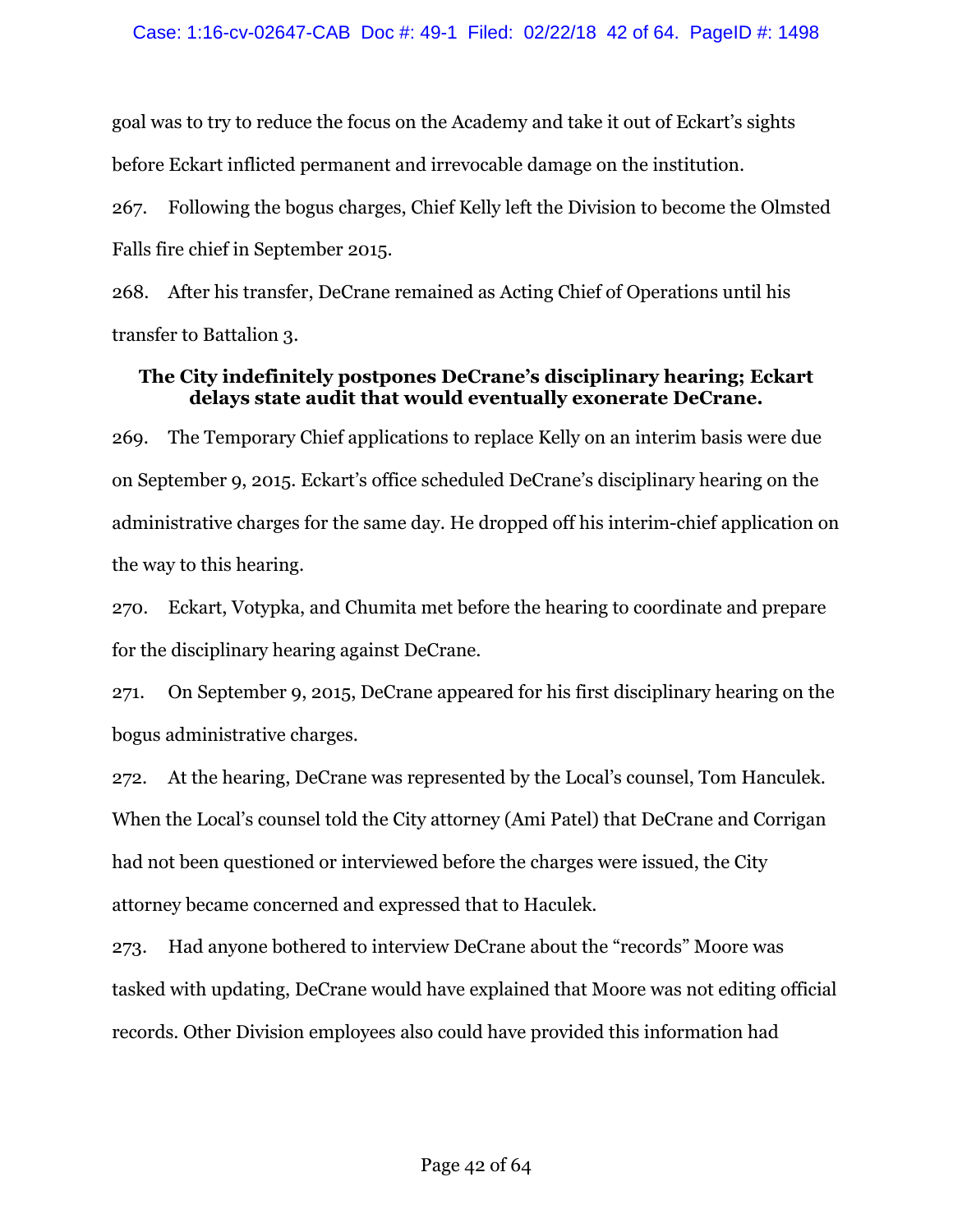Eckart, Votypoka, or Chumita bothered to inquire before publicly accusing DeCrane of wrongdoing.

274. Hanculek pointed out that the Academy's Continuing Education Certification Renewal with the state EMS Board was approaching and that the state would conduct a review of the education and records to determine if things were in order. Hanculek suggested that the disciplinary hearing be continued until after that review was complete.

275. Patel told Hanculek that she had advised Director McGrath that he should continue the hearing until after the EMS board review and that McGrath granted that continuance at Patel's recommendation.

276. The initial date for the state review was September 15, 2015, but Eckart cancelled the appointment without consulting DeCrane or other Academy personnel.

277. Despite the roadblocks Eckart had erected and his lack of cooperation with the Academy, DeCrane and his staff had made great progress in solving the McGinnis era's record-keeping problems.

278. Eckart cancelled the state audit because he knew that DeCrane would be exonerated by a neutral observer's review of the Academy's training records applying the applicable standards and protocols put in place by the state.

279. DeCrane's interview for Temporary Chief was scheduled for September 14, 2015. That took place with Eckart and others. DeCrane performed well, discussing a number of issues facing the City and his ability to use his broad swath of international experience to address those issues.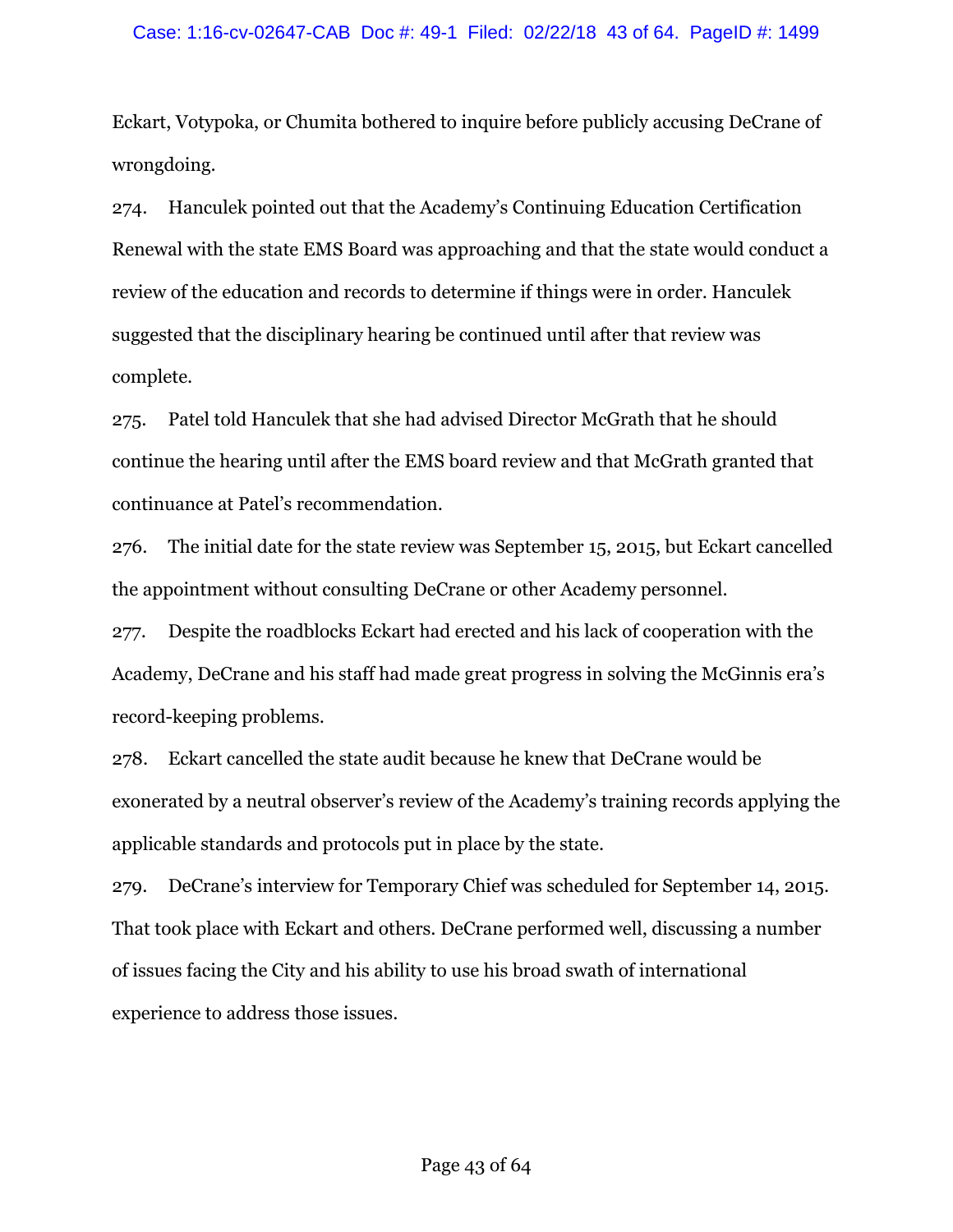280. Ken Ledford, the Bedford Fire Chief, served as the subject-matter expert for the interviews and, on information and belief, also served as a reference for candidate Angelo Calvillo, who was selected to serve as the Temporary Chief.

281. Eckart was aware that the subject-matter expert for these interviews was a personal reference for Calvillo and took no steps to find an alternative participant to make the process fair and impartial.

282. Anyone who served as a personal or professional reference for one of the candidates in the interview process should not have participated in that process due to a conflict of interest.

#### **To undermine DeCrane's chances in the promotion process, Eckart circulates a press release and a report from Votypka purporting to conclude that the false administrative charges against DeCrane are true.**

283. The evening of DeCrane's interview, Eckart released a press release and report from Votypka based on Moore's false allegations claiming there was substantial evidence to support the allegations of wrongdoing by DeCrane and his staff. These were false writings intended to influence one or more public officials in performing their duties.

284. Eckart released this information to the media despite knowing that it was false.

285. Cleveland.com and the *Plain Dealer* covered this story. A Google search for

DeCrane's name returns that story as the first hit.

286. In releasing the false charges to the media, Eckart intended to and did portray DeCrane in a false light before the public. Eckart's release of the report was timed to undermine DeCrane's chances at earning the Temporary Chief position and was in retaliation for the McGinnis story, for which Eckart still mistakenly believed DeCrane was responsible.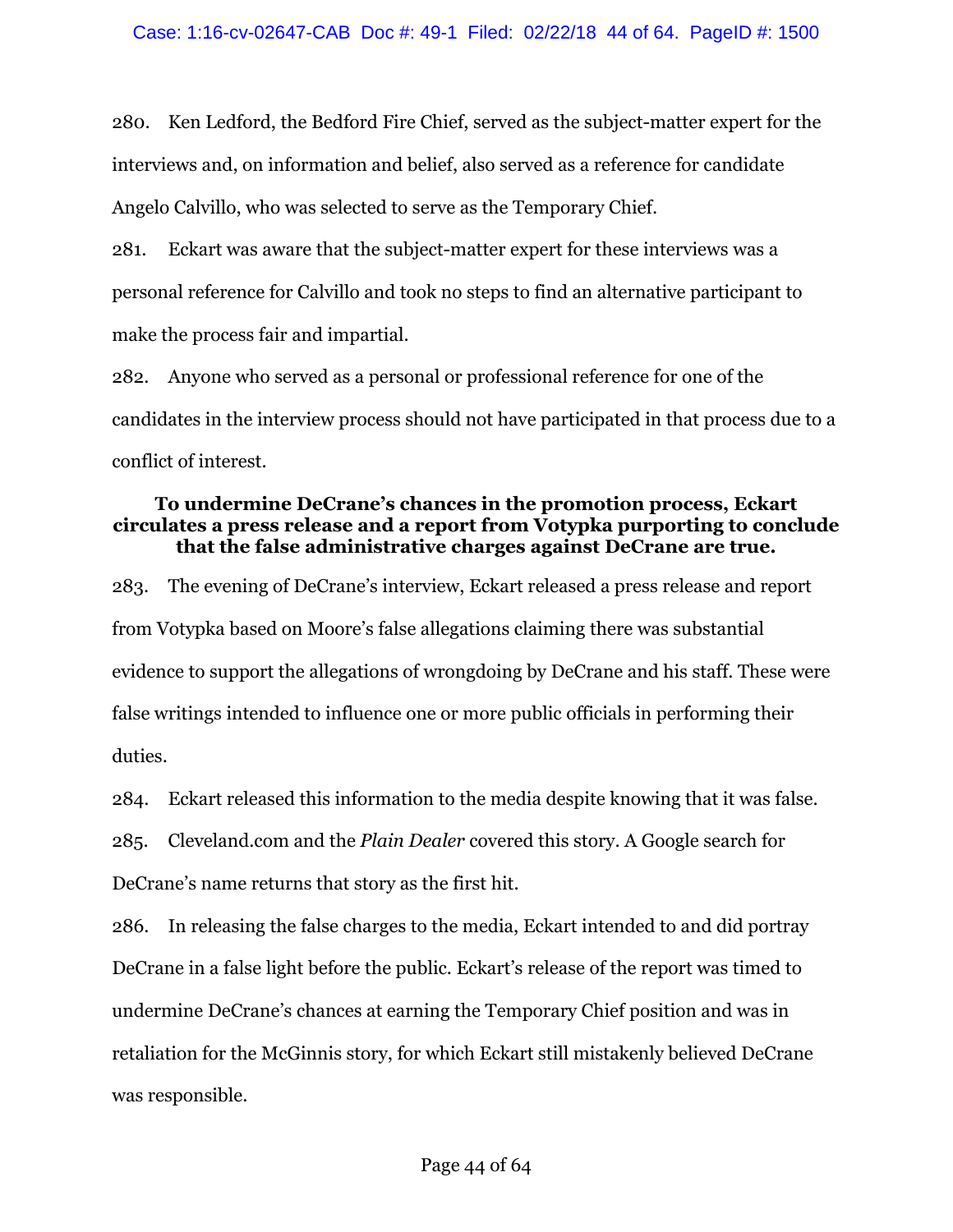287. Eckart's release of records regarding the charges against DeCrane to the media without notifying DeCrane violated the collective-bargaining agreement. The Local filed a grievance regarding this violation.

288. In response to the grievance, Eckart apologized but said the "coincidence is amazing."

289. Eckart used the word "coincidence" in reference to his earlier conversation with DeCrane where Eckart had emphasized the "coincidence" of DeCrane mentioning McGinnis's lack of training to Eckart six months before media started digging on that story. But unlike DeCrane, Eckart was actually responsible for this leak, which led to DeCrane's public humiliation in an article that remains accessible online and basically accepts that DeCrane was guilty of the charges, which is not true.

290. For more than a year, DeCrane has been living under a cloud of suspicion. The City has taken no steps to move forward with an investigation on these false charges against DeCrane because Eckart knows DeCrane would be formally exonerated. 291. News of these false charges has reached DeCrane's colleagues in the international fire community who have commented about seeing the report Eckart released.

## **DeCrane is again passed over for the interim and then permanent chief position.**

292. Eckart's animus against DeCrane was obvious to everyone in the Division and impacted how he was treated in the chain of command up to and including the Chief of Division.

293. On October 9, 2015, Angelo Calvillo was sworn in as the Acting Chief. 294. Before becoming Acting Chief, Calvillo had no administrative experience in the Division.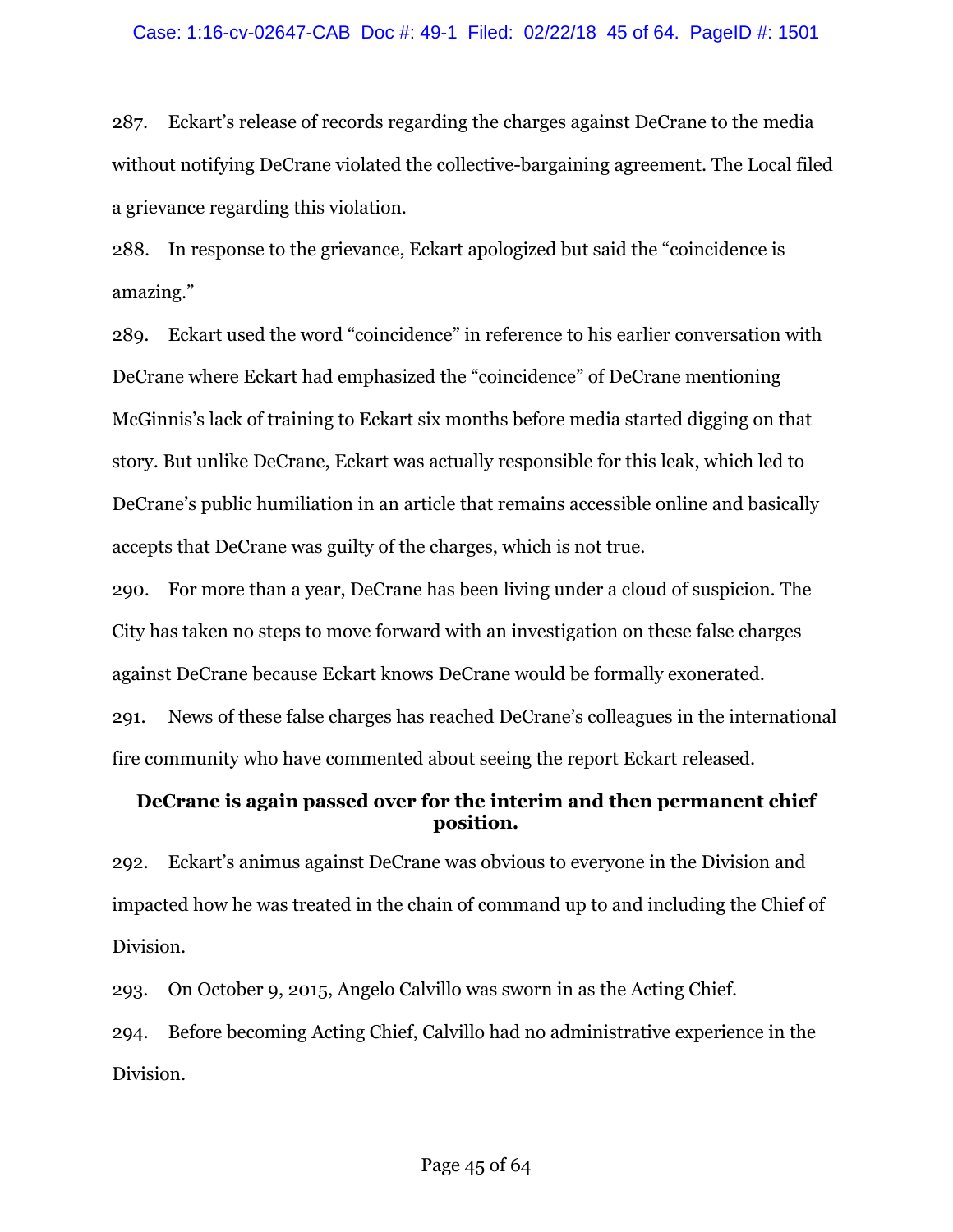295. On October 12, 2015, Chief Calvillo held a Command Staff meeting and dismissed DeCrane as Acting Chief of Operations, saying Calvillo needed his senior chiefs on the street.

296. Mike Odum remained as Executive Officer even though he is senior to DeCrane, so Calvillo's explanation for DeCrane's demotion is pretextual.

297. As of October 19, 2015, DeCrane was supposed to move to Battalion 3, but remained as Acting Chief of Operations stationed at headquarters. Calvillo called DeCrane at home that evening and asked him to stay at headquarters but agree to waive his right to a 28% acting differential pay (to which DeCrane was entitled based on his assignment at headquarters as an Acting Chief). DeCrane declined Calvillo's request that DeCrane take a pay cut yet remain at headquarters.

298. Chief Calvillo was either part of the effort to retaliate against DeCrane, or the understanding that DeCrane was *persona non grata* (based on Eckart's ongoing efforts to undermine and retaliate against DeCrane) had become so widespread that others knew they could gain points with Eckart by attacking DeCrane and did so with aplomb. The City has done nothing to remedy or prevent this custom, policy, and practice.

#### **DeCrane is appointed RNC Coordinator for the Division, but steps down after Eckart's ongoing refusal to work with DeCrane undermines DeCrane's ability to perform the duties of that important position effectively.**

299. Before he left for Olmsted Falls, Chief Kelly appointed DeCrane to serve as he Republican National Convention Coordinator for the Division of Fire.

300. DeCrane continued in this position under Chief Calvillo.

301. During the fall and winter of 2015 and into 2016, DeCrane repeatedly requested a meeting with Eckart to discuss Public Safety preparations for the RNC including specific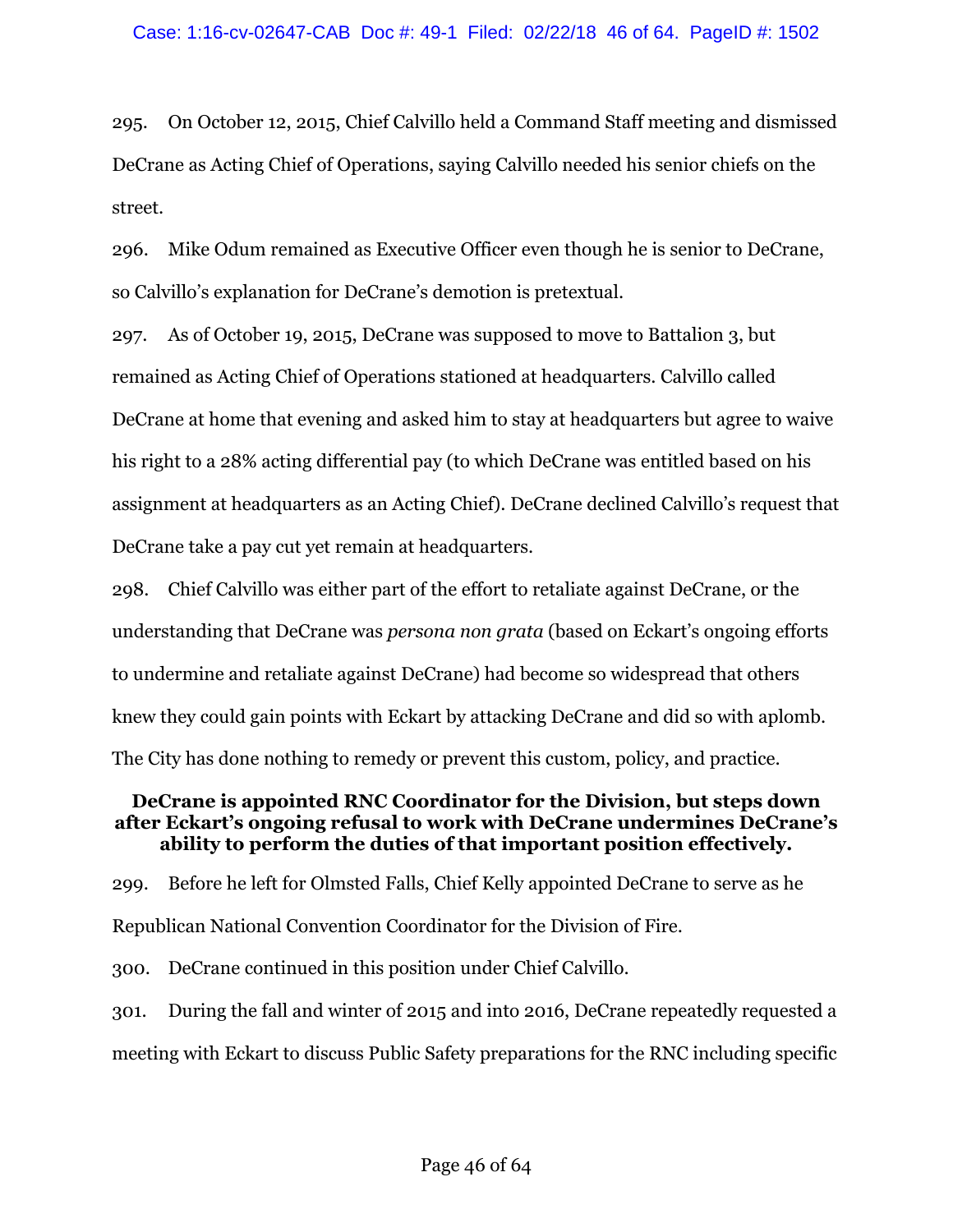#### Case: 1:16-cv-02647-CAB Doc #: 49-1 Filed: 02/22/18 47 of 64. PageID #: 1503

expectations for the Division of Fire, whose effort DeCrane was responsible for coordinating.

302. Eckart did not reply to DeCrane's requests to meet to discuss the RNC preparations.

303. Defendant Eckart refused to work cooperatively with DeCrane toward the goal of a safe and successful convention.

304. As part of his duties as the RNC Coordinator, DeCrane requested of Chief Calvillo and Eckart that certain members be assigned to various sub-committees. DeCrane received no response and eventually had to go directly to the Secret Service committee chairs to address these issues.

305. The Chief wanted DeCrane to attend the meetings of training for the RNC that Eckart was hosting. The Division had been sending Lt. Robert Kollar. Eckart continued to exclude DeCrane from communications about discussions and plans for training. When former-Chief Kelly directly informed Eckart that DeCrane would be attending, Eckart cancelled all subsequent meetings.

306. In February 2016, DeCrane, in his capacity as RNC Coordinator for the Division, spoke with Cleveland Division of Police Deputy Chief Ed Tomba regarding Hard Zone vehicle placements for the RNC. Tomba recommended that DeCrane contact Special Agent Rob Rowe with United States Secret Service. When DeCrane followed Tomba's recommendation, Acting Assistant Chief Wayne Naida delivered a message from Calvillo that if DeCrane spoke "out of line" again he would be subjected to formal discipline. 307. Eckart's refusal to work with DeCrane and the ramifications of the City's custom, policy, and practice of accepting that retaliation hampered DeCrane's ability to perform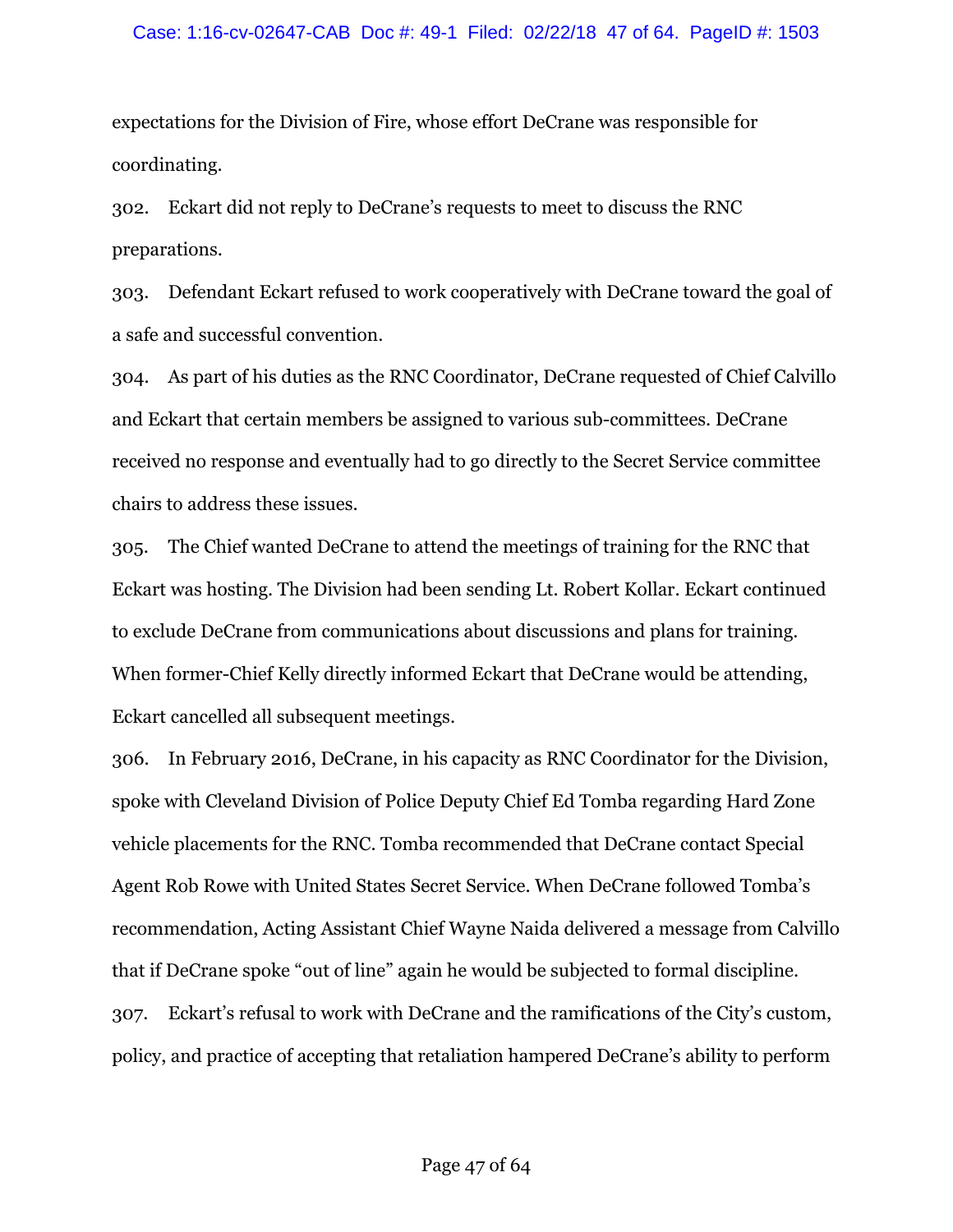this important role in a way that would reflect well on the City and the Division as Cleveland took the national spotlight.

308. Unable to effectively perform the duties of RNC Coordinator given the retaliation he faced, and concerned about how the petty grievances of those in power might impact the safety of this important event in Cleveland if he continued to receive no cooperation within the Division or Public Safety, on February 29, 2016, DeCrane resigned as the RNC Coordinator for the Division of Fire.

# **Eckart personally handles DeCrane's latest** *Garrity* **hearing**

309. On November 23, 2015, DeCrane was required to attend a *Garrity* hearing.

310. Before the *Garrity* hearing, the union president told DeCrane that Eckart would personally handle this hearing, which Eckart does not typically do.

311. During the hearing, Eckart asked DeCrane general questions about the Academy's record keeping.

312. Also during the *Garrity* hearing, Eckart specifically asked DeCrane a series of pointed questions about Daryl McGinnis's training hours, even though the former chief's hours were not the subject matter of the hearing.

313. McGinnis was the only specific fire fighter about whom Eckart asked DeCrane questions during the *Garrity* hearing on November 23, 2015.

314. Over two years after McGinnis stepped down as fire chief, Eckart remained preoccupied with what DeCrane knew about McGinnis's training and certification deficiencies.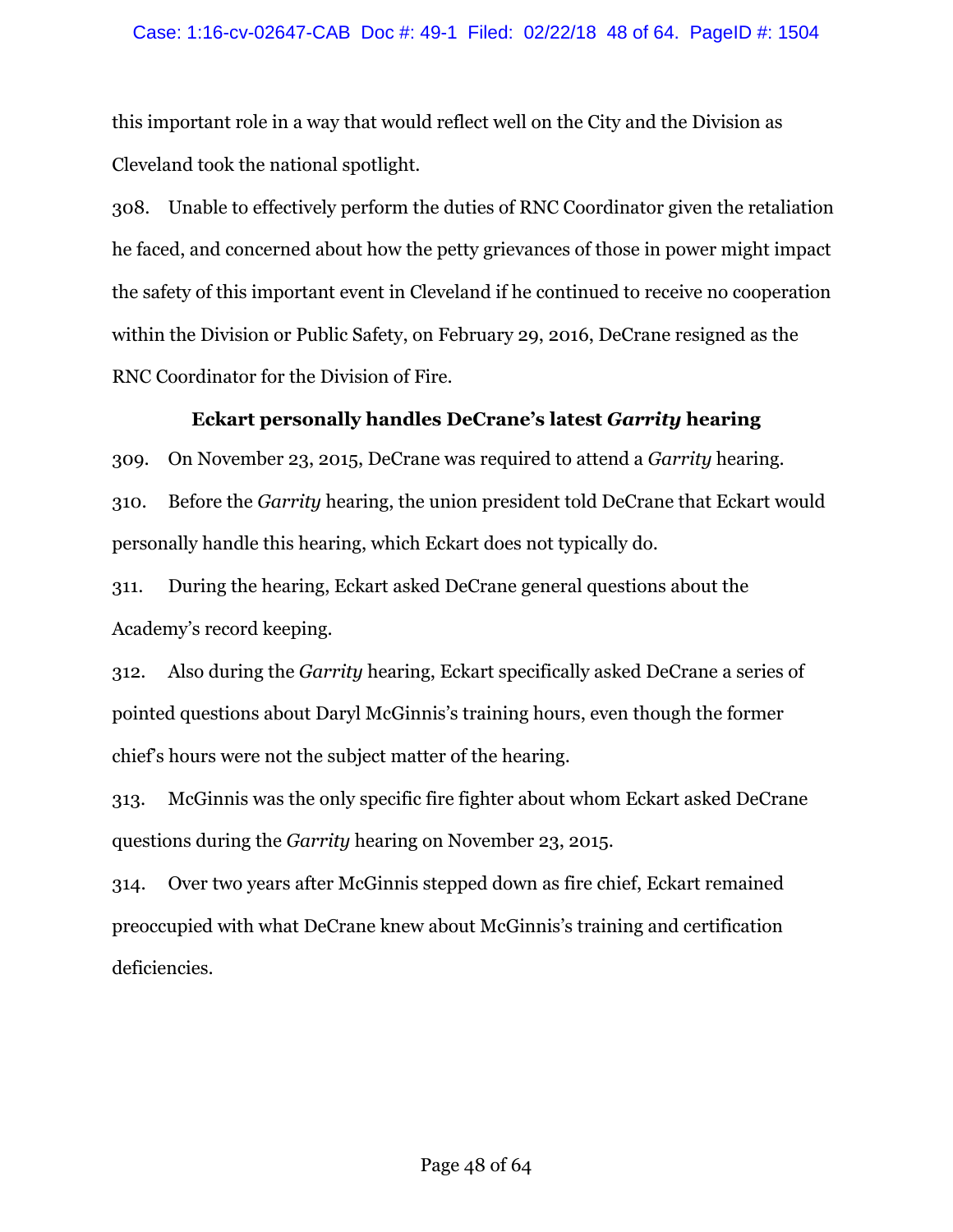## **The state auditors conduct their review of Academy records—finding "excellence" and calling the Academy a "role model"—but the City fails to resolve the outstanding administrative charges against DeCrane.**

315. The audit by the Ohio Department of Public Safety—Division of EMS had to be scheduled by the end of the year to maintain certification (such reviews take place every three years and are required for the Academy to maintain its certification to provide continuing education to its personnel). It was rescheduled for December 11, 2015. 316. The state auditors did a thorough review of all records and training materials at

the Academy.

317. During a meeting with the auditors following the review, the auditors indicated that they had received numerous complaints, which, on information and belief, came from Eckart, Votypka, and/or Chumita or others acting at their direction.

318. According to the lead state investigator who audited the Academy's records, DeCrane's tireless work to improve Academy record-keeping practices had been successful. The auditors indicated that they expected to find numerous issues given the number of complaints they had received. But the auditors said they found only excellence and that the Academy was a role model for others to follow. The auditors strongly recommended the Division submit for accreditation.

319. Votypka was also present for this meeting with the auditors. He let slip that he was very familiar with the state office and spoke to them often.

320. The state auditors' issued their official report on December 17, 2015.

321. In the official report, the Division of EMS determined that the Academy properly maintains records under Ohio Administrative Code 4765-7-09(D).

322. In the official report, the Division of EMS determined that the Academy met each of the state requirements for documenting courses.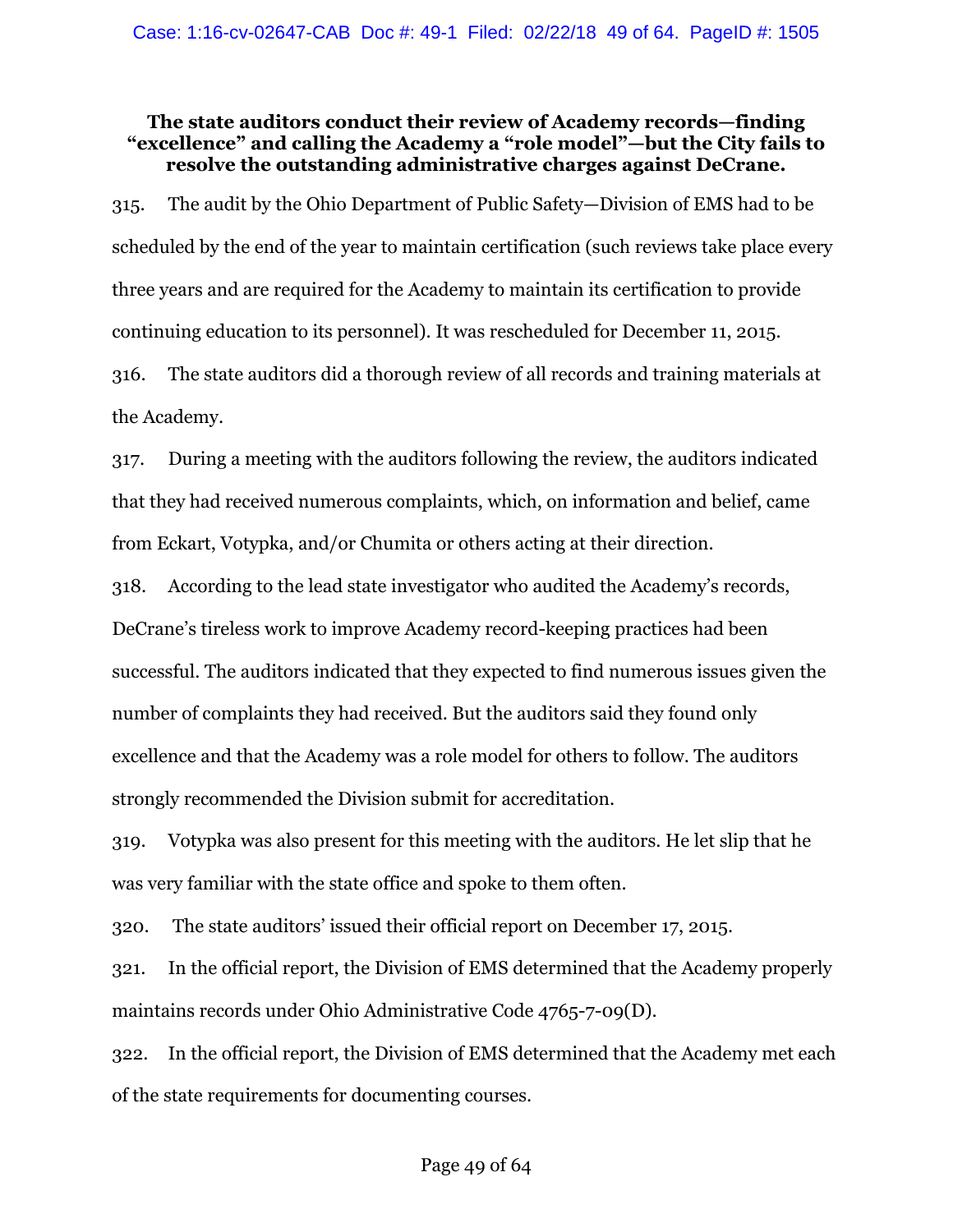323. In the official report, the Division of EMS determined that the Academy had not furnished any false, misleading, or incomplete information.

324. In the official report, the Division of EMS stated that the Academy's "[r]ecords are exceptionally well kept and complete."

325. This glowing review of the Academy's record-keeping methods by neutral observers familiar with how these types of files should be maintained was an unequivocal endorsement of DeCrane's progress in solving the Academy's recordkeeping issues from the McGinnis era.

326. This official report should have put to rest permanently any question about whether DeCrane had competently performed his duties as head of the Academy in terms of record keeping.

327. This official report should have led to DeCrane being exonerated of the bogus administrative charges Eckart, Votypka, and Chumita had concocted against DeCrane based on Moore's false report and problems with record keeping that existed in past Academy administrations.

328. Despite the state audit report lauding the Academy's record keeping under DeCrane, the charges against him have remained unaddressed and unresolved months after the report's release.

329. The outstanding charges and negative publicity have continued to be a source of embarrassment for DeCrane as he travels nationally and internationally to present firetraining courses and at various industry conferences and events.

330. Because the administrative charges remain unresolved, DeCrane is not eligible for rehire within the Division.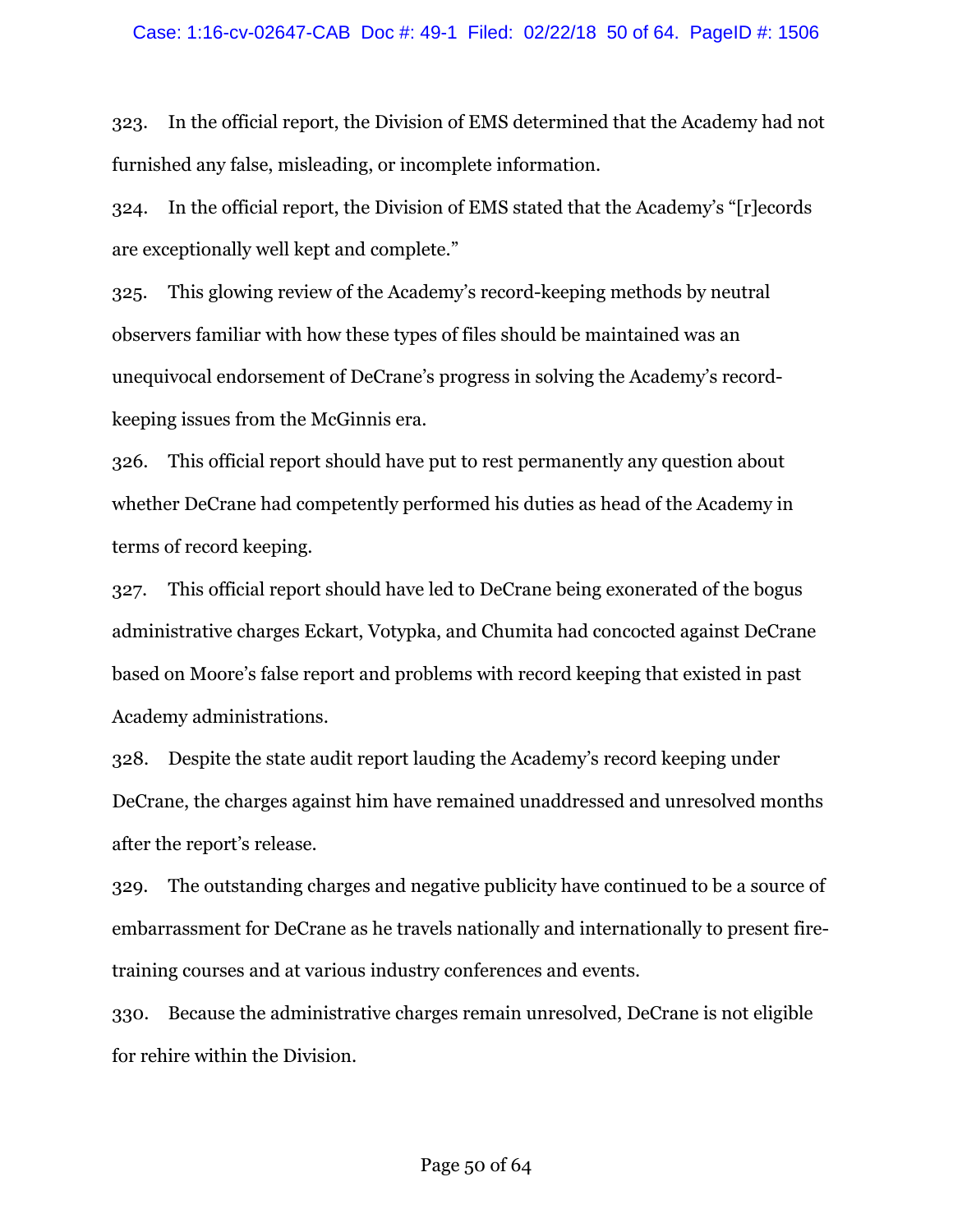#### **The City again fails to promote DeCrane to Chief of Division.**

331. In March 2016, DeCrane again interviewed for the chief position. Again, Eckart was in charge of the process and led the interviews.

332. After a short interview, Eckart placed DeCrane third out of three.

333. Unlike the other two candidates, DeCrane was not given the opportunity to meet with Mayor Jackson as part of the promotion process.

334. As had been the case in the previous rounds of promotional interviews, Eckart predetermined DeCrane's failure.

335. On April 6, 2016, Acting Chief Calvillo was appointed Chief of Division.

#### **DeCrane reached his limit and retired.**

336. Unable to bear the retaliation any longer, DeCrane was left with no choice but to leave his employment.

337. No one could endure the widespread and systemic retaliation that DeCrane endured without sustaining significant emotional turmoil.

338. DeCrane experienced serious physical and mental distress as a result of the retaliation Eckart engaged in and prompted and encouraged in others as well as the City's failure to correct or remedy the retaliation despite DeCrane's repeated complaints about Eckart's vendetta.

339. No one could be expected to endure the treatment that DeCrane endured and continue in his employment.

340. DeCrane retired as of September 11, 2016.

341. DeCrane had not planned to retire from his employment for many years and had hoped and expected to become Chief of Division.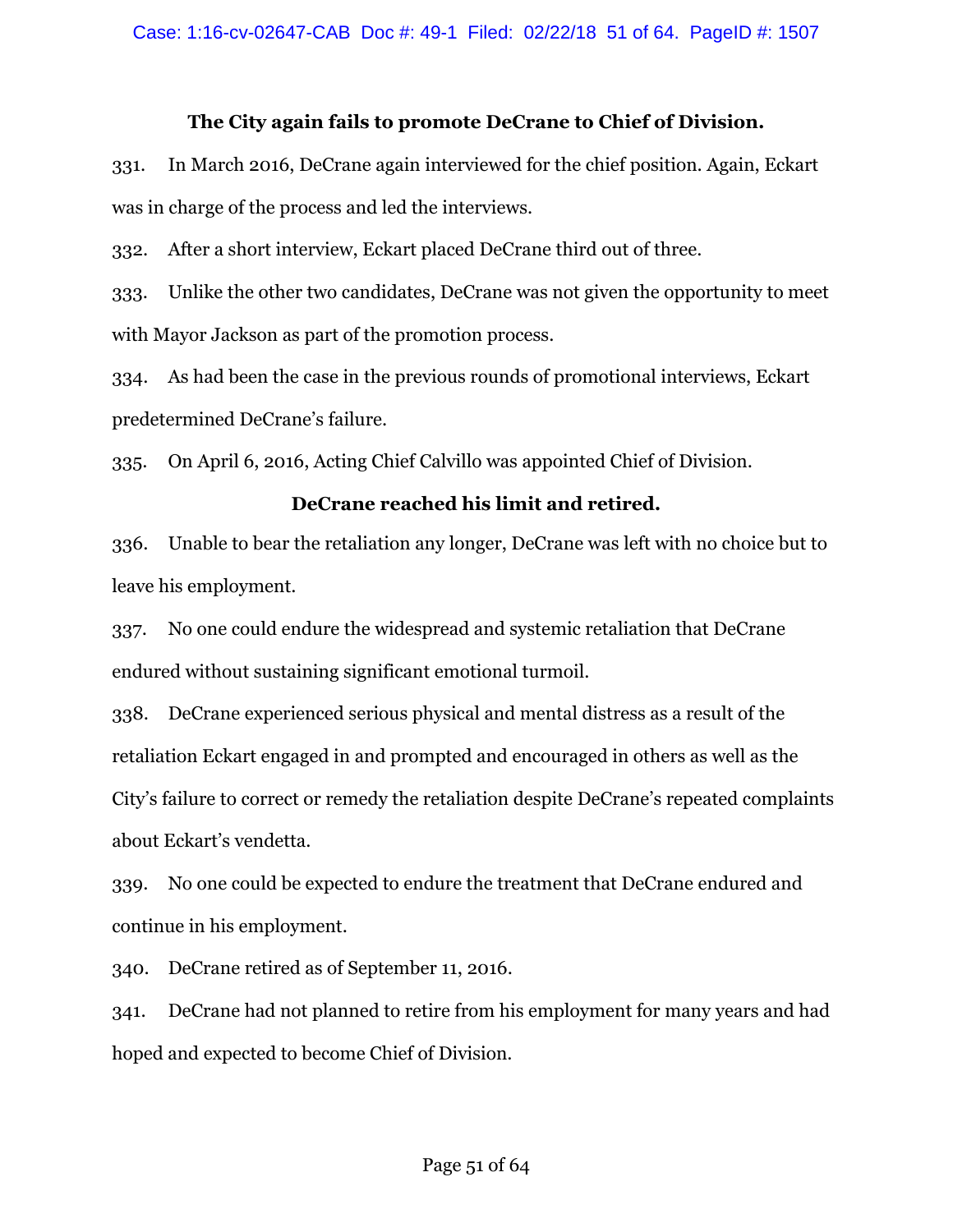342. Because of the early retirement into which DeCrane was pressured by the retaliation, he will not receive the fixed-annuity benefit (known colloquially as the "drop") available for Division of Fire employees who work past their earliest retirement eligibility, which DeCrane had every intention of doing.

#### **Even DeCrane's retirement did not stop the retaliation: as a parting shot, Chief Calvillo shuts down DeCrane's "last-day" party.**

343. Traditionally, when members retire the Division, their station hosts an informal get-together where members and their families can come say goodbye and pay their respects to their departing colleagues. These events typically involve food and nonalcoholic refreshments and are referred to as a "last day."

344. In honor of DeCrane's retirement on Sunday, September 11, 2016, his staff at the fire station sent an email and a message over the Vocal Alarm that they would be gathering for his last day from 1:00–5:00 p.m. Some members bought food, set up tables and chairs, and some families came in to honor DeCrane's service.

345. At about 1:10, Chief Calvillo came to the station and demanded to know who approved the gathering, who organized it, who ordered the food, etc.

346. Calvillo made no effort to socialize with any of the assembled members or their families.

347. Calvillo had no words of congratulations or farewell for DeCrane on his retirement.

348. After his brief appearance at DeCrane's last day, Calvillo placed a phone call to the acting Assistant Chief on duty—Bob Smith—and ordered him to shut down DeCrane's last day event. Calvillo made two calls to Smith screaming at him to shut down DeCrane's last day.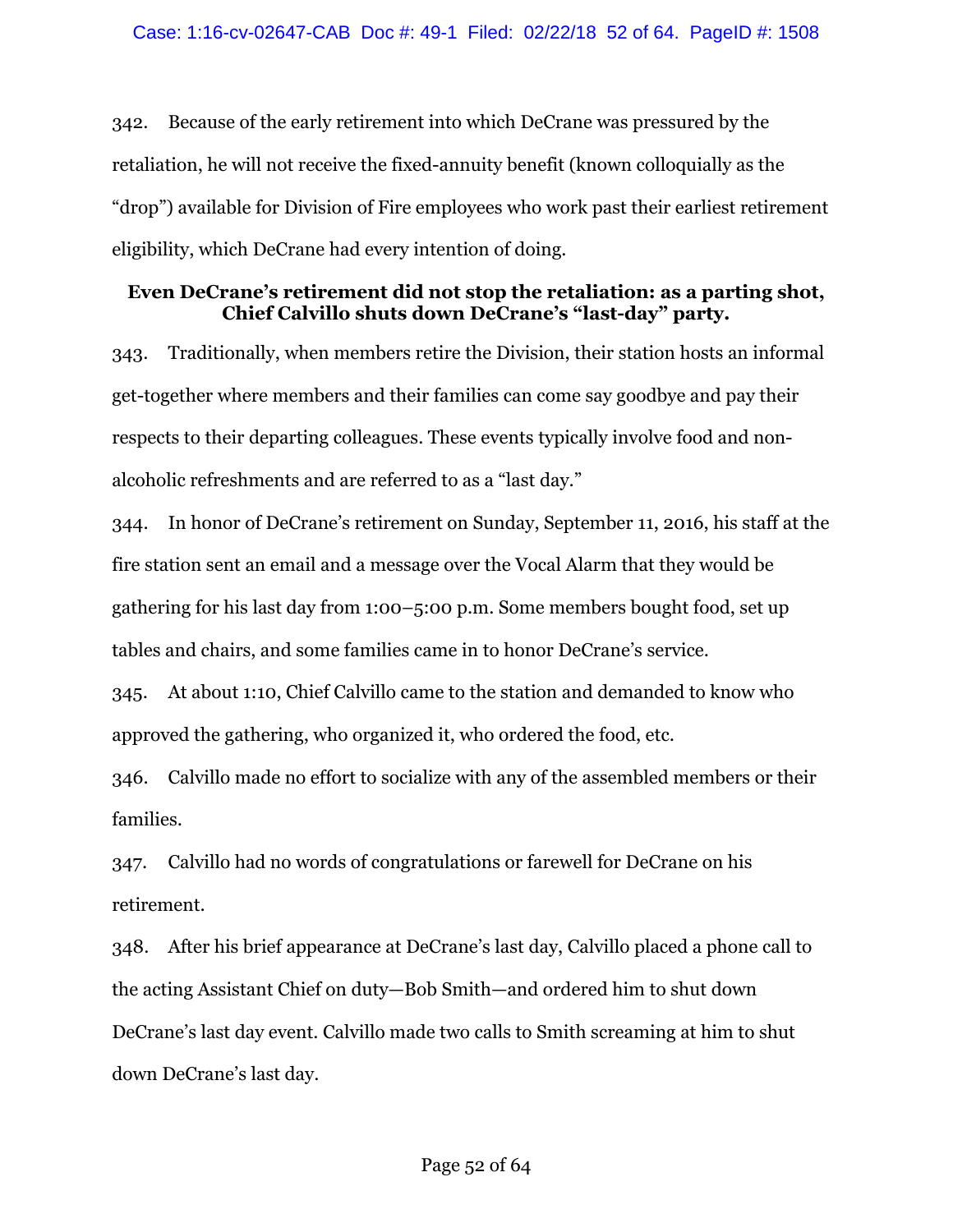349. Smith followed Calvillo's order to shut down DeCrane's last day.

350. Calvillo's actions were unprecedented and intended to retaliate against DeCrane.

351. No Cleveland fire fighter has ever been denied a "last day."

352. The previous day, Battalion Chief John McKenna had a last-day gathering that was not pre-approved by Calvillo and it took place without incident.

353. But DeCrane's last day was abruptly curtailed as a final departing act of retaliation.

354. Calvillo's actions were intended to humiliate and punish DeCrane on his way out the door and to send a message to all members of the Division.

# **The City finally dismisses the bogus administrative charges after DeCrane files this federal lawsuit**

355. DeCrane filed this suit on October 31, 2016.

356. In early December, DeCrane offered to volunteer to teach fire behavior,

ventilation, and building construction for the incoming cadet class scheduled to begin at the Fire Training Academy in January. DeCrane is a subject-matter expert on each of these topics.

357. On December 7, 2016, the City dismissed the pending administrative charges from 2015 against DeCrane and Corrigan.

358. The City did not bother to notify DeCrane personally that the administrative charges against him were dismissed. No one at the City communicated this dismissal to him.

359. DeCrane learned that the administrative charges were finally dismissed after Eckart sent a letter to Local 93 President Tim Corcoran on December 7, 2016.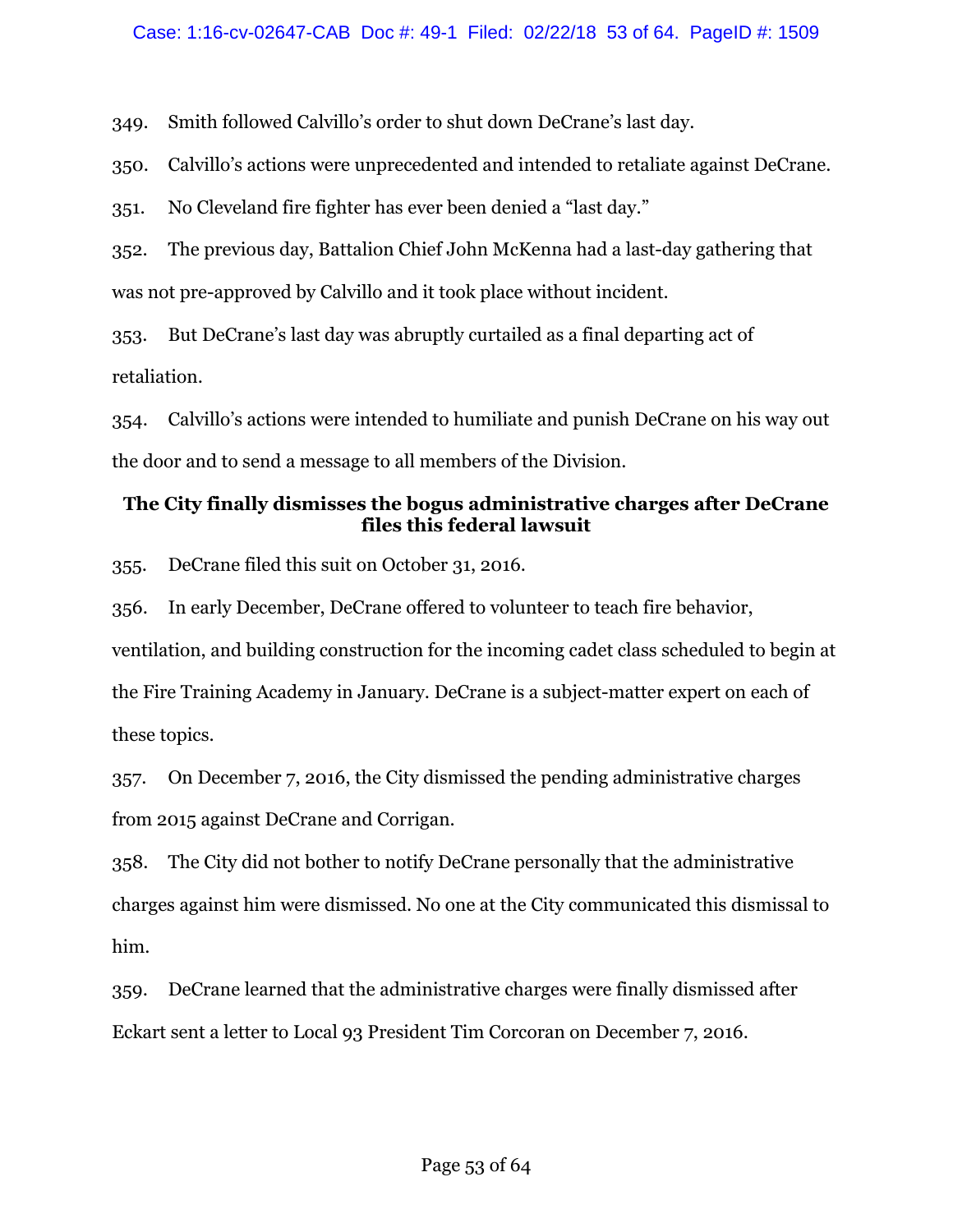360. In Eckart's letter to Corcoran on December 7, 2016, Eckart acknowledged that "the files and documents were well maintained" at the Fire Training Academy.

361. With his letter to Corcoran on December 7, 2016, Eckart provided records that demonstrate that the OIC's investigation was completed *more than a year ago* with the recommendation that the Safety Director dispose of the charges.

362. The City failed to dispose of the administrative charges against DeCrane until after DeCrane filed his federal lawsuit claiming the charges were baseless and retaliatory.

363. The records Eckart provided with his letter to Corcoran on December 7, 2016 include a December 17, 2015 memorandum to Eckart from Votypka where Votypka acknowledged that "[t]he two specific complaints of wrongdoing involving intentional acts or omissions by BC DeCrane and Cpt. Corrigan could not be substantiated." 364. The City dismissed the charges because it was unable to justify continuing to maintain them without a scintilla of evidence that DeCrane had engaged in any wrongdoing, which Votypka had concluded nearly a year earlier in his December 17, 2015 memo to Eckart.

365. The December 17, 2015 memorandum from Votypka to Eckart specifically reports that the EMS Board auditors stated the following regarding that Fire Training Academy: "the files and documents were very good, well maintained, and above and beyond what was expected" and "FTA would be an excellent site for a charter and accreditation." 366. The December 17, 2015 memorandum from Votypka to Eckart indicates that "[a]ll the problems and deficiencies of the FTA seems to be corrected." Votypka recommended that "the charges be disposed of as the Safety Director determines."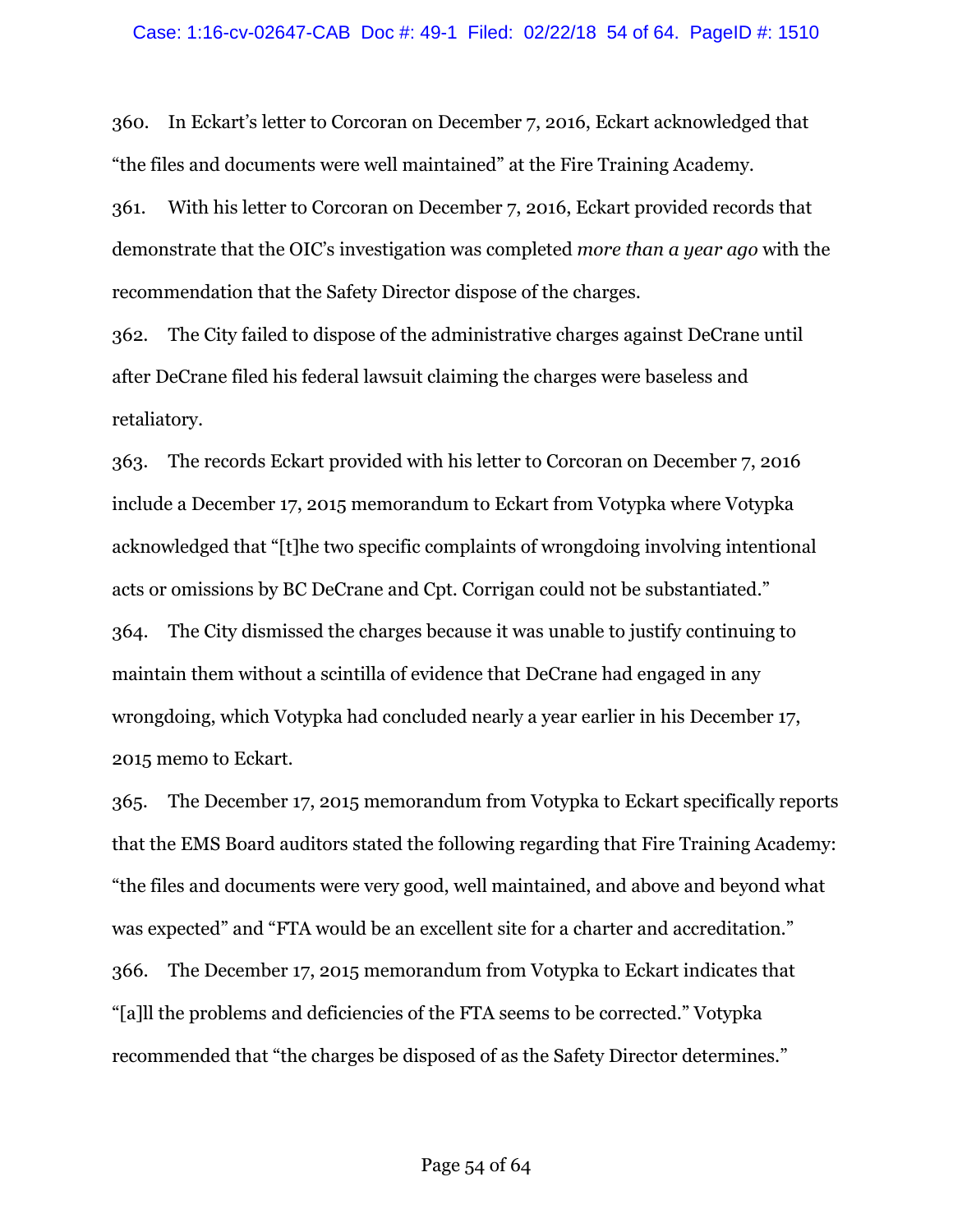367. Despite Votypka's December 17, 2015 memo recommending that the pending administrative charges be disposed of, Eckart and the City failed to take steps to conclude the investigation or make a final disposition of those charges for nearly a year. 368. The City had no valid reason to delay concluding the investigation or final disposition of the administrative charges against DeCrane or Corrigan from December 17, 2015 until December 7, 2016.

369. In total, the now-dismissed administrative charges were pending against DeCrane from July 14, 2015 until December 7, 2016.

370. The City did not make any effort to publicize the dismissal of the administrative charges against DeCrane described above.

371. The delay in concluding the investigation and disposing of the administrative charges against DeCrane and Corrigan was retaliatory.

372. Had DeCrane not filed this federal lawsuit, the false administrative charges would still be pending against him.

373. In a certified letter dated December 13, 2016, Safety Director McGrath rejected DeCrane's offer to volunteer to teach fire behavior, ventilation, and building construction to the incoming cadet class.

#### **FIRST CLAIM FIRST AND FOURTEENTH AMENDMENT RETALIATION UNDER 42 U.S.C. § 1983 AGAINST ALL DEFENDANTS**

374. DeCrane incorporates all previous allegations.

375. Eckart, Votypka, and Chumita and others acting on the City's behalf regarded

DeCrane as having engaged in protected conduct as described above.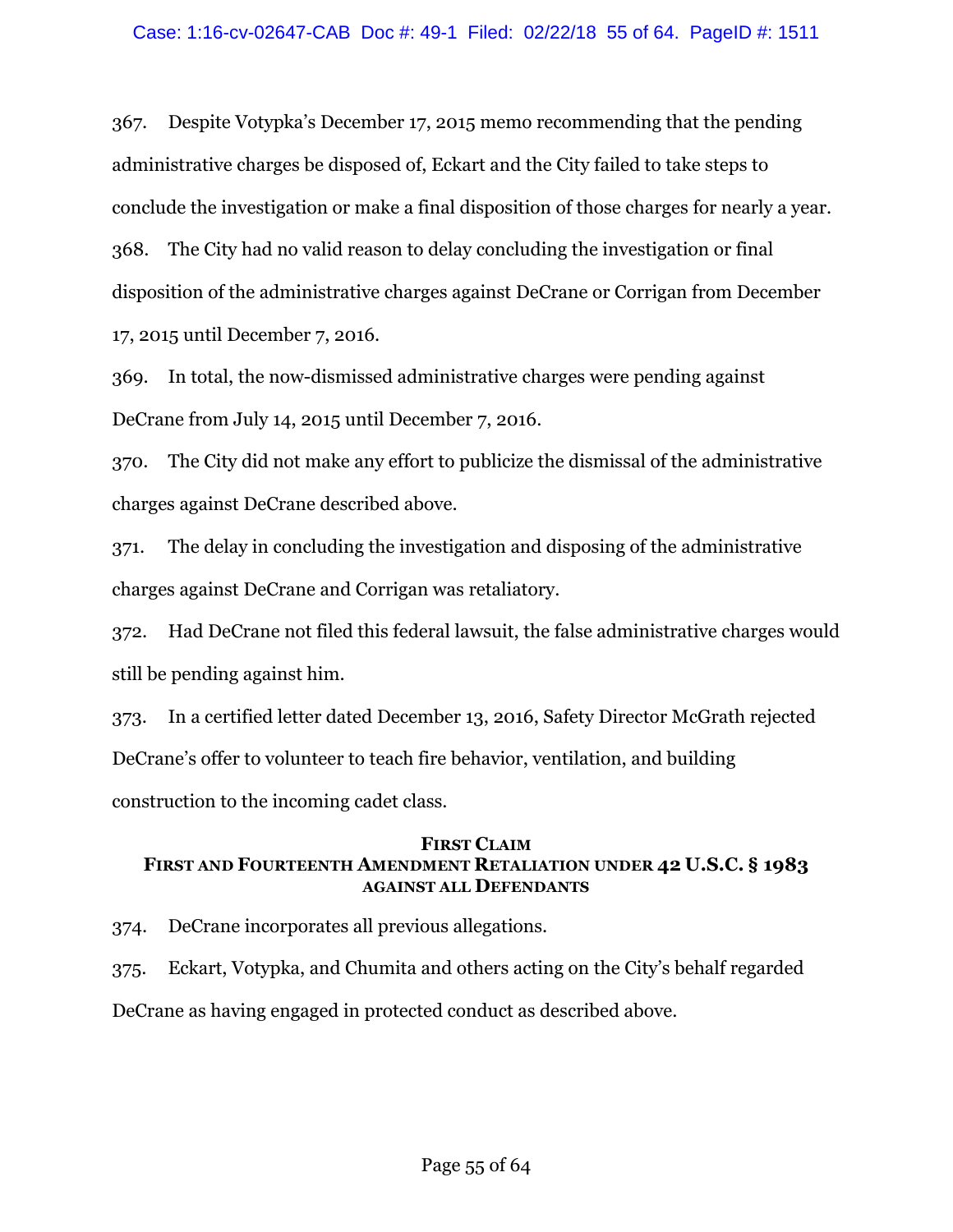376. Eckart, Votypka, and Chumita and others acting on the City's behalf took adverse actions against DeCrane that would deter a person of ordinary firmness from engaging in the protected conduct.

377. The retaliation included, but is not limited to, the following acts:

- a. failing to promote DeCrane when he was the most-qualified candidate in various rounds of chief and assistant-chief interviews (both acting and permanent);
- b. trying to outsource the Academy's activities;
- c. failing to provide the necessary resources for DeCrane to efficiently solve the Academy's record-keeping issues from McGinnis's era;
- d. concocting false administrative charges against DeCrane about Academy record keeping;
- e. scheming to bring false criminal charges against him about Academy record keeping;
- f. delaying the state EMS board audit that would determine that the Academy's records were "exceptionally well kept and complete;"
- g. failing to formally clear DeCrane on the administrative charges once the state audit found the Academy's records in good order;
- h. failing to formally clear DeCrane on the administrative charges after the OIC's December 17, 2015 memo found that Moore's specific complaints of intentional wrongdoing against DeCrane and Corrigan could not be substantiated;
- i. failing to formally clear DeCrane on the administrative charges until after he filed this federal lawsuit;
- j. releasing false information about him to the media purporting to find him guilty of the false charges;
- k. refusing to respond to DeCrane's emails or removing him from group emails regarding City business;
- l. refusing to meet with DeCrane about City business;
- m. seizing the Academy's training records;
- n. failing to fully or timely respond to a public-records request for records that tend to support DeCrane's assertions throughout this complaint;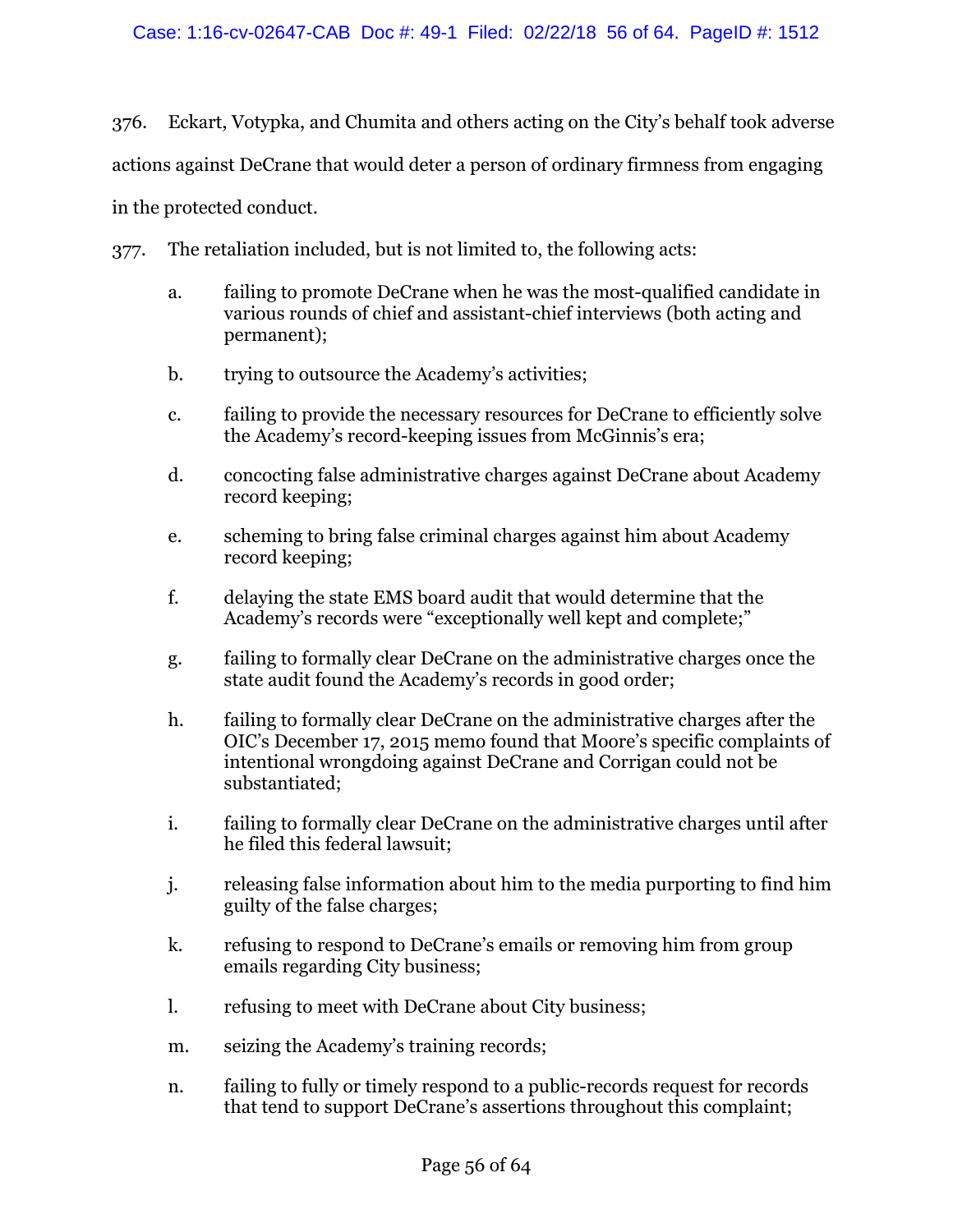- o. failing to preserve evidence that DeCrane could use to prove his claims; and
- p. otherwise trying to damage his reputation and career.

378. These adverse actions were motivated by the belief that DeCrane engaged in protected conduct.

379. As of at least 2012, it was clearly established that a public official violated an employee's constitutional right to free speech by retaliating against the employee for engaging in protected speech. Any reasonable public official would have known this during the time of the events detailed in this complaint.

380. Eckart is a sufficiently empowered City official that his acts constitute the customs, policies, and practices of the City.

381. DeCrane complained about the retaliation to Eckart's supervisor, Safety Director McGrath, but he took no steps to end Eckart's vendetta or even investigate DeCrane's complaints. Neither did Chief Kelly when DeCrane complained to him. Assistant Director Hennessey likewise failed to intervene. As such, these City officials approved, endorsed, and adopted the custom, policy, and practice of retaliating against DeCrane and Eckart's policy became the City's policy (both because Eckart implemented it and because no one took steps to change or remedy it once they were put on notice of Eckart's unconstitutional conduct).

382. As a direct and proximate result of this unlawful campaign of retaliation that the City endorsed and adopted as its own unwritten municipal policy, DeCrane has suffered and will continue to suffer economic and non-economic damages for which Defendants are liable including, but not limited to, pain and suffering, loss of salary, wages, and benefits, and other privileges and conditions of employment.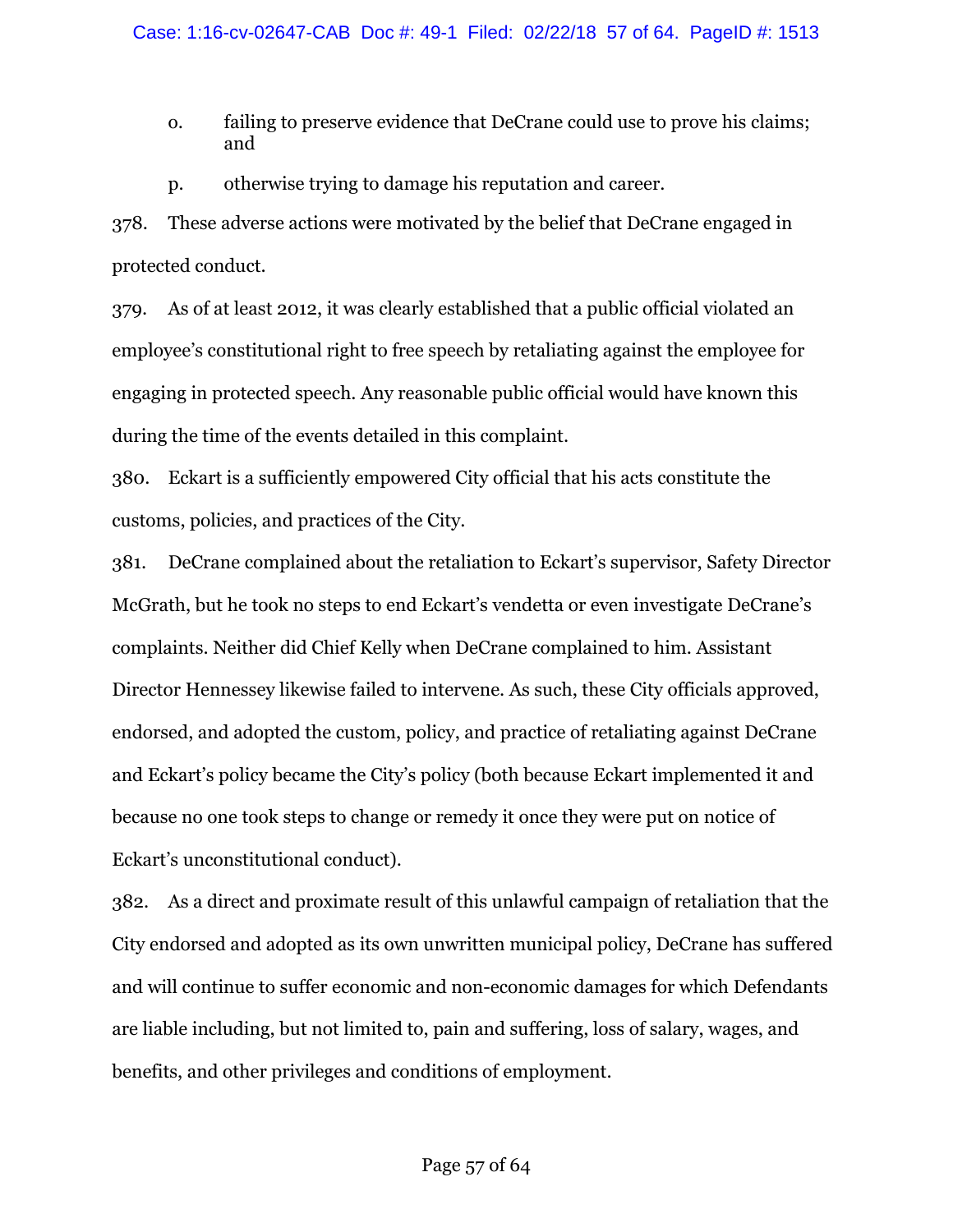383. The individual Defendants intentionally, maliciously, wantonly, recklessly, and maliciously violated the First and Fourteenth Amendments of the United States Constitution.

384. Defendants are liable to DeCrane for economic and non-economic compensatory damages, back pay, front pay, fringe benefits, attorneys' fees and costs, witness fees, expert fees, and any additional legal or equitable relief that this Court deems appropriate.

385. Defendants Eckart, Votypka, and Chumita are liable for punitive damages based on their intentional, wanton, or reckless behavior.

# **SECOND CLAIM FALSE LIGHT INVASION OF PRIVACY AGAINST DEFENDANT ECKART**

386. DeCrane incorporates all previous allegations.

387. As a result of Defendant Eckart's vendetta against DeCrane, which included bogus administrative charges that Eckart knew to be false (and that Eckart took steps to publicly circulate in the media) DeCrane was placed in a false light before the public. 388. As a result of Defendant Eckart's lollygagging about bringing the false charges to a prompt resolution, Defendant Eckart has forced DeCrane to remain in this false light for more than a year.

389. Being accused of criminal mishandling of one's work responsibilities or falsifying public records would be highly offensive to a reasonable person.

390. Defendant Eckart had knowledge of or acted with reckless disregard of the falsity of the charges against DeCrane and the false light in which public disclosure of those charges would place him.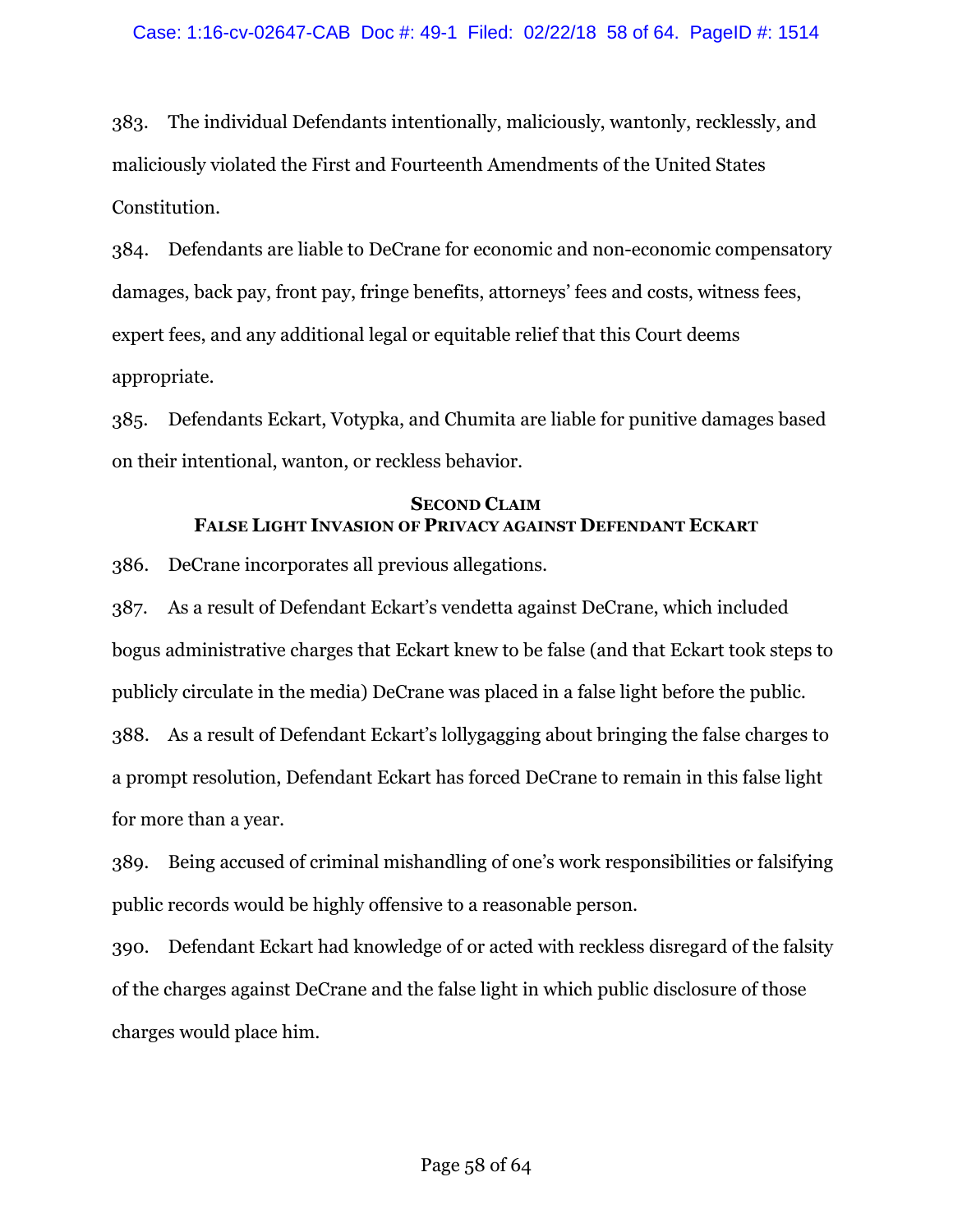391. As a direct and proximate result of Defendant Eckart's unlawful conduct,

DeCrane has suffered and will continue to suffer economic and non-economic damages

for which Defendant Eckart is liable including, but not limited to, pain and suffering,

loss of salary, wages, and benefits, and other privileges and conditions of employment.

392. Defendant Eckart intentionally, maliciously, wantonly, recklessly, and maliciously invaded DeCrane's privacy by portraying him in a false light.

393. Defendant Eckart, in both his personal and official capacities, is liable to DeCrane for economic and non-economic compensatory damages, punitive damages, back pay, front pay, fringe benefits, attorneys' fees and costs, witness fees, expert fees, and any additional legal or equitable relief that this Court deems appropriate.

#### **THIRD CLAIM**

### **INTIMIDATION (USING MATERIALLY FALSE OR FRAUDULENT WRITINGS TO ATTEMPT TO HINDER PUBLIC SERVANTS) UNDER OHIO REV. CODE § 2921.03(A) AND (C) AGAINST DEFENDANTS ECKART, VOTYPKA, AND CHUMITA**

394. DeCrane incorporates all previous allegations.

395. Defendants Eckart, Votypka, and Chumita created and/or used one or more materially false or fraudulent writings with malicious purpose in bad faith to attempt to hinder a public servant in the discharge of his duty.

396. The materially false or fraudulent writings that these defendants used include Larry Moore's Form-10s from January 12, 2015 asserting that DeCrane had asked Captain Corrigan to ask Moore to enter certain information in a database, the April 2015 memo from Votypka to Eckart recommending administrative charges, the administrative charges themselves, Votypka's report regarding the charges that Eckart released to the media on the day of DeCrane's interview for Temporary Chief, and the press release that accompanied it.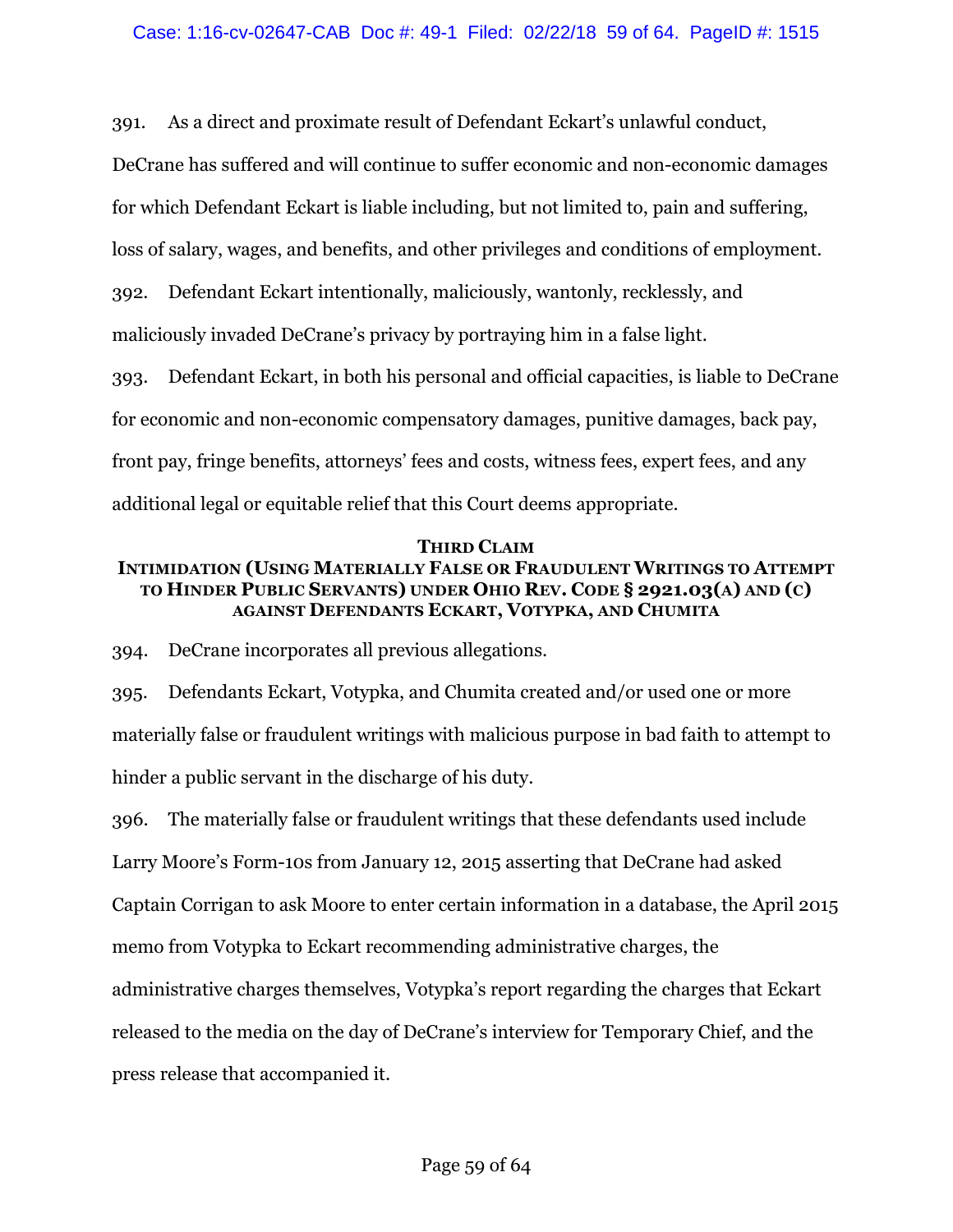#### Case: 1:16-cv-02647-CAB Doc #: 49-1 Filed: 02/22/18 60 of 64. PageID #: 1516

397. These records were intended to destroy DeCrane's career, prevent him from being promoted any further up the chain of command, and subject him to unwarranted discipline as a public employee.

398. Defendants Eckart, Votypka, and Chumita are liable to DeCrane for the injury and loss he suffered as a result of bad-faith use of materially false or fraudulent writings. 399. Defendants Eckart, Votypka, and Chumita intentionally, maliciously, wantonly, recklessly, and maliciously violated Ohio Rev. Code § 2921.03(A) and (C) and are

accordingly liable to DeCrane for punitive damages.

400. Defendants Eckart, Votypka, and Chumita are also liable to DeCrane for reasonable attorneys' fees, court costs, and other expenses incurred as a result of prosecuting this civil action.

#### **FOURTH CLAIM**

# **CIVIL LIABILITY FOR CRIMINAL ACTS UNDER OHIO REV. CODE § 2307.60(A)(1) AGAINST DEFENDANTS ECKART, VOTYPKA, AND CHUMITA**

401. DeCrane incorporates all previous allegations.

402. As described above, Defendants Eckart, Votypka, and Chumita committed criminal acts, including but not limited to intimidation in violation of Ohio Rev. Code § 2921.03(A), which constitutes a third-degree felony under Ohio Rev. Code § 2921.03(B). 403. As a result of Defendants' criminal acts, DeCrane suffered injuries and losses to his person and property.

404. Defendants Eckart, Votypka, and Chumita are liable to DeCrane for reasonable attorneys' fees, court costs, and other expenses incurred in maintaining this civil action. 405. Defendants Eckart, Votypka, and Chumita intentionally, maliciously, wantonly, recklessly, and maliciously engaged in criminal acts are accordingly liable for punitive damages.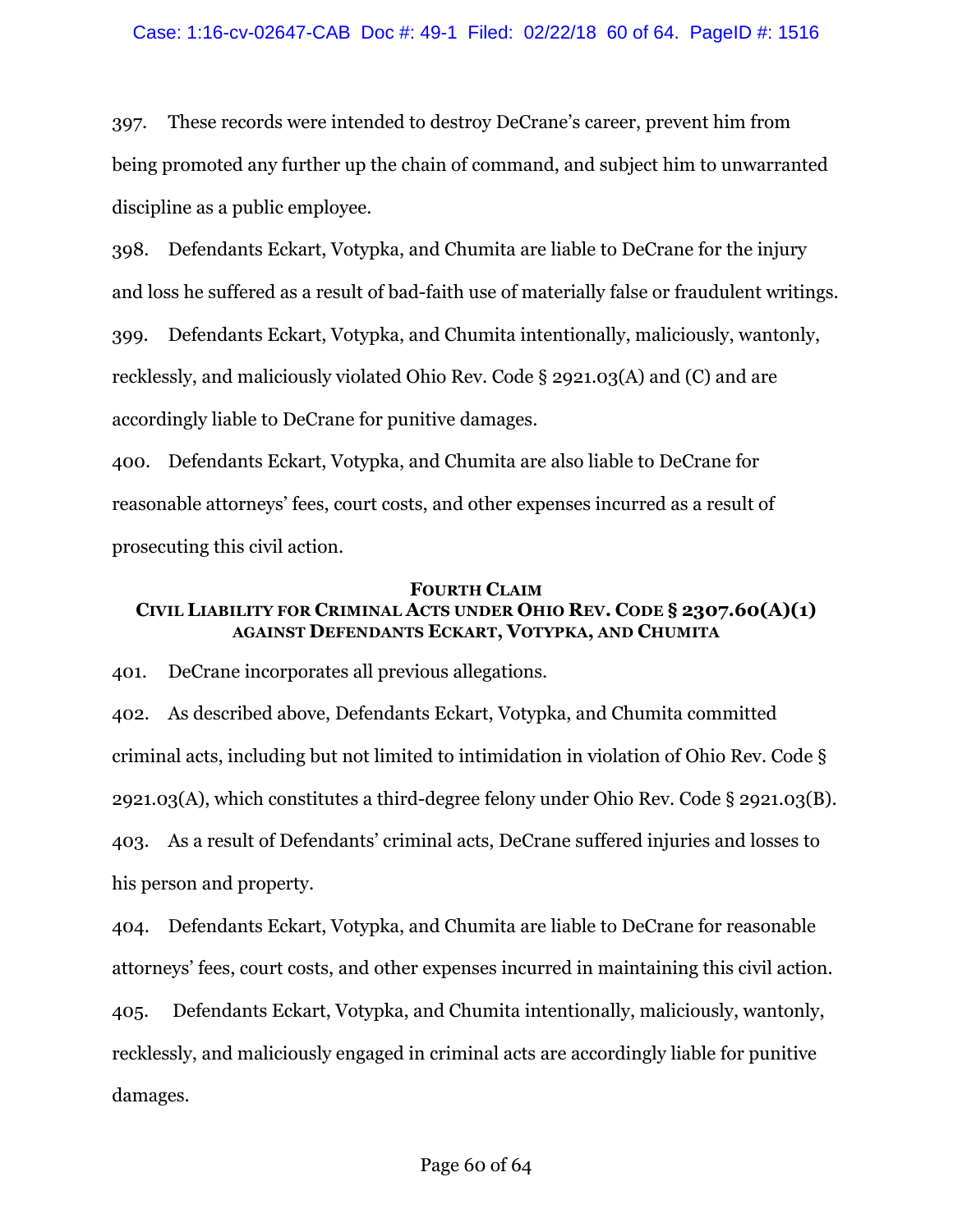#### **FIFTH CLAIM UNCONSTITUTIONAL PRIOR RESTRAINT ON SPEECH AGAINST THE CITY OF CLEVELAND AND DEFENDANT ECKART**

406. DeCrane incorporates all previous allegations.

407. The Prior Authorization Policy constitutes a prior restraint on speech because it purports to require firefighters to ask for permission before speaking with the press about any subjects related to the Division of Fire without appropriately limiting its application to exclude protected speech, and prohibits them from providing any information off-duty that might offend their superiors without limiting its reach. 408. No valid governmental interest justifies the Prior Authorization Policy's sweeping restrictions on employee speech.

409. DeCrane was subjected to the Prior Authorization Policy, and continues to be harmed by its restrictions, including in capacity as a leading authority, speaker, and consultant on fire-safety issues, and because his family's safety relies on the willingness of City firefighters to reveal issues that threaten public safety.

410. The Prior Authorization Policy is unconstitutionally overbroad and imposes an unlawful prior restraint in violation of the First Amendment to the United States Constitution.

#### **SIXTH CLAIM**

## **FACIAL CHALLENGE: UNCONSTITUTIONAL CONTENT-BASED RESTRICTION ON SPEECH AGAINST THE CITY OF CLEVELAND AND DEFENDANT ECKART**

411. DeCrane incorporates all previous allegations.

412. The Content Ban is a content-based restriction on speech because its prohibitions cannot be understood without reference to employee speech.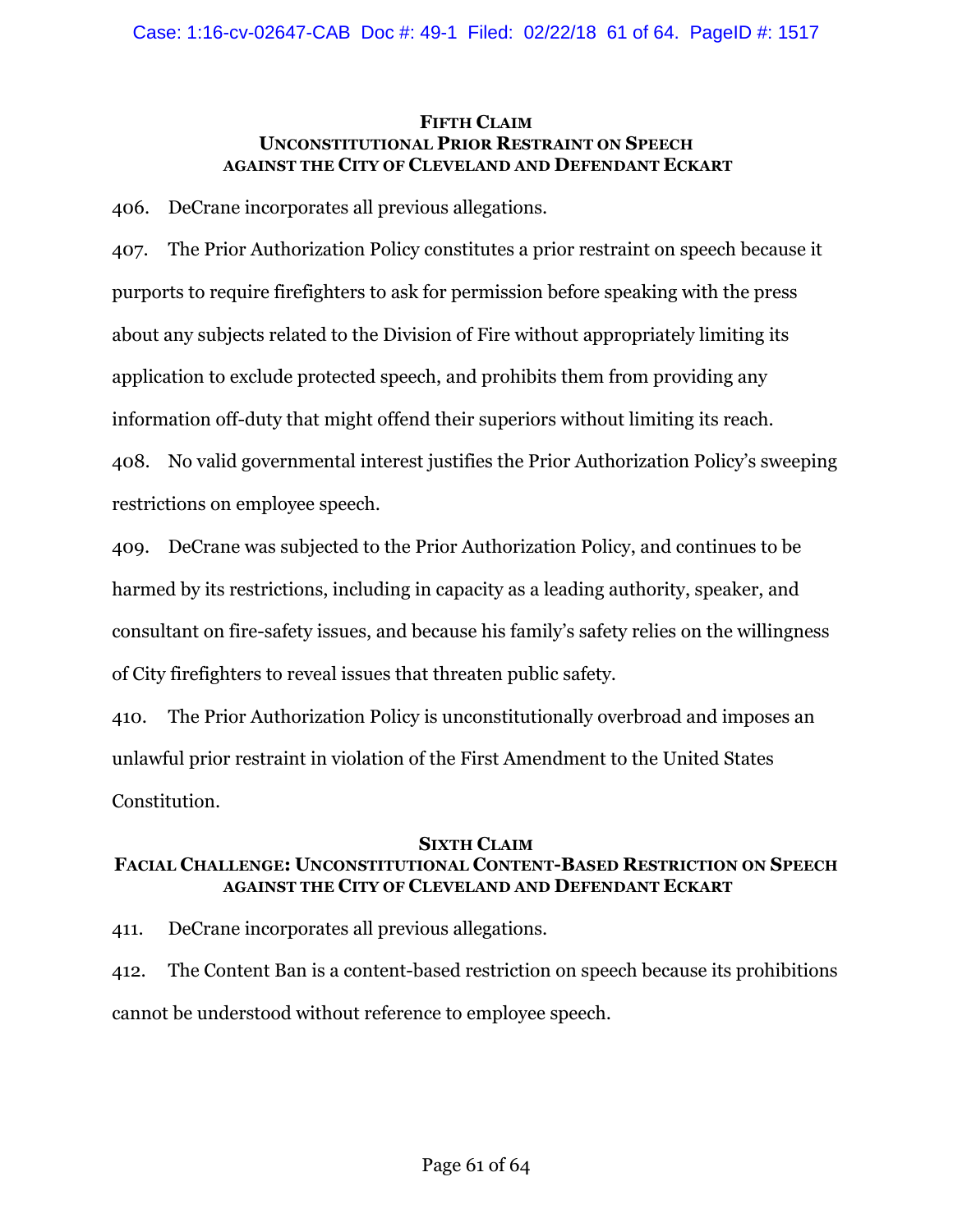413. The Content Ban provides no guidance that constrains its application to unprotected speech, or speech that the City has a valid or sufficient interest in regulating.

414. DeCrane was subjected to the Content Ban, and continues to be harmed by its restrictions, including because he regularly communicates with the firefighters with whom he used to serve about City business, and reasonably relies on their willingness to speak openly about matters that affect the public safety, even if the information they share could be deemed inappropriate by their superiors.

415. The Content Ban is unconstitutionally overbroad because it imposes unlawful content-based restrictions on employee speech and permits them to be punished for protected speech in violation of the First Amendment to the United States Constitution.

## **PRAYER FOR RELIEF**

For the reasons stated above, DeCrane respectfully requests the following relief:

- A. Declare that Defendants' acts and conduct constitute violations of the First and Fourteenth Amendments;
- B. Declare that the Prior Authorization Policy and the Content Ban are facially unconstitutional, and permanently enjoin their enforcement;
- C. Declare that the City is vicariously liable for its employees' acts described above based on the City's custom, policy, and practice of retaliating, permitting retaliation, endorsing retaliation, and/or failing to remedy retaliation against DeCrane;
- D. Enter judgment in DeCrane's favor on all claims for relief;
- E. Enjoin Defendants from continuing to retaliate against DeCrane by failing to take steps to remedy the damage to DeCrane's reputation caused by broad distribution of the false allegations against him;
- F. Award full compensatory economic and non-economic damages including, but not limited to, damages for pain and suffering, mental anguish, emotional distress, humiliation, and inconvenience that DeCrane has suffered and is reasonably certain to suffer in the future;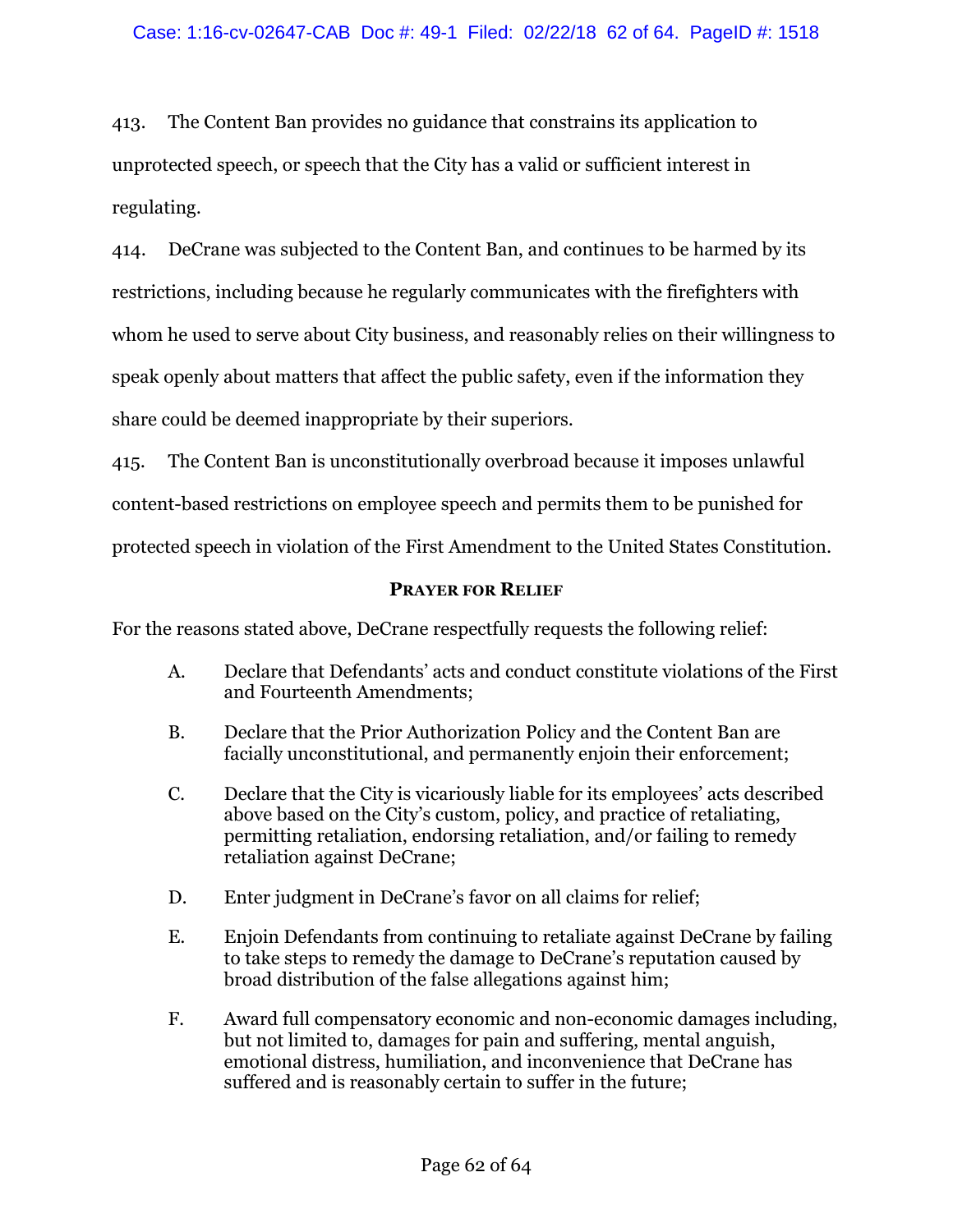- G. Award punitive and exemplary damages for the individual Defendants' egregious, willful, and malicious conduct;
- H. Award pre- and post-judgment interest at the highest lawful rate;
- I. Award DeCrane his reasonable attorneys' fees (including expert fees) and all other costs of suit;
- J. All other relief in law or equity, including injunctive relief, to which DeCrane is entitled and that the Court deems equitable, just, or proper.

#### **JURY DEMAND**

DeCrane demands a trial by jury on all issues within this complaint.

Respectfully submitted,

## THE CHANDRA LAW FIRM LLC

*/s/ Patrick Kabat*

Subodh Chandra (Ohio Bar No. 0069233) Ashlie Case Sletvold (Ohio Bar No. 0079477) Patrick Kabat (NY Bar No. 5280730) Patrick Haney (Ohio Bar No. 0092333) The Chandra Law Building 1265 W. 6th St., Suite 400 Cleveland, OH 44113-1326 216.578.1700 Phone 216.578.1800 Fax Subodh.Chandra@ChandraLaw.com Ashlie.Sletvold@ChandraLaw.com Patrick.Kabat@ChandraLaw.com Patrick.Haney@ChandraLaw.com

*Attorneys for Plaintiff Sean DeCrane*